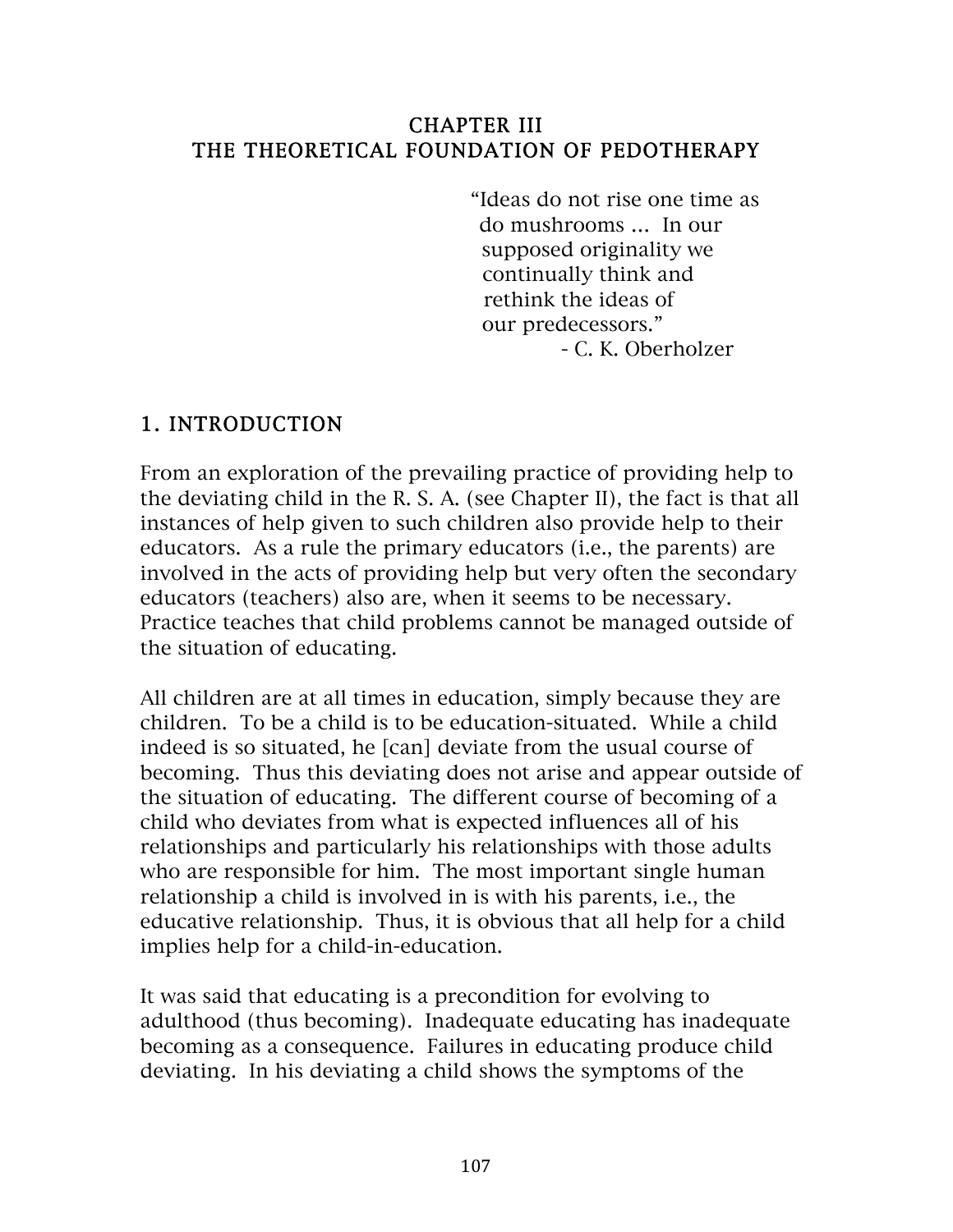unsuccessful event of educating in which he and his parents are involved.

In simple language, therapy for a child then is help with his educating. It can also be called educative enrichment and/or adjustive educating.

Therapy as adjustive educating arises where educating indeed has progressed but its results are inadequate and the child gives sense and meaning to his world in disturbed, unacceptable ways. Giving meaning to his world on a continually higher level of becoming is related to the educative content that is introduced when a parent teaches his child. Educating is help with giving meaning (Landman); adjustive educating then is help with re-signifying. Where a piece of life reality is already invested with meaning by a child but the meaning given is pedagogically unacceptable, the therapeutic intervention includes a re-confrontation with the educative content involved so the child will arrive at giving it adequate meaning.

However, the educative result is not always erroneous or skewed. Often the meanings a child gives to the educative content fall within the limits of the acceptable but are so attenuated and qualitatively impoverished that they fall short of what he could have attained. In this case therapy also involves a re-confrontation with the educative content. However, now the aim is not to support a child in giving meaning to new educative contents but to give new meaning to already existing content. Hence, the outcomes point to an enriched giving meaning. As such, therapy then goes beyond ordinary parental educating and is described as educative enrichment.

With respect to re-educating, the therapeutic aim is to change the meaning of those interconnected residues in a child's possessed experience that have a restraining influence on his becoming adult such that the restraints are overcome and his personal realization can be brought into line with his potential.

Concerning therapy as educative enrichment, the therapeutic aim is to expand the attenuated and qualitatively impoverished possessed experiences that serve as communication-content between educators and child such that a child's tempo of becoming is accelerated and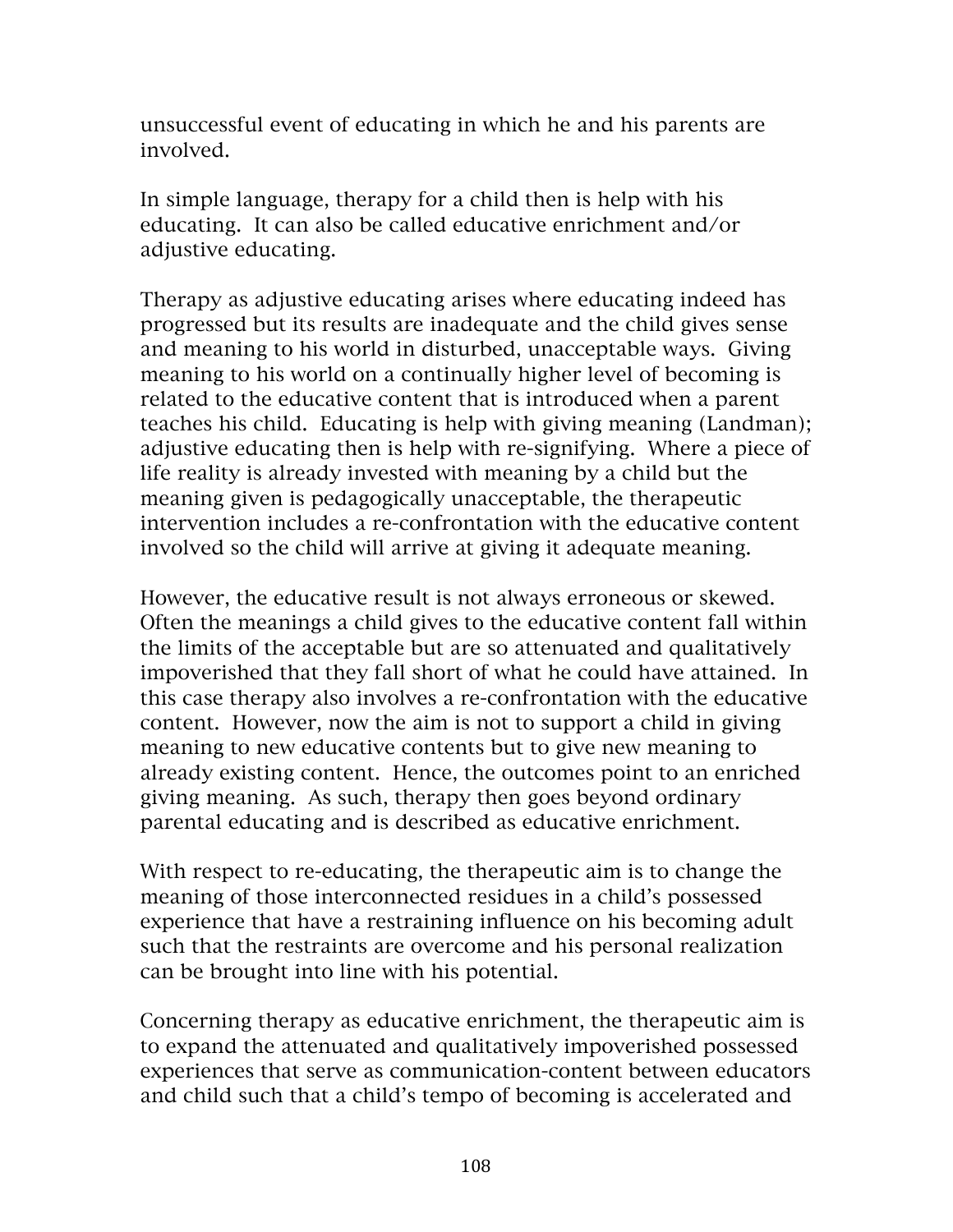he can reach that level where he again can benefit from ordinary educating.

Experience teaches that these two forms of therapy do not necessarily progress separately. Often both are distinguished in the therapeutic intervention in behalf of an individual child.

This rendering of specialized help to a child is to be distinguished from the help given to the parent. Both receive help to enable them to more adequately use their personal potentialities. In both cases there is distress in actualizing their psychic life. However, there are essential differences between the psychic life of a child and that of an adult. Consequently, it does not suffice merely to provide psychic help of the same nature to the adults and the child. Psychotherapeutic techniques are designed to eliminate the psychic distress of adults and cannot simply be applied to a child with the mistaken idea that they also will satisfy his needs. Such a procedure denies the child-being of a child and reduces him to the level of a miniature adult. As a result of this, psychotherapy with children is not at all acceptable. A child is a distinctive being who indeed has much in common with an adult but also differs to such an extent from him that a unique designation is justified for him. The help given to him in his distress must then also take these differences into account. Therefore, it also carries its own stamp and also calls for a distinguishable name. From this point on in the present study providing help to a child experiencing distress in his becoming is referred to as *pedotherapy* by which the distinctiveness of the child as well as the distinctiveness of the help for him as a person inadequately becoming adult is emphasized.

Before going further into the theory at the foundation of pedotherapy, the matter of the unique nature of being a child deserves closer attention.

## 2. CHILD-ANTHROPOLOGICAL• GROUNDING

# 2.1 Introduction

 • "Anthropological" refers to philosophical anthropology--GDY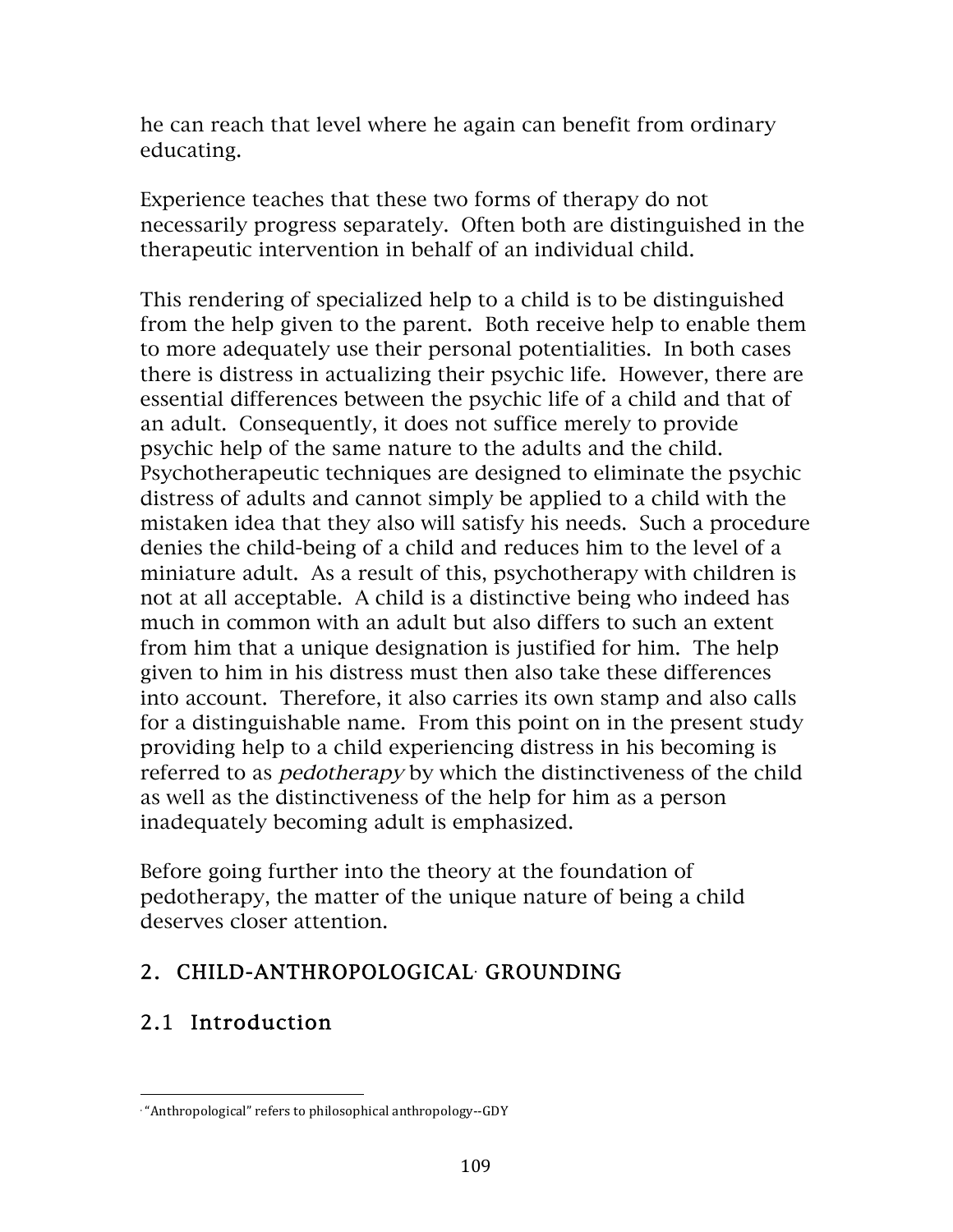In 1922 in his foreword to Rousseau's "Emile", J. H. Huijts said "One does not understand childhood". Thanks to the pioneering work of M. J. Langeveld in the Netherlands and C. K. Oberholzer in South Africa this deficit has more than been made up. Pretorius (1972) and Van Niekerk (1976) give a concise overview of the anthropology that nowadays is generally accepted by pedagogues and that, by implication, has relevance for all educative help.

It is beyond the scope of this study to arrive at a comprehensive explication of the essential nature of being-a-child or of the connections between child anthropology and educational doctrine. This has already been written about by S. G. Roos (1972). The aim of the present study is to explicate a few of these aspects of being-achild that have specific relevance for pedotherapy and for providing orthopedagogical assistance.

# 2.2 Being-a-child implies a being-who-is-becoming-adult

Oberholzer (1968) has indicated that no person is born an adult, i.e., morally independent. Thus, a child is to be distinguished from an adult in that he is not yet morally independent but has the potentiality to become so. Hence, whoever involves himself with a child-on-the-way-to-adulthood, i.e., a child-in-becoming, must take into account this fact of being a child. Therapy with a child only can genuinely claim to be pedotherapy if the therapist recognizes that a child is still not morally independent. Consequently, he cannot himself vouch for his decisions and choices that have moral implications. Whoever demands this from him misunderstands his being-a-child and oversteps and misuses his trust. Whoever accommodates a child in therapy must be prepared to sponsor him in the therapeutic event.

A therapist who restrains himself from this sponsoring of the child left to him in trust to turn his life around in doing so does not realize his own adulthood. A therapist as adult indeed is morally independent and as such ought to be able to accept responsibility for the becoming of this child in whose life he intervenes.

Acceptance of responsibility and accountability are both recognized as essences of full-fledged adulthood (Landman, 1972; Frankl, 1976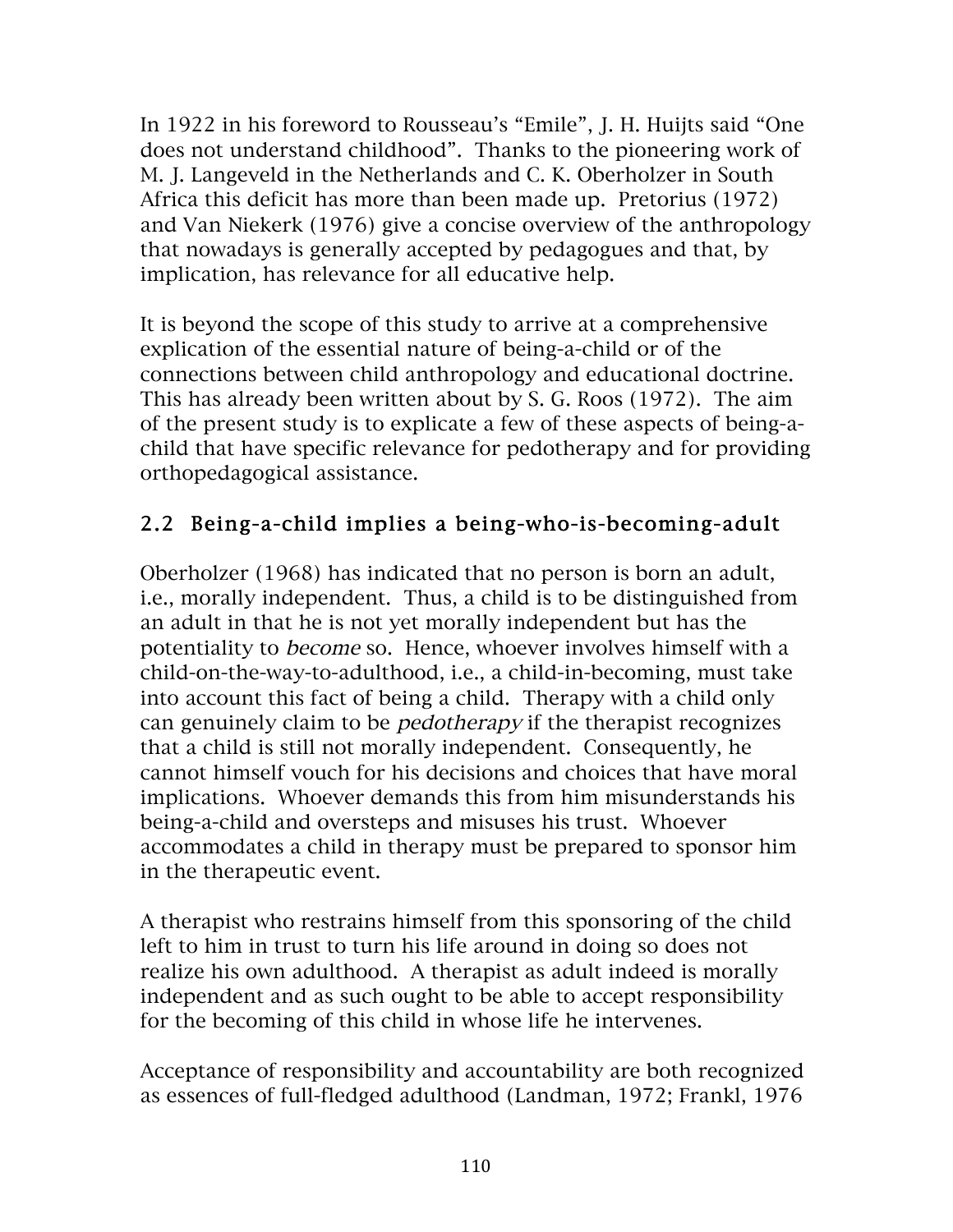and Kruger, 1972). Whoever avoids this in his intervening with a child, as occurs during non-directive therapy, misunderstands his own adulthood and misuses the childness of the person he pretends to be helpful to.

Thus, pedotherapy can only progress between a full-fledged adult who is prepared as such to join in providing help and a child that he sees as a child and who he is ready to sponsor during the intervention.

This is not to say that the therapist replaces the parents or alienates them from their responsibility; on the contrary, the therapist's help is supplementary to the primary educating and as such is to be distinguished from it. Pedotherapy can only be fully realized when parent(s) and child are jointly involved in the rendering of orthopedagogical help. (See section 4 of this chapter).

A child has at his disposal the potentiality to become morally independent. He ought to increasingly realize this potentiality until he optimally actualizes it as a full-fledged adult. Whoever deprives him during his childhood of the opportunity from within a safe and secure situation to gradually increase practicing what one day he will do independently, deprives him of his personal potentialities. Thus, as a child he is entitled to the opportunity to gradually enter adulthood, also during pedotherapy. Indeed, a pedotherapeutic situation is no situation that is foreign to life. It is usually an adult that a child in distress comes to for help so that he again can properly continue on his way to adulthood. Pedotherapy is help in becoming given to the stuck child in whose case parental educative help no longer seems to be adequate.

In a pedotherapeutic situation a child, as a becoming person, must be given the opportunity to make choices and assume responsibility. Thus, a pedotherapist dare not be authoritarian. He can direct, instruct, explain and anticipate but he must never prescribe.

As a person, a child possesses the possibility of choice. He is no plaything in the hands of his educators or therapist. As a conversational partner, he has freedom to actualize his willing. Carl Rogers (1969) sees freedom in the same light as Frankl (1978), i.e.,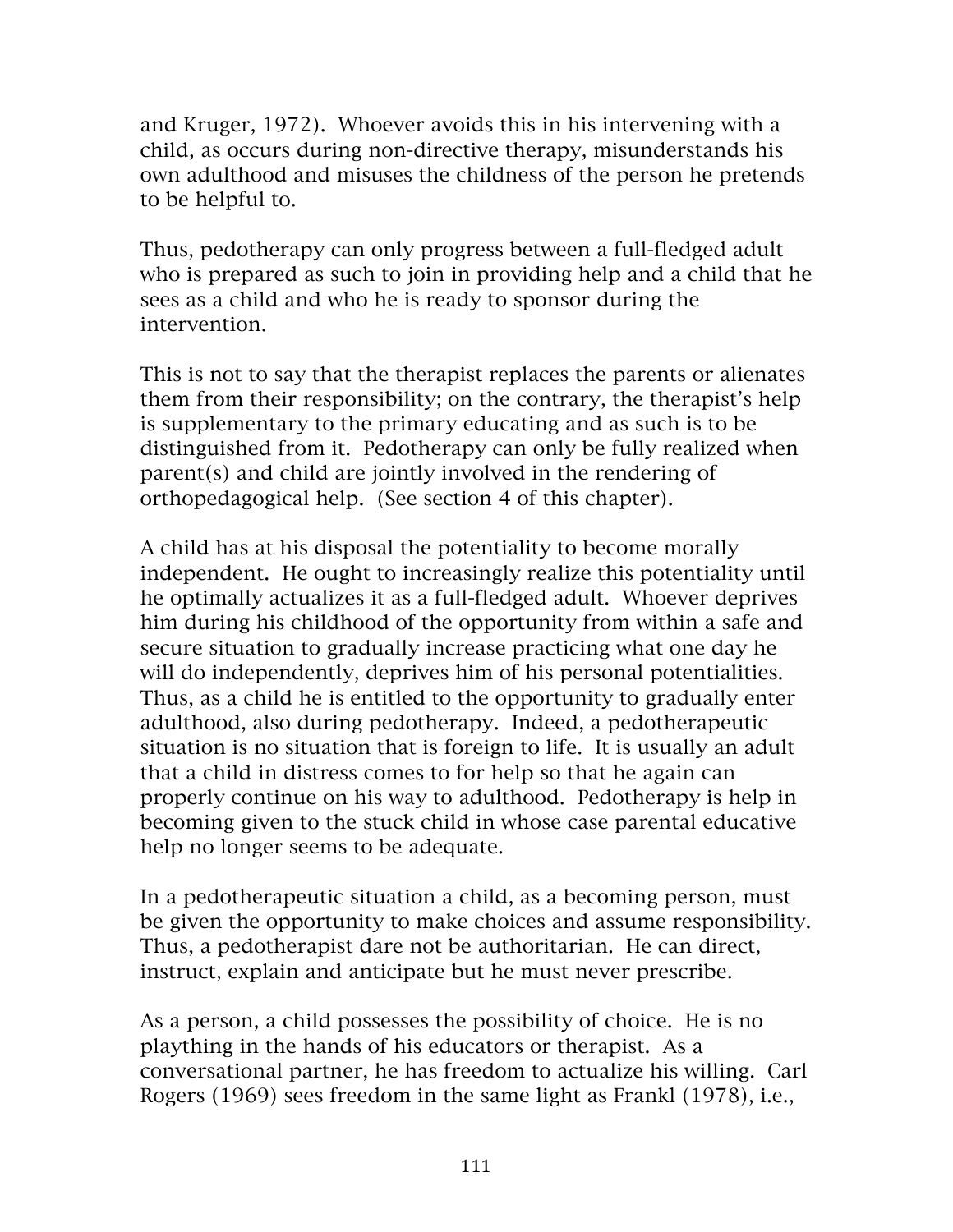that in the midst of things that can't be changed, a person continually has the choice of deciding on his attitude. Rogers (1969) explains that freedom of choice is one of the foundations for change. The therapeutic event indeed is attuned to change. Also a pedotherapist dare not misunderstand this possibility of choice of a child by deciding in his behalf.

Robert Edgerton (1970) indicates that a person, and indeed a child, will conform but at the same time will allow his individuality to appear. This is an apparent discord. Often self-importance will collide with group-importance. It is the task of each pedotherapist to support the child in being obedient to his parents' demands without violating his own individuality. A child has a need for acceptance. He seeks cognitive praise and affective assurance. To obtain this he is prepared to make sacrifices. However, a child is not malleable like metal. He cannot be forced in the desired direction with the blows of a hammer. Hence, a pedotherapist must provide security by indicating firm limits as beacons, but with optimal maneuverability with respect to his wanting to be someone himself.

With this a second pronouncement by Oberholzer is considered briefly.

## 2.3 A child is the educdator's conversational partner

As a child he directs himself in primordial trust to his educators. He lends himself to educating. This is a fact that places great responsibility on that adult who shares a little piece of life's path with him. In his intervening with a child and providing orthopedagogical help to the parents, a pedotherapist continually holds this fact in view.

As a person, a child indeed is a subject and he dare not be made into an object. In everything done in his behalf he is consulted as a fellow traveler. Also this matter ought to progressively realize itself as a child's becoming flourishes. The older a child becomes, the greater his role is as a conversational partner. A child is never an object that can be manipulated. A pedotherapist refrains from using conditioning and behavior modification techniques directed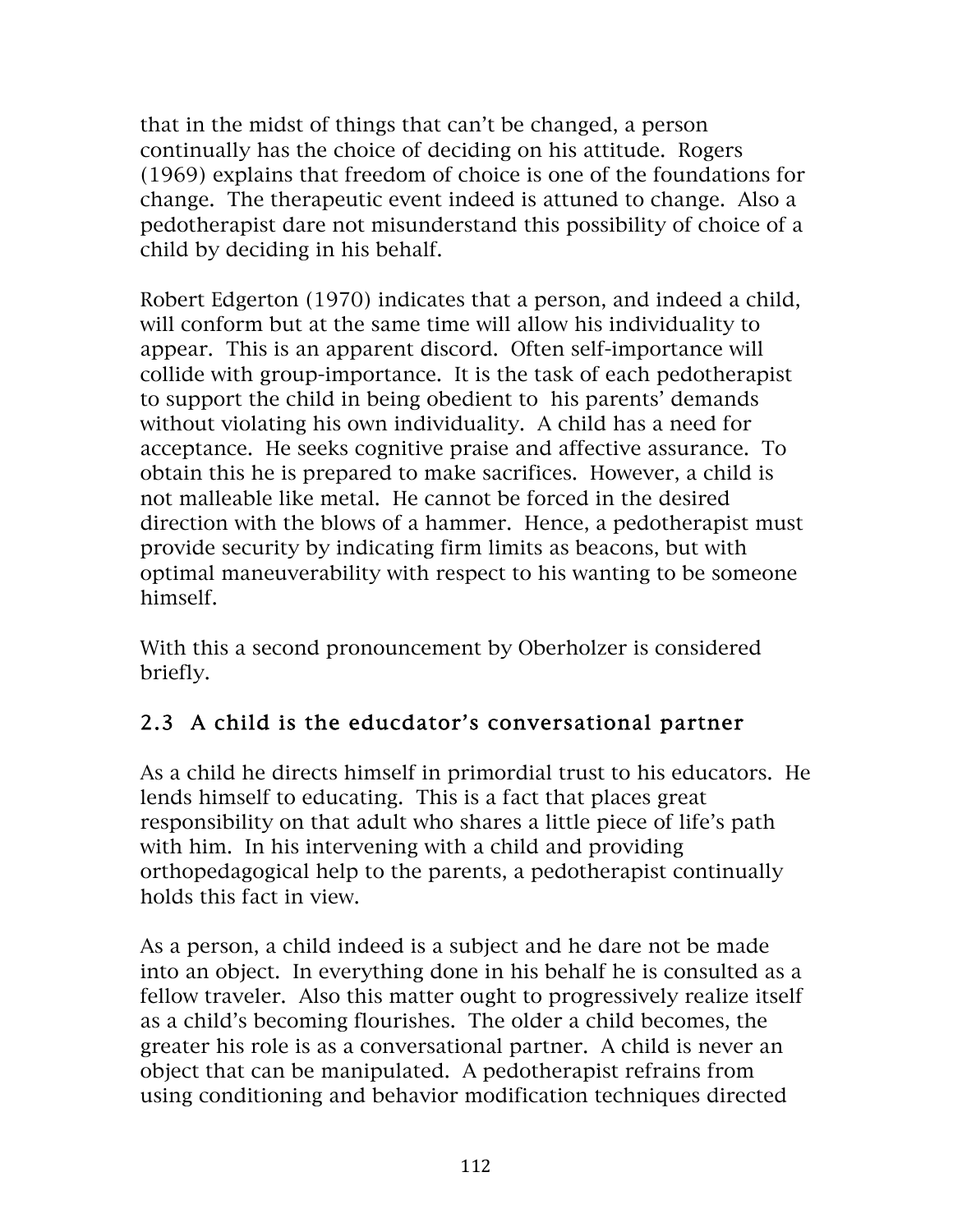to making a child more easily "manageable" according to his educators, irrespective of the child's own becoming adult. A pedotherpist serves himself well with techniques that aim at habit forming where such behaviors are invested with positive meaning by himself, the parents and the child and are highly valued normatively. All changes brought about by pedotherapy have a child's becoming adult as aim.

## 2.4 A child yearns for security

Oberholzer (1966) explains that no child has applied to be here but now that he is here, he asks for acceptance not as he is but as he ought to be. With this he indicates that a child is not left to the mercy of his innate dispositions and environmental factors. He is no "Soseinmussen" [must be a certain way]. He has the potentiality to exceed his [seeming] inevitabilities because he is "Anderswerdenkonnen" [a can become different] on the basis of his "Anderswerden-sollen" [should become different]. It is this idea of propriety that elevates being human to being a person.

A child increasingly shows this idea of propriety and looks up to those adults who intervene with him to support him to acquire what is proper. A pedotherapist regards a child as a worthy human being and during the therapy does not allow the child to behave in such a way that he damages himself by misusing freedom. Leuschner (1961, p. 90) says in this connection: "Deep in his being an adolescent expects a recognized order without which ultimately there can be no freedom". Also, in associating with a child, the pedotherapist must not gloss over this order for him. For each pedotherapist and child, as co-involved, it is a mortifying experience when a child impairs his own dignity by overstepping the limits of propriety.

In his pronouncement, Oberholzer discloses an essence of being a child, i.e., his profound dependence on security on his path of becoming. Without a sponsor, i.e., someone who will vouch for him, who will accept responsibility for him, he is at the mercy of his own not-yet-adulthood. "He will accept this acceptance that accepts him and gives him an intuitive certainty that his presence is not a nuisance but satisfies his deepest yearning, i.e., safety and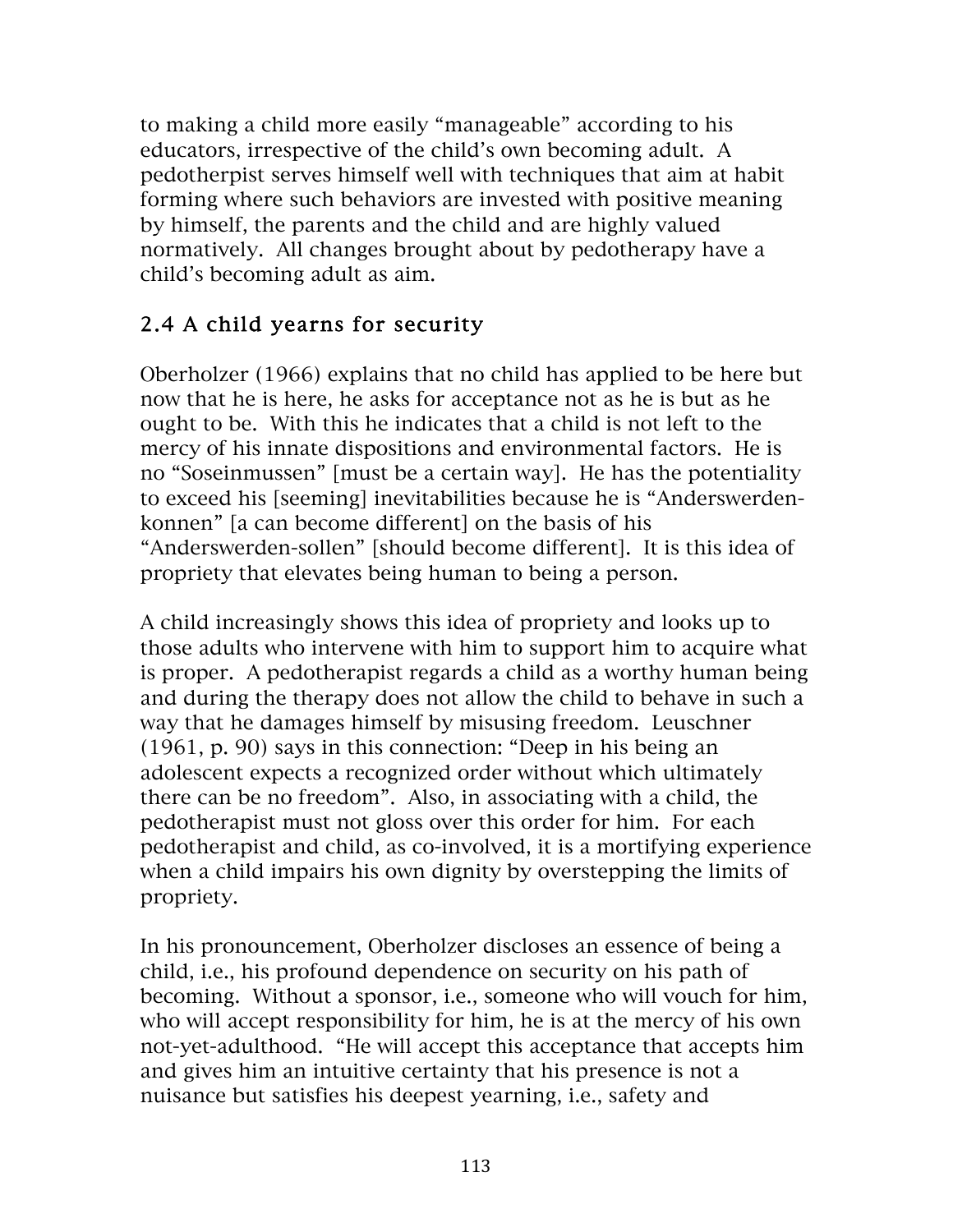emotional security. … Whoever offers him the desired security, he will venture into the future with it knowing that he does not stand alone." (Oberholzer, 1966, p. 101). Herein lie the preconditions for pedotherapy. It is one of the wonders of Creation before which a person stands with humility and wonder. In his distress a child directs himself in openness, trust and expectation to those adults who show regard and acceptance for him as a person. He unconditionally and without guarantees puts himself in the hands of a fellow person. Because this is so, one person can help another and the adult dare not leave the exposed child to his own fate.

Pedotherapy not only implies accepting responsibility by an adult but also offering security and first and foremost emotional security. The course of therapy is not always a calming, reassuring event. At all times it indeed is an event in which a child is assured of emotional security or affective assurance. A pedotherapist intervenes, sets limits, directs and controls the tempo and intensity of the event in order to ensure a safe passage for the child.

# 2.5 A child is an existing person

"Person is an ontological magnitude with an I as self-conscious, activating core and by which existence, transcendence, freedom and potentiality for change are integrated." (Oberholzer, 1957, pp. 53- 54). With this Oberholzer discloses some essential characteristics of being a person, and thus being a childlike person. However, a child takes up his personal potentialities in different ways than an adult.

In his pursuit of existence, transcendence, freedom, responsibility and potentiality for change, he shows that as a child he is clearly a playing in the world. Following Schiller and Froebel, Noordam (1969, p. 17) indicates that playing is a necessary way of being a child. A child is a player – with words, with things, with persons. Child play shows a rich diversity and progresses in a variety of ways on distinguishable levels. Child play is a medium used by a pedotherapist to penetrate the child's world. In addition, it is a medium for carrying on a dialogue to support a child in enriching and expanding his attribution of meaning. In his play he shows his potentiality for change, he establishes a world and gives form to the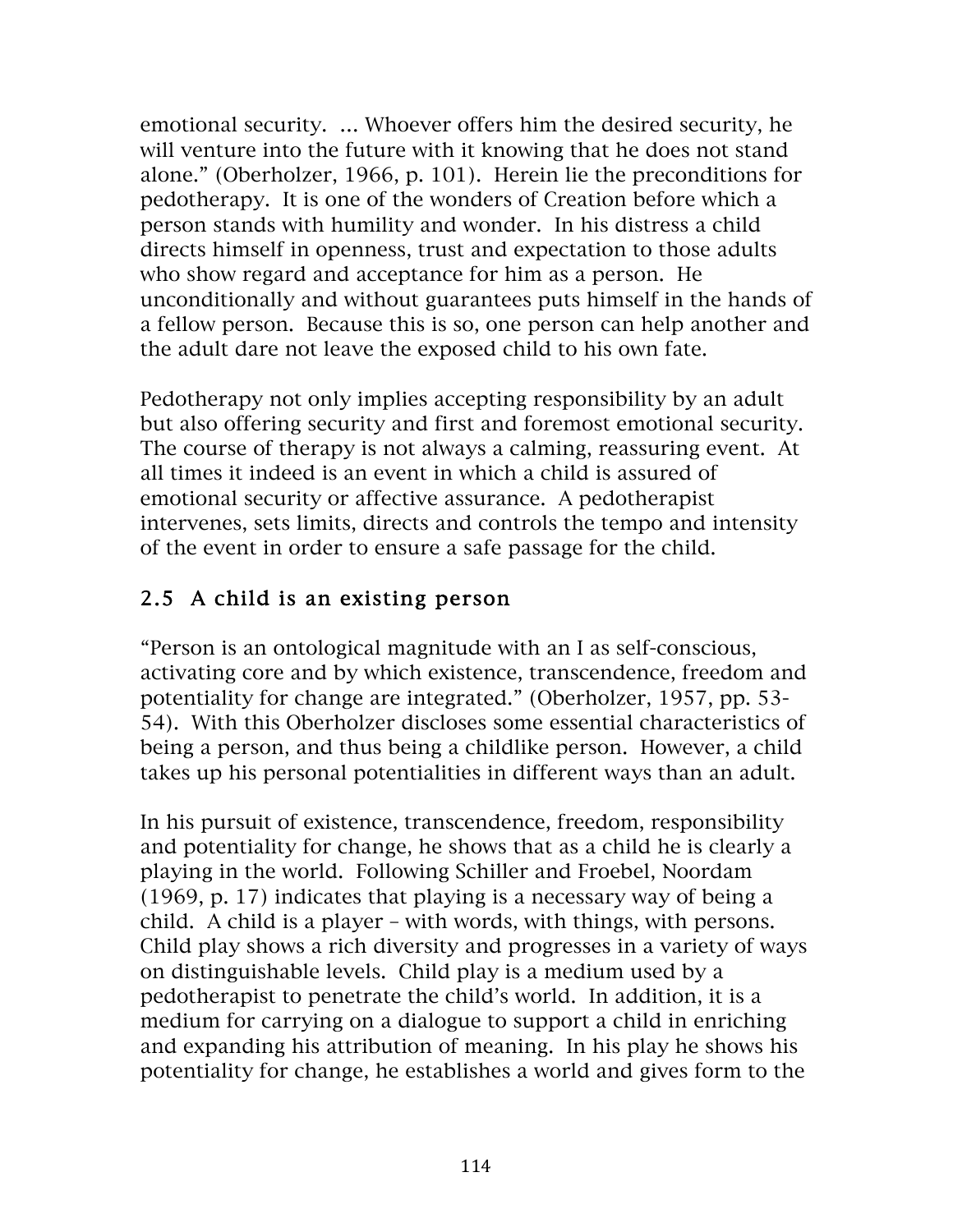meanings that he attributes to himself, his fellow persons, things and God.

It is the task and duty of a pedotherapist to support a child to expand his life horizons, to establish a world that is habitable for him and in which he can flourish as a person. This is particularly true of the meaning a child gives to himself. Ungersma (1961, p. 12) says that anyone who looks at a person with an open mind finds "a prominent source of human suffering in the forfeiture of the self, or the flight of the self from the self." Misunderstanding the self is an event that is observed only in humans. It awakens anxiety. Langeveld (1967, p. 87) says "Only man and his child know this anxiety that arises in a world that he has shaped himself". Unneutralized anxiety indeed is a restraining moment for becoming (Van Niekerk, 1976, pp. 125-126). In a sphere of anxiety a child cannot blossom into that person that he ought to be. His flourishing to adulthood is kept in check. The tempo of becoming is slowed and can even stagnate. A handicapped becoming arises. It is the task of pedotherapy to remove these moments of restrained becoming so that the gap [in becoming] can be eliminated and the child once again can actualize his full personal potentialities.

With respect to the world a child establishes by virtue of his potentialities for change, Galdston (1971) distinguishes the following:

- Eigenwelt: those matters to which he gives meaning in unique, personal, subjective ways. It is the world of his personal attribution of meaning, his experiential world.
- Mitwelt: those matters whose sense and meanings he shares with fellow persons.
- Umwelt: the total surrounding physical reality that as a person he can experience.

By means of play a child makes concrete the meanings he attributes to his world. Thanks to Freud (Jones, 1949) and his followers Klein (1963) and Von Staabs (1971), a pedotherapist knows that a child handles symbols when in his play he discloses his world. Via these symbols the adult can come forward to meet the child there where he is.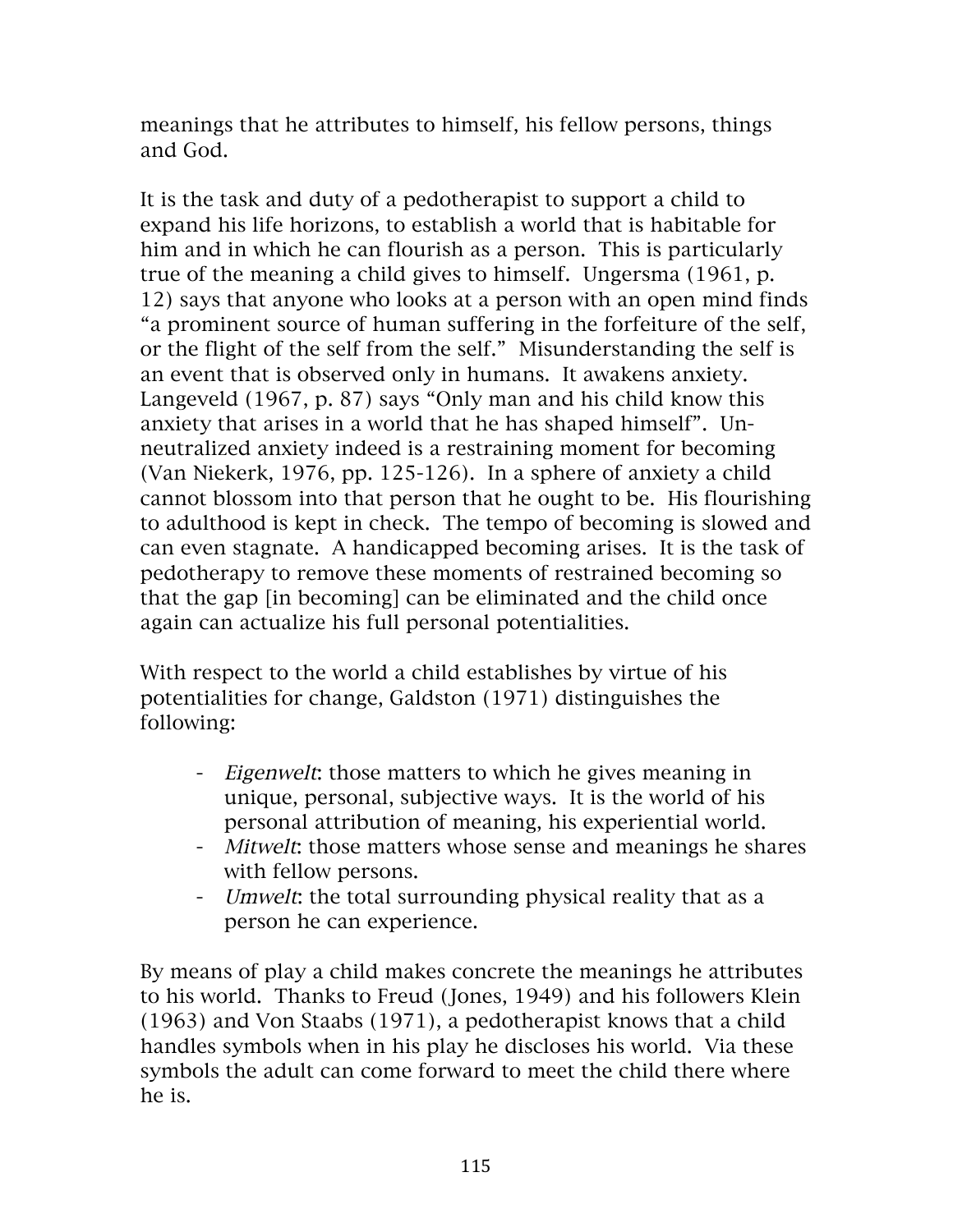Only a human being has the potentiality to change [transform]. He continually gives sense and meaning to his world. This Eigenwelt that a child creates out of the Umwelt is filled with concrete and abstract contents. The things from the child's world in their formlessness are only saved from oblivion the moment they are named in language or concretized or represented in play. Along side of language, play indeed is the way in which a pedotherapist can make a bridge from a child's Eigenwelt to a Mitwelt that together they can make habitable.

## 2.6 A child as person is totality-in-function

A child is totality-in-function-in-communication-with-his-world (Sonnekus, Chapter I, 1973). Thus, a pedotherapist concerns himself with a child as a totality and does not direct his giving help to a few defective "functions". He recognizes that child and world are an inseparable unity. The stuck child manifests as a totality his difficult situation in his communication with his world. His giving meaning is read off of the way in which he functions. Similarly, it is only from his behaviors or ways of going-into-function from which it is read whether or not the distressful situation is eliminated. A pedotherapist does not fail to appreciate that a child manifests his psychic life; he reads this from his behaviors. This also is so in the case of the physical and mental dimensions of being human. However, because he is complex and unfathomable, a child is never completely knowable and the pedotherapist can only direct himself to those attributes (i.e., his behaviors) through which a child discloses himself to his fellow persons. Irrespective of the criteria a pedotherapist uses to evaluate a child's distress and to judge the degree of success of the intervention in eliminating it, the child's behavior is and remains the only visible manifestation of his personal actualization.

### 3. THE NECESSITY FOR A CRITERIAL STRUCTURE

### 3.1 Introduction

In Chapter I it is shown that there are a diversity of prevailing views about the essence and nature of deviant behavior in children. Just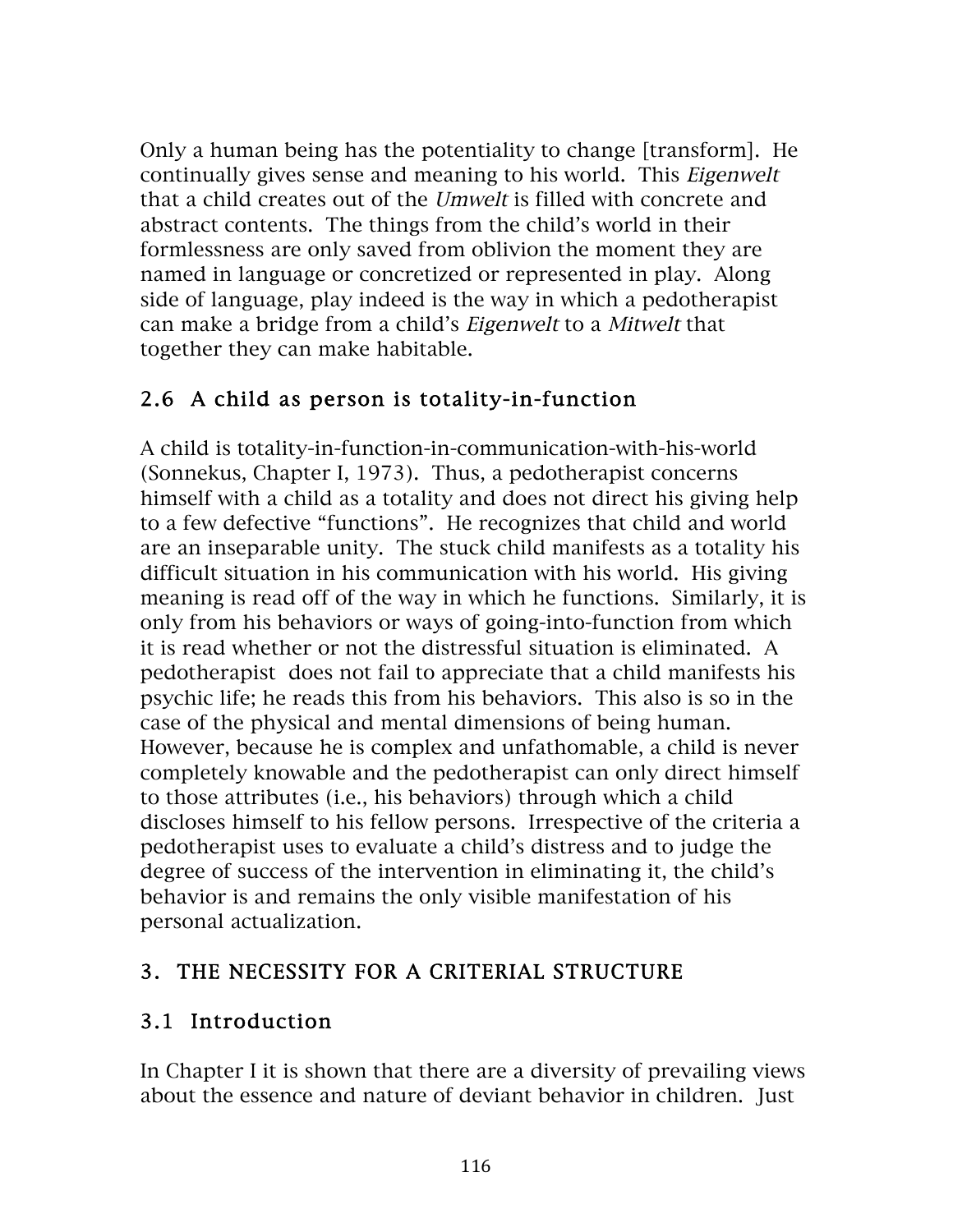as diverse are the views of originative factors and correlated with this the intervention required to resist the predicament. (See Chapter II).

If there is a search for symptoms that a deviant child shows, it appears that more often they are vaguely described as emotional and/or behavioral problems. Clear criteria for identifying deviant behavior are missing. The diagnosis or determination of the nature as well as the extent of the deviancy is also vague. In practice, many child experts help themselves to arbitrary criteria. There is even confusion about whether a specific child indeed is deviant or not.

Secondly, missing are criteria in terms of which a realistic aim can be delimited for providing help. If there is no agreement about what deviant behavior is, it follows that the aim of eliminating it also will be a matter of differing opinions. Practice has taught that the desires of the parents about the matter very often are used as a criterion. When the parents feel satisfied that there has been improvement in their difficulties with their child, the therapy is seen as finished. By this a therapist distances himself from taking his own responsibility for the child's becoming adult. The peace of mind of the parents is his exclusive interest. Such a practice is objectionable and indeed amounts to manipulating the child for the benefit of the parents.

Thirdly, missing are criteria for evaluating the degree of success of the therapy. The necessity for follow-up contact and evaluation in terms of specific criteria is recognized everywhere (Skuy, 1975; Bergin and Strupp, 1972). Although especially Skuy in R. S. A. has done penetrating study of the didactic problems of children with intellectual deviations, there still is a need for criteria for evaluating children with problems other than intellectual handicaps. With respect to adults, i.e., morally independent persons who no longer are involved in being educated, this matter also is closely studied (Hattingh, 1973). Given the profound difference between child and adult, the results of this study cannot merely be accepted by the pedotherapist.

The establishment of a set of criteria for evaluating child deviance and the success of the help provided is a pressing matter. Until an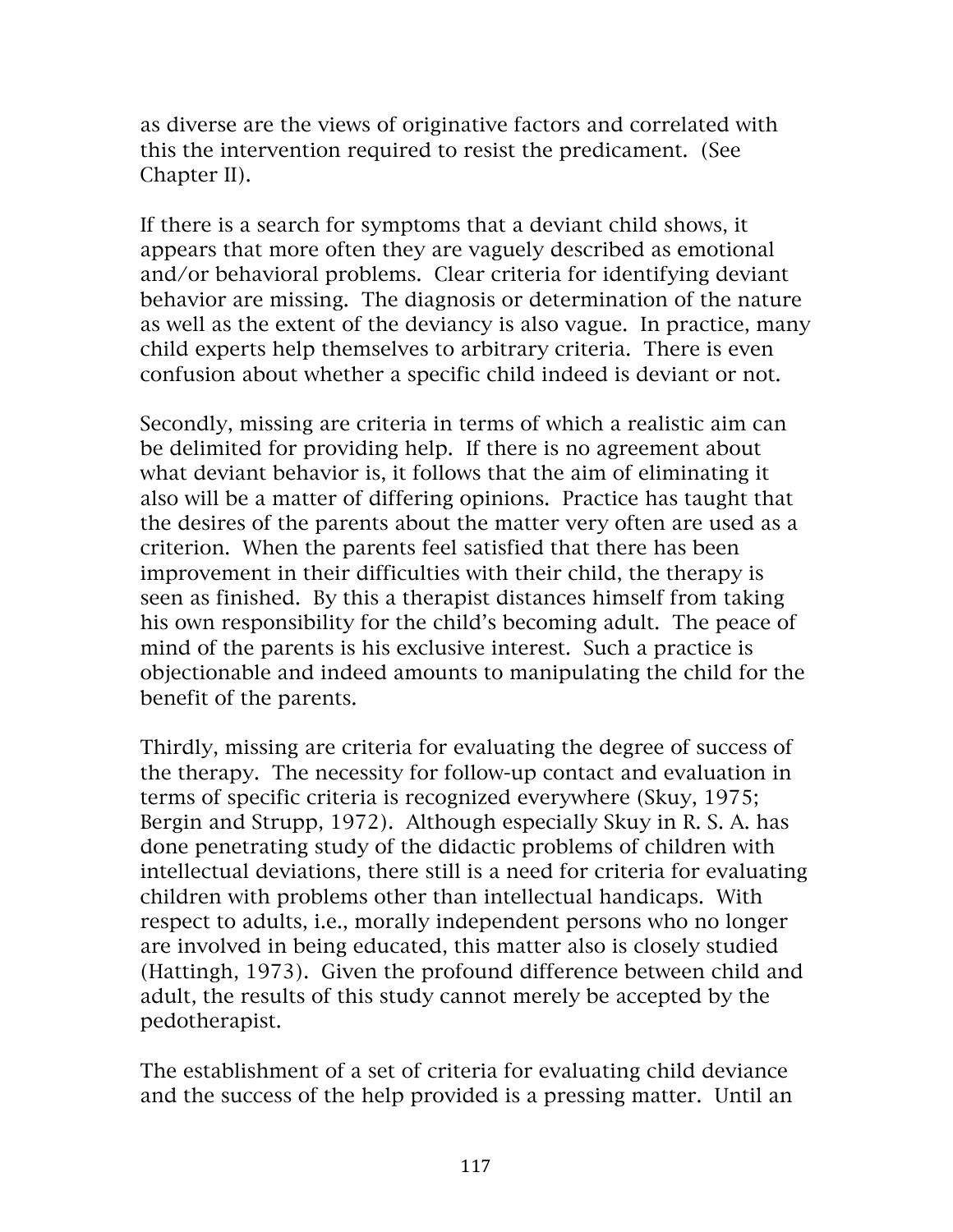answer is given to this matter, all further reflection on therapy with children will be haphazard.

## 3.2 The event of educating and designing criteria

An eclectic approach to designing criteria by which the state of childlike becoming can be evaluated before and after therapy at best can lead to fortuitous success.

In order to not do violence to the totality of a child-in-functionwith-his-world a therapist is compelled to make sure that he is not only aware of the findings of those areas of science involved with one facet of child being. It is indisputable that a child manifests his psychic life; also there is the fact of his physical existence, his coexistentiality, and his enmeshment in an ecological system, to mention only a few facets. However, to make one of these matters of child being absolute is to oversimplify the phenomenon "child" that suddenly narrows any incidence of providing help to one or a few aspects of child being. In this way the coherencies and mutual interactions among the various facets of being a child are ignored or disregarded in the provision of help. A child in our midst is a multidimensional, complicated being who never makes himself completely knowable. In the midst of his complexity he indeed remains a mystery and does not allow himself to be reduced to an object of study within a few areas of science.

Whoever wants to come to the aid of a child-as-a-person and then also of an impeded child-as-a-person it is necessary for him to implement the insights of all of those areas of science occupied with the becoming adult of a child in the lifeworld.

There is one autonomous science that is exclusively involved with studying the event that plays itself out from being a helpless newborn human child to being a full-fledged adult. This science is pedagogics. "Pedagogical scientific judgments (thus pedagogically directed judgments) then are grounded in the universal reality of educating itself. Consequently, it is not the result of a dogmatism but it is ontically-ontologically founded because it springs from the universal reality of educating itself" (Landman, 1971, p. 98).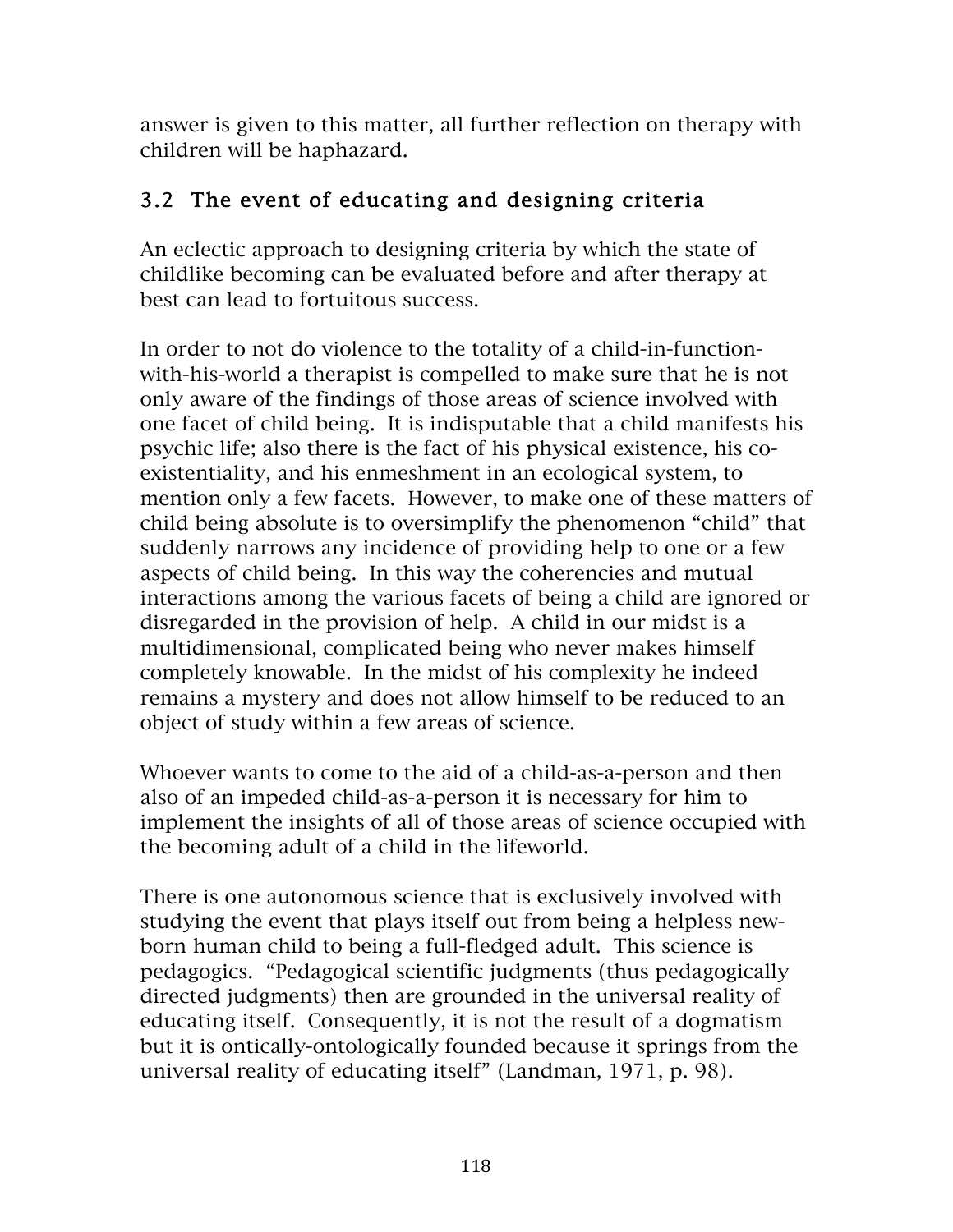The complexity and scope of the phenomenon of becoming adult has obligated scientists to establish part perspectives (Van Zyl, 1979) each of which closely studies a specific facet of the total event (Van Niekerk, 1979. Of the various part disciplines of pedagogics it is orthopedagogics that has problematic educating as its area of study (Van Niekerk, 1976, pp. 62-67). Problematic educating is those educative events that have progressed so inadequately that a child, under the accompaniment of an adult, shows a handicap in becoming.

Orthopedagogic theory studies the fact of becoming gone wrong and tries to disclose how it is at all possible that child deviancy arises from inadequately becoming adult. Orthopedagogic practice is involved with determining the nature and scope of deviant becoming (orthopedagogic diagnostics) and eliminating the handicap in becoming (parental accompaniment and pedotherapy). In its search for an accountable way of giving help to a child and his parents who have become co-involved in a problematic situation of educating, it serves the orthopedagogue to check on all of the structures of educating that are disclosed by the other pedagogical part disciplines via macro-analyses. From a convergence of such knowledge he then can arrive at a micro-analysis of the particular situation of this unique child. It is only within the focus of existing pedagogical knowledge regarding educating that he can recognize inadequacies. The result of such an exploration is to disclose the factors restraining educating and to judge the current state of becoming gauged by those pedagogical criteria established by the various part disciplines.

In his diagnostic work it is well that an orthopedagogue distinguish between those factors restraining educating that can and cannot be eliminated. In this exploration of elimination possibilities it is necessary for the orthopedagogue to be aware of the findings of the various medical specialties, social workers, theologians and others who have specific knowledge about the problem area. Then it is the task of the orthopedagogue to coordinate all of these findings and implicate them in a program of providing help directed to educators and child such that:

- the impeding factors can be eliminated as far as possible,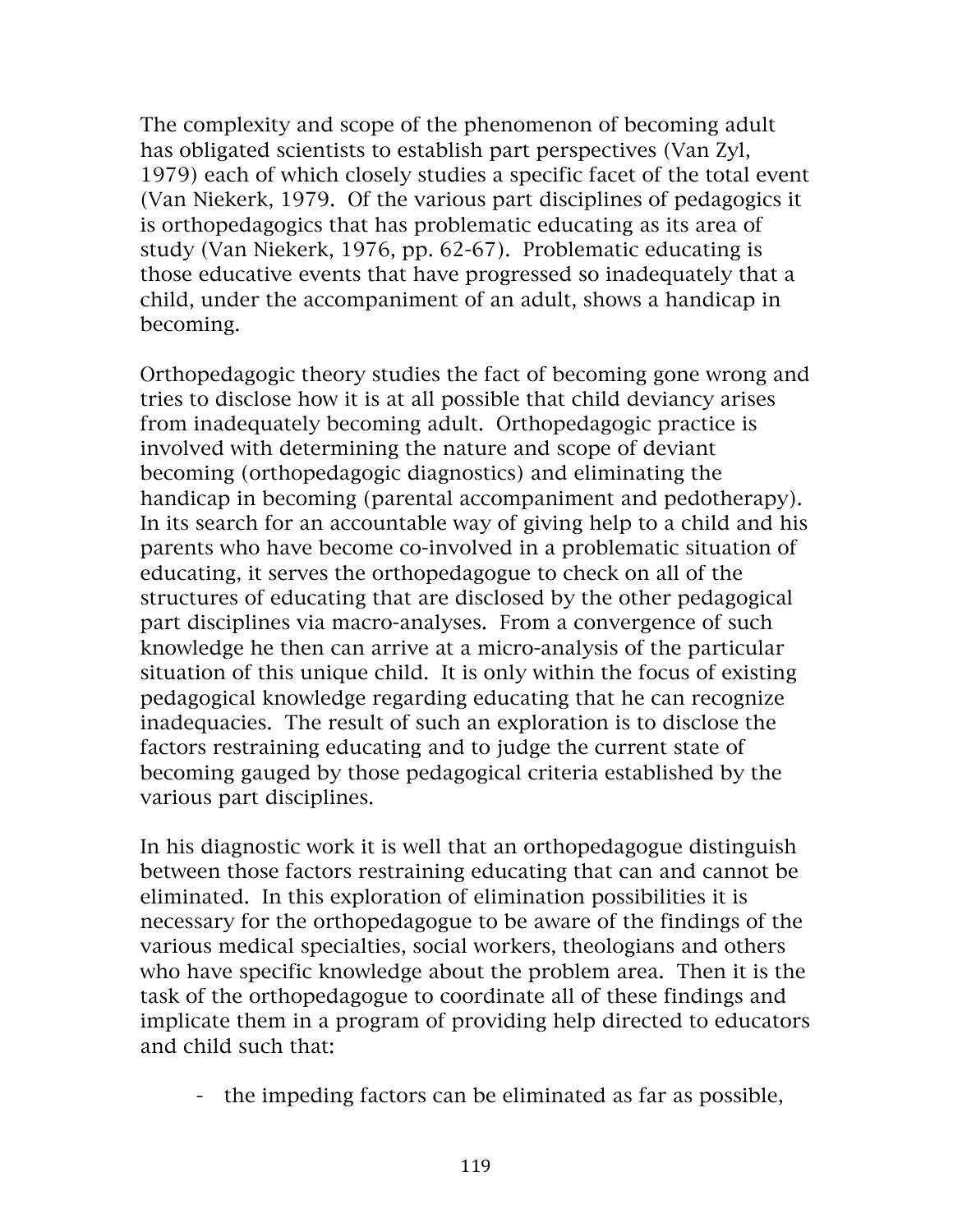- the child's becoming can be accelerated and the handicap eliminated and
- the parents are instructed so that regular educating again can take its course.

The provision of help discussed above that has a bearing on the child is to give orthopedagogical help as pedotherapy.

### 4. THE PEDAGOGICAL NATURE OF PARENTAL ACCOMPANIMENT

From the above it also seems that the impeded, derailed child continually is a child-in-education. A child and his educators are co-involved in the child's distressful situation. Because all educating (and thus failures in educating) can only be realized from a specific relationship between adult and child, it follows that both will be coinvolved in the provision of help.

The help that a therapist provides the parents essentially is instruction in parenting. Not only is it expected that a parent also help eliminate the present difficult situation but to proceed independently in the future as an adequate parent. A therapist offers the adult help and training in his educative task. Parental accompaniment is help with educating [his child].

Parental accompaniment dare not become a superficial giving of tips and advice regarding a particular situation. Irrespective of how valuable and comforting such "help" will be during the distress, it does not give the parents insight into the essentials of the event of educating as a whole. Thus, they are not equipped with insight that enables them to confidently venture in the future with their child. Educational advice that is not anchored in pedagogical knowledge can at best be temporary measures of help that spring from the haphazard knowledge of the advisor. Parental accompaniment is a pedagogical matter [re content].

Consequently a therapist must be thoroughly grounded in the pedagogical and apprise himself of the essential nature of educating, adulthood and becoming adult. The part sciences that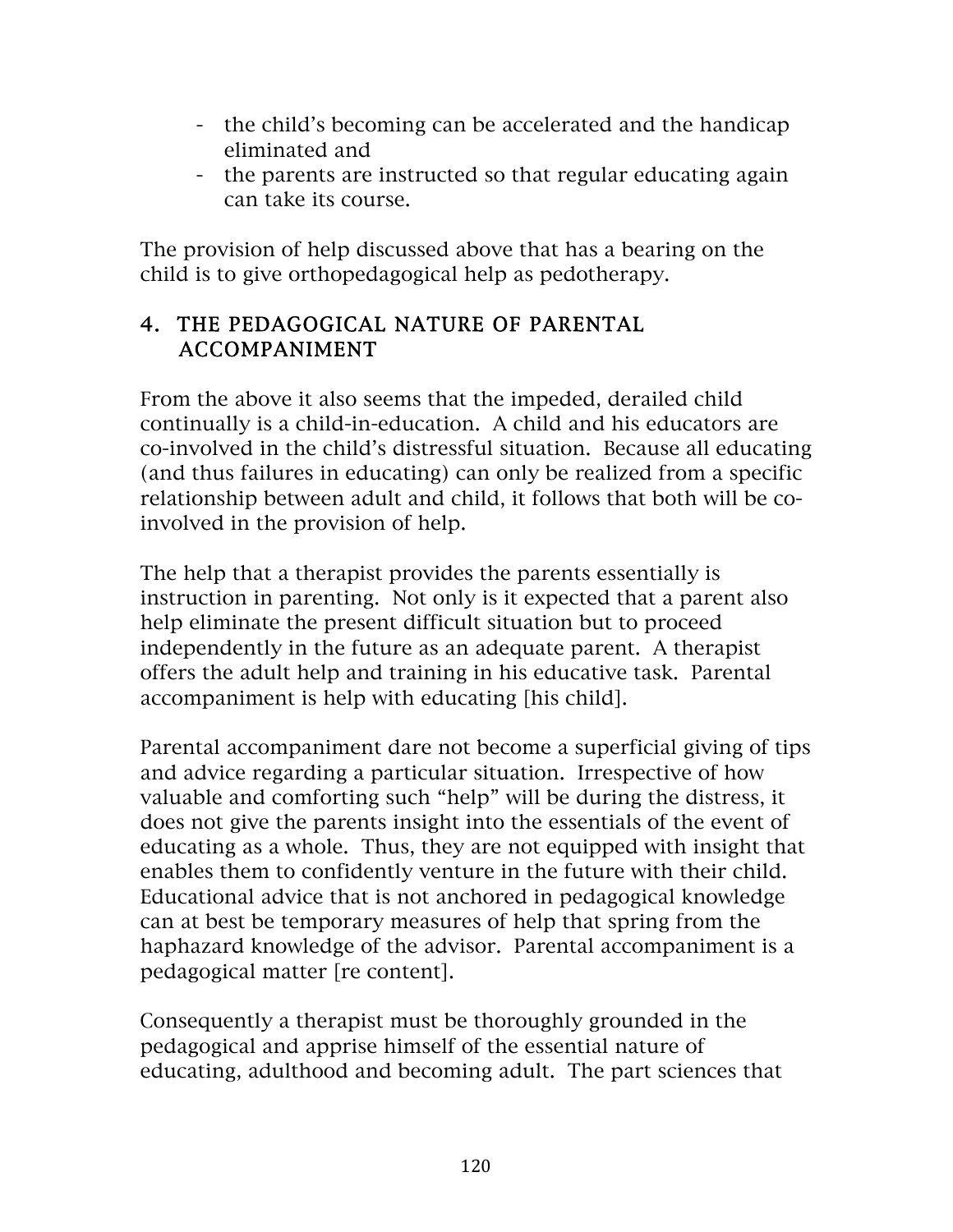have these matters as areas of study are fundamental pedagogics, psychopedagogics and didactic pedagogics.

When this has to do with one adult purposefully teaching another adult specific educational content, in essence this is a didactic matter. Hence, a parental accompanier must be well grounded didactically as well as pedagogically.

It is generally accepted that parental accompaniment is a task for an educationist but when it has to do with help for a child, i.e., pedotherapy, there are a lot of differences of opinion about whether or not such help essentially is educational help. In the following this matter is looked at more closely.

# 5. PEDOTHERAPY AS PROVIDING PEDAGOGICAL HELP

# 5.1 Introduction

With reference to the insight and pronouncements of the wellknown Carl Rogers (1951, 1965) that a therapeutic event is a teaching event has placed the relation between therapy and teaching all the more in the spotlight. In January 1968 a symposium on the connection between teaching and therapy, with specific reference to the place of teaching in the therapeutic event, was held in London. The results are contained in a publication edited by Porter (1968). Kubie (1968, p. 224) says in a paper he had delivered during the symposium: "The idea that illness is due to mal-education and, consequently, that good education will prevent or correct illness rests on a series of hopeful misconceptions. How can we educate somebody out of illness when we do not really know how to educate at all?"

Roger's work, Freedom to learn appeared in 1968 in which he shows beyond all doubt that there is a correspondence between a therapeutic and an educative event. However, he fails to disclose either the therapeutic or the educative event in their essences. Hence, since insight such as what this work might seem to provide [is absent], it cannot claim to be a grounded explanation of this phenomenon.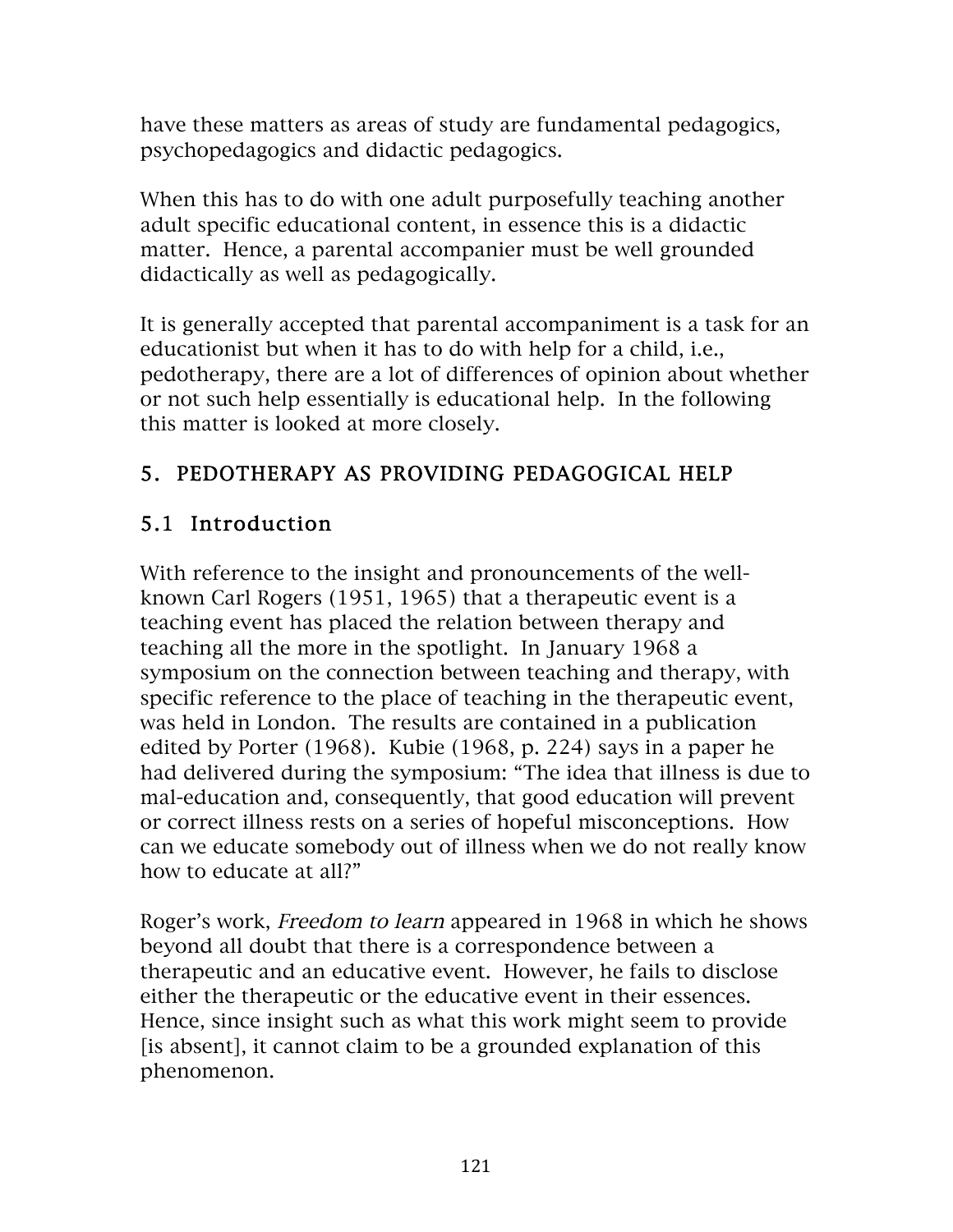In order to determine if a pedotherapeutic event is an educative event, i.e., if orthopedagogics has a task regarding a deviant child, a comparison will be made of these two forms of providing help as they show themselves in the lifeworld.

Thanks to the thinking of researchers such as Landman (1977), Roos (1975), Kilian (1974), Viljoen (1971), Sonnekus (1973), Ferreira (1973), Van Niekerk (1971), Van der Stoep (1972), Louw (1976) and Van Dyk (1969) great progress has already been made in disclosing the event of educating in its essences. It is now possible to indicate with a reasonable degree of clarity what educating in its essential nature is. Then these essences will be applied as categories in order to illuminate the therapeutic event, determine if the same essences also figure in it, and if so how they appear. Finally, then a judgment can be made regarding the problem of whether pedotherapy indeed is educative help or in fact is help of a nature distinctive from it.

### 5.2 The appearance of essences of educating from a fundamental pedagogical perspective

## 5.2.1 Introduction

Four structures emerge in the event of educating, i.e., the pedagogical relationship, sequence, activity and aim structures. Each of these structures is particularized and reduced to essences (Landman, 1977). For the purpose of this study a brief explication of these findings will suffice.

## 5.2.2 The pedagogical relationship structures

# 5.2.2.1 Understanding

A precondition for educating is the undeniable fact that there should be a mutual understanding between adult and child. This means that an educator should have an understanding of a child's not-yet-being adult, knowledge and understanding of his uniqueness, knowledge and appreciation of his potentialities. An adult also must have an understanding of the quality of a child's becoming and his possibility of fulfilling demands of propriety.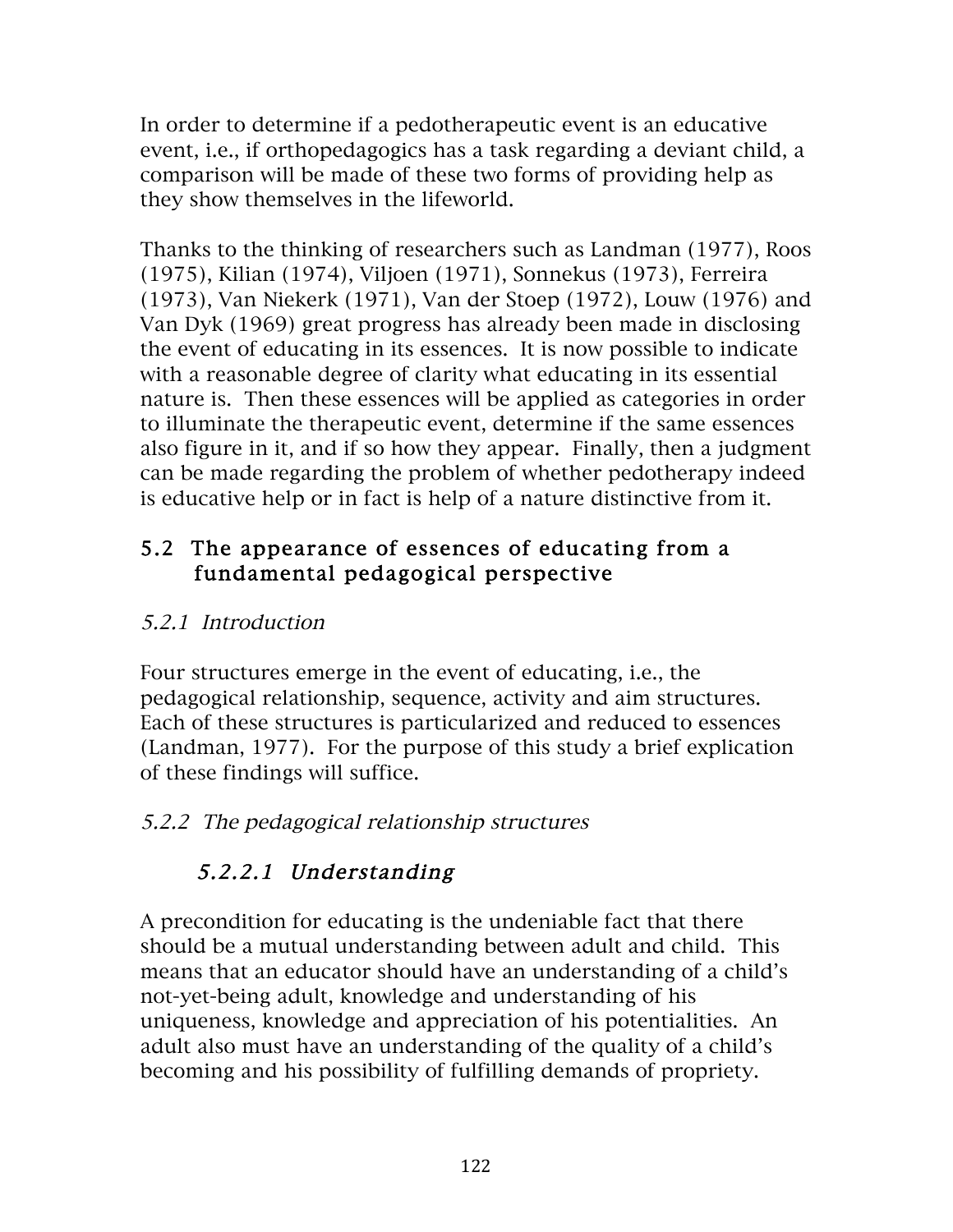However, it is not sufficient that an educator has understanding at his disposal because a child must experience this. In addition, it is essential that a child knows and understands that the educator means well by him. This is only possible when the adult makes himself known to the child in his personal being.

## 5.2.2.2 Trust

The relationship of trust as a foundation of the event of educating is characterized by respect for childlike dignity, openness for each other, being with each other in trust. respect for his uniqueness, acceptance, a sincere fondness for each other, an openness for each other, fairness and faith in the good intentions of the other. "It is the realization of a relationship of trust that makes a child ready to venture along with as well as away from an adult." (Pretorius, 1972, p. 28).

# 5.2.2.3 Authority

Educating is characterized by an adult responsibly maintaining authority toward a child and the child accepting it in obedience. Thus, there are demands of propriety that both adult and child must meet. The adult exemplifies the accepted norm in such a way that it can be signified by the child as meaningful and be emulated. The adult also takes responsibility for the norm emulation of the child in his care. This is only possible when he has an understanding of the child and there is mutual trust between them.

## 5.2.3 The pedagogical sequence structures

- a) Association this implies being by each other in the same physical space and an awareness of each other's presence.
- b) Encounter the mere being by each other intensifies to a being with each other. This is characterized by a mutual openness to each other, a being-with in trust.
- c) Engagement there is a mutual responsibility for relationships, acceptance of responsibility for the other and acceptance of mutual commitment to being available.
- d) Interference this essence of the pedagogical sequence is characterized by an adult intervening in the life of a child by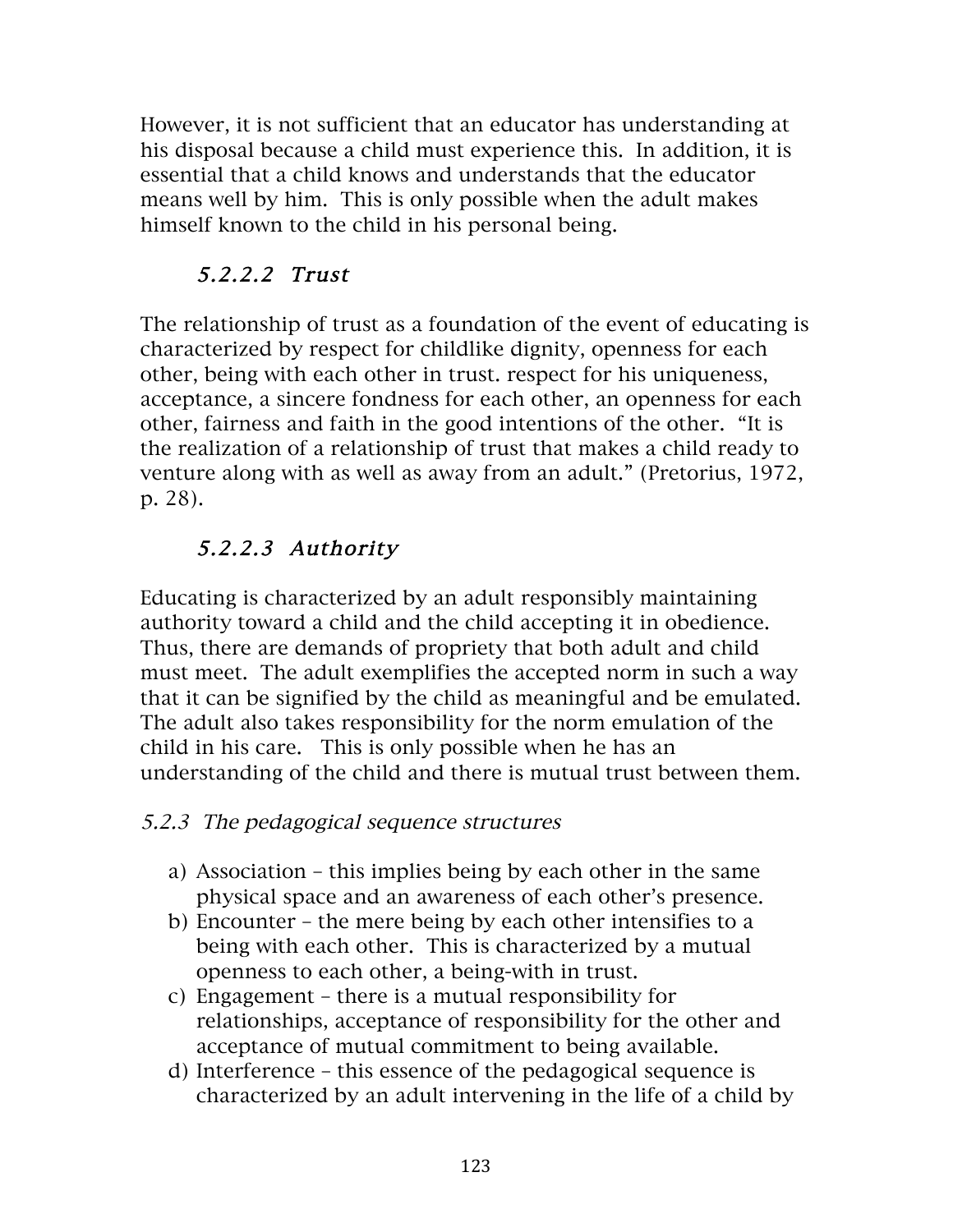disapproving of the unacceptable, restraining the child and presenting alternatives. During this event a child arrives at an idea of propriety and a change in direction occurs. The unacceptable is replaced by what is acceptable and the proper is respected. The child experiences that the educator means well by him and will protect him from evil and harm.

Providing direction does not occur only by disapproving, rejecting, chastising and resisting. If the direction the child follows is desirable, it is encouraged by expressing or showing approval and praise. Valuing and encouraging in order to wholeheartedly confirm to the child that the educator has regard for him as a cherished person and trusts that he will become a full-fledged adult.

- e) Return to association a child has the opportunity, in the presence of the educator, to practice and add to his lifestyle the insight and meaning he has acquired during the interfering. He has the opportunity to be-someone-himself under the supervision of the adult who continues to vouch for him.
- f) Periodic breaking away a child has the opportunity to apply and practice what he has acquired under the supervision of the adult while they are physically separated. The fact that the child is allowed to leave the presence of the educator is evidence that he is becoming emancipated and is becoming adult. For the child this indicates that he is overcoming his need for support.

#### 5.2.4 The pedagogical activity structures

The way educating is set in motion or is functionalized is characterized by the following essences:

- giving meaning to the self, the other, things and God
- exerting to realize one's own potentialities
- identifying with norms
- educator and child venturing together in life
- gratitude for security
- accepting responsibility
- hoping for the future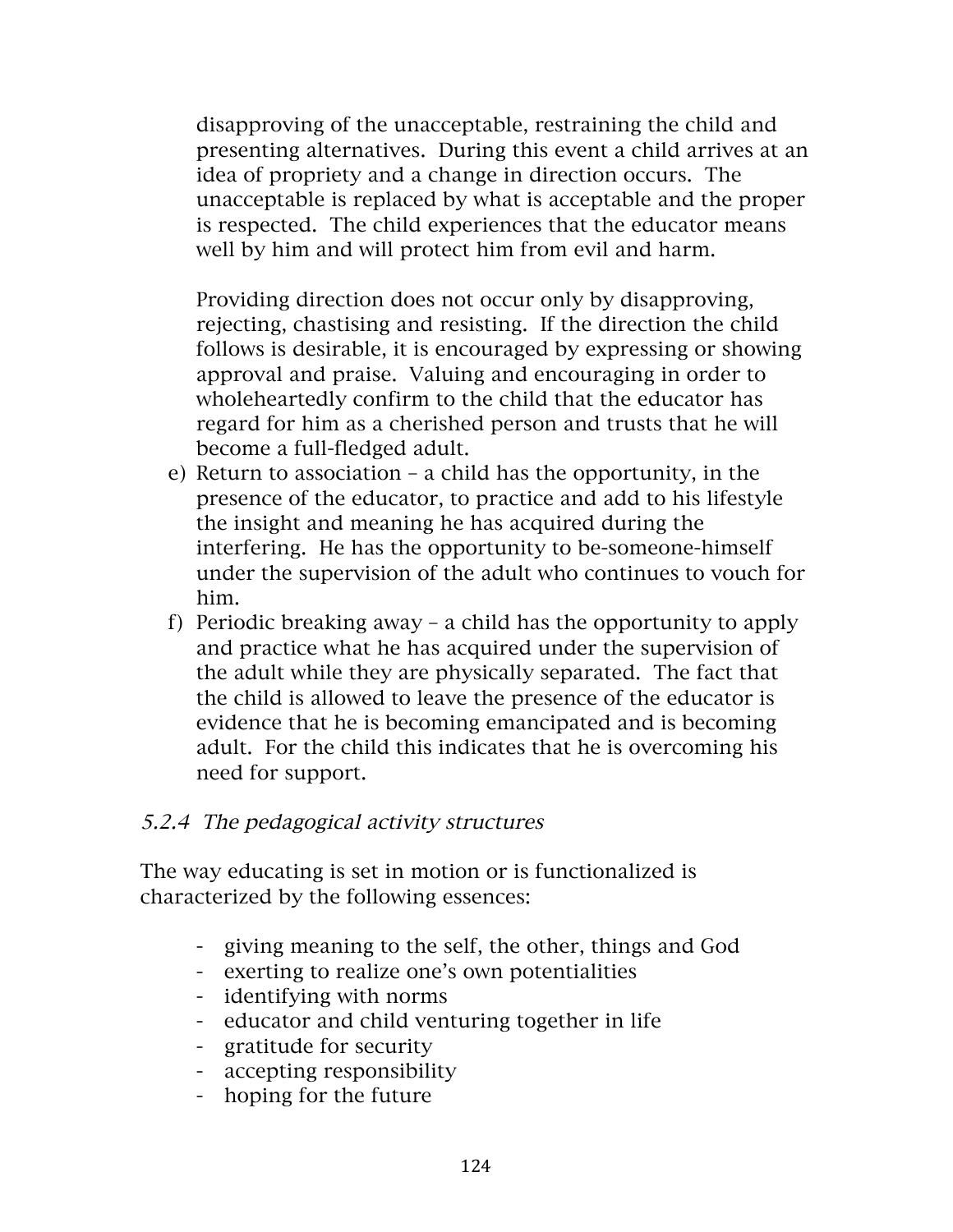- designing possibilities
- fulfilling destination [adulthood]
- respecting human dignity
- self-understanding
- acquiring responsible freedom

### 5.2.5 The pedagogical aim structures

- a) The notion of the meaningfulness of one's existence
- b) Self-understanding
- c) Respect for human dignity
- d) Morally independent choosing
- e) Norm identification
- f) A personal philosophy of life

### 5.3 The appearance of fundamental pedagogical categories in the pedotherapeutic event

### 5.3.1 Introduction

If a pedotherapeutic event indeed is a teaching, educative event each of the above essences must necessarily figure in it. In the following is an "essence-viewing" (wesenskou) of the pedotherapeutic event in order to determine whether such essences are specifiable there and if so to indicate how they appear.

## 5.3.2 The relationship structures

Various investigators (Frank, 1973; Rogers, 1985; Skuy, 1975; Truax and Carkhuff, 1965) are unanimous that the results of providing help are determined by the nature of the therapeutic relationship. The terminology employed to verbalize this relationship differs but essentially it entails the following:

To be able to help a child it is necessary that a therapist show an understanding of this child-in-distress. Not only does he have an understanding of the child-being of the child but also of the nature of the distress. Understanding not only points to insight but also to acceptance (taking action). The acceptance of the child as what he is as a person with dignity does not mean an acceptance of his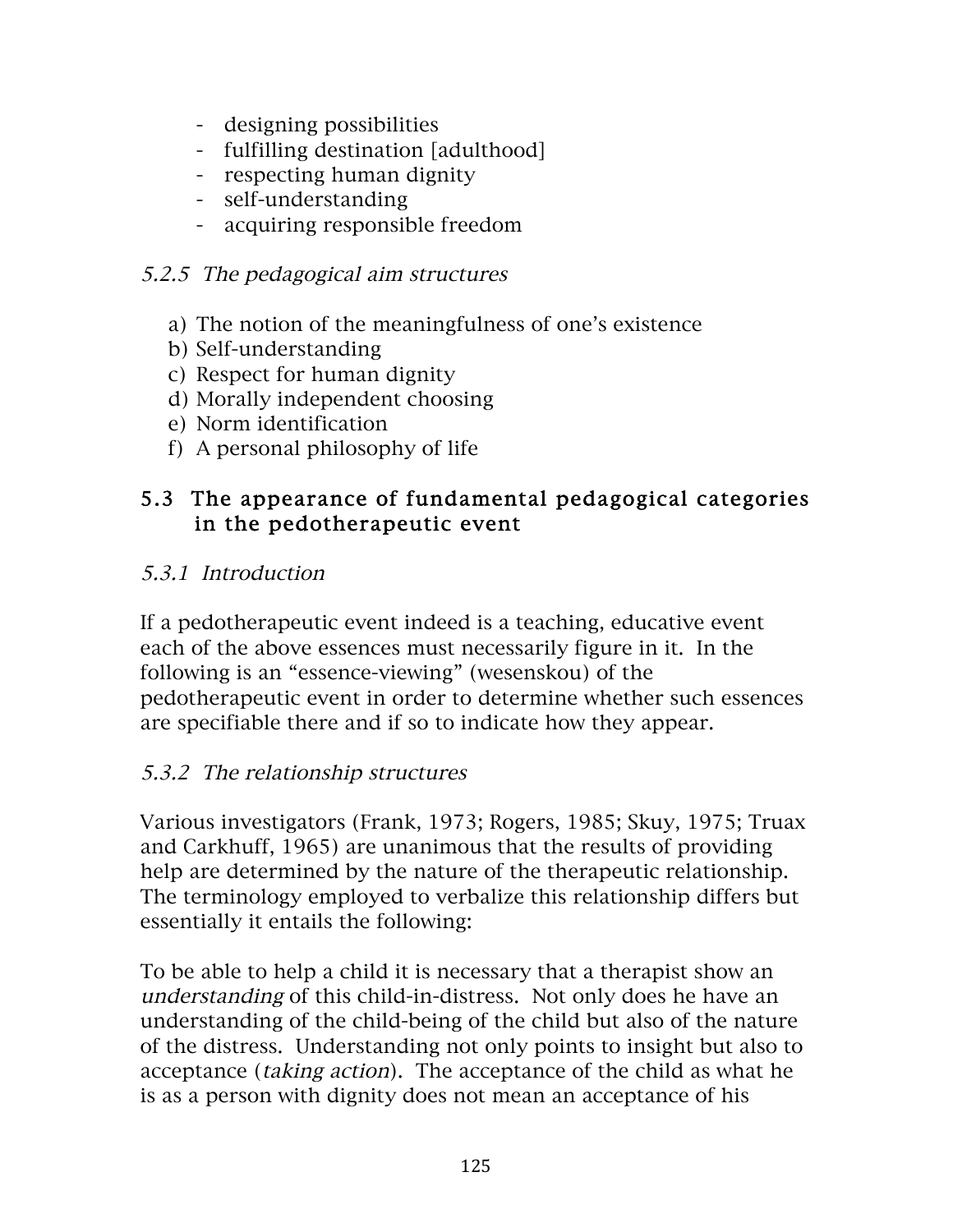distressful situation; on the contrary, it only indicates that the therapist restrains himself from prejudging and disapproving of the child as a person because of the situation in which he finds himself. In the words of Wolpe (1958, 28): "He is given the feeling that the therapist is unreservedly at his side. This happens not because the therapist is expressly trying to appear sympathetic, but as a natural outcome of a completely non-moralizing objective approach". Axline (1977, p. 86) says: "Acceptance does not imply approval of what he is doing. This cannot be emphasized too strongly". The fact that the therapist accepts the child in therapy at all (venturewith-each-other) points to the trust he shows that the child can realize his potentialities (essence of the pedagogical activity structures) such that he can design for him a meaningful future (designing potentialities is an essence of the pedagogical activity structures). The child's experience of the understanding of the therapist is a precondition for the further course of the therapy.

Not only must the therapist know and understand but he must make himself knowable *(admitting-into-our-space)*. He must be genuine in the relationship and dare not represent himself as other than what he indeed is. Rogers designates this relationship essence as "congruence".

In addition, the therapeutic relationship is characterized by a nonpossessive warmth or compassion (Rogers). According to Landman (1977, p. 65), the pedagogical relationship is characterized by a personal nearness (encounter is an essence of the sequence structures) and benevolence for the child without ulterior motives. Skuy (1975), after a literature study, concludes that empathy is an essence of the therapeutic relationship. Empathy is the possibility of one person understanding the feelings of a fellow person. Since understanding is an essence of the educative relationship, it certainly also is an essential of the therapeutic relationship.

After a comprehensive investigation of factors that determine therapeutic success, Truax and Carkhuff (1965) conclude that selfexploration (exploring for self-understanding) is definitive of the outcomes. They describe this self-exploration as a readiness to disclose those things that later possibly can hold the person back. Such a venturing-with-each-other is only possible from a solid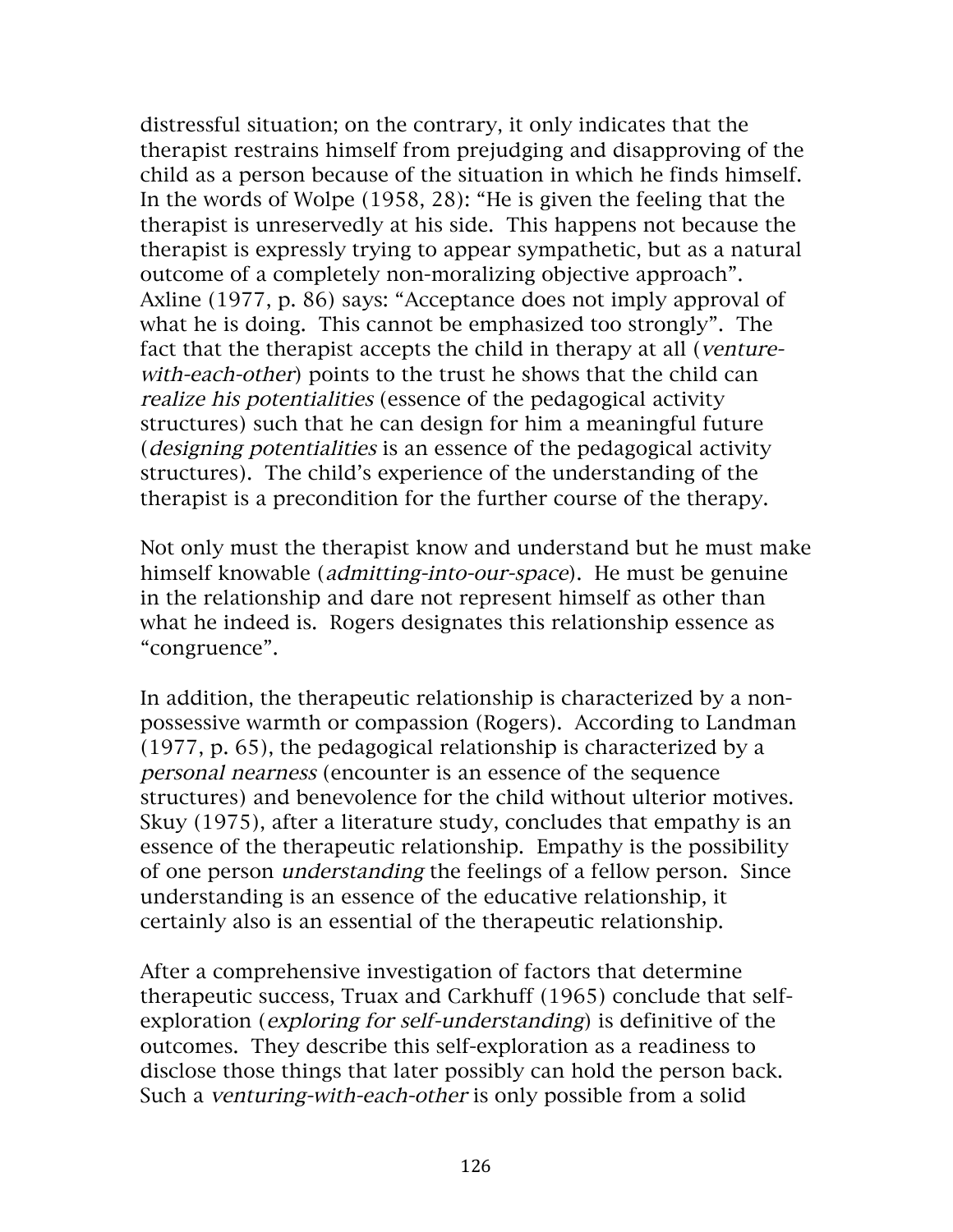relationship of trust. Axline (1977) indicates that a spirit of indulgence and acceptance makes it possible for the child to trust the therapist so that in his presence he will proceed to express and to explore knowing that he will not be reproached or blamed but with the hope that he is given the opportunity to unfold his life potentialities as such so that he can get the best of his difficult situation and dare to *hope-for-the-future*. Trust in a therapeutic situation implies that the child throws himself open and discloses himself in the firm hope that the adult means well by him and will be helpful to him. The adult trusts that the child will accept his good intentions and believes that he will be of help to him without ulterior aims, i.e., that the child will allow himself to be helped by the therapist. In the words of Landman (1977, p. 64): "Come stand by me so that I can help you" (being-partners). When trust is thought away from the therapeutic situation, providing help deteriorates. Trust, an essence of educating, is also an essence of the pedotherapeutic relationship.

With respect to the maintenance of authority in a therapeutic relationship, there is a great diversity of opinions. Directive therapists maintain authority in a direct or indirect way in order to insure that the child does not exceed the limits of propriety. From this situation of authority the therapist then can accept responsibility for the possibility of choice he grants to the child. According to Skuy (1975, p. 72) accepting responsibility is a therapeutic essence. A therapist vouches for a child in the choices he makes under his care. Thus, he exemplifies to the child a normative way of living and appeals to him to do what is proper (obedience). Depending on the therapeutic technique used, these demands and limits are presented in more or less authoritative ways. For example, with respect to behavior modification, a therapist openly maintains authority. He rewards (approves) or opposes (intervenes) according to whether or not the child's behavior follows what he regards as worthy of a human being (decent). Thompson (1975. P. 448) says: "Applied behaviorism is a science that respects the dignity of man". He then adds: "Finally it must be emphasized that applied behaviorism is a science of *human* behavior having little to do with Pavlov's dogs or Skinner's pigeons". The therapist identifies himself with the norm and influences the child to a normative way of living. Also, the maintenance of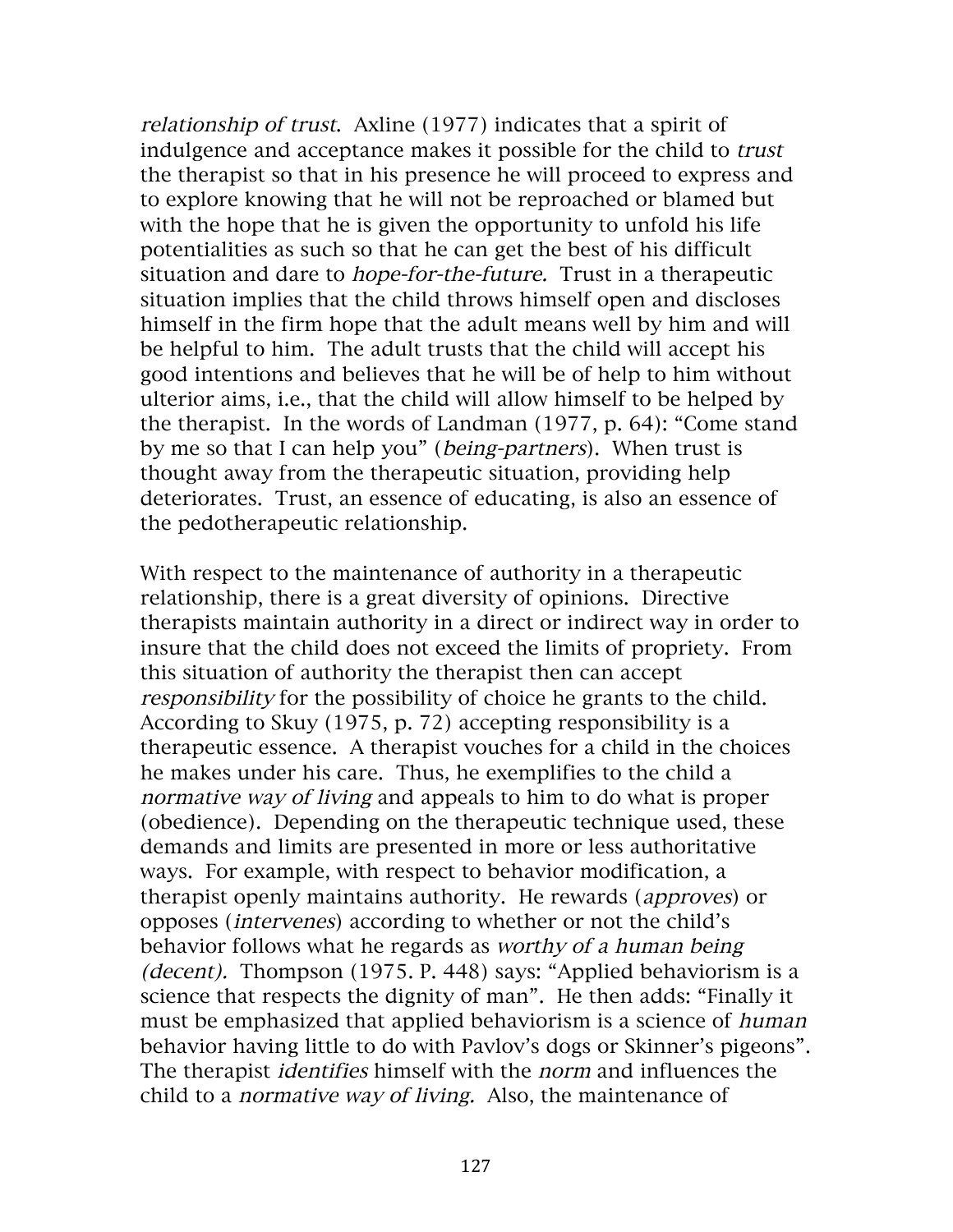authority is a precondition for a guidance conversation, directive play therapy, environmental change, art therapy, drama therapy and providing orthopedagogical help.

Non-directive therapists boast about the fact that they do not approve or intervene and thus do not maintain authority with a child. However, when their written case studies are examined more closely it seems that many definite limits hold regarding time, place, claiming the therapist's attention and damaging equipment. The therapist is not indefinitely at the child's disposal. A therapist does not provide non-stop commentary on a child's emotions, thoughts and activities, which is physically not possible. Rather, he selects which contents he is going to reflect and echo for additional exploration. He can only do this in terms of a norm. Thus, the therapist acts under the imperative of the norms that he as an adult deems to be acceptable. As such, his authority holds (in truth in a concealed, inconspicuous way) for the child in a therapeutic relationship.

If a therapist wants to be congruent, and highly regard the child's human dignity, as non-directive therapists try to do, he cannot negate his own life- and world-views during therapy and is concerned about how a child makes choices that collide with the accepted, current demands of propriety of the community. No fullfledged adult allows a child in his care to damage himself. If he is adult, he accepts the authority of the norm and allows it to be in force during the session via his personal exemplification so that the child will follow his example. A relationship of authority is essential for pedotherapy. What changes is only the way in which the authority is exercised.

#### 5.3.3 The sequence structures

In its appearing educating takes a particular course that is characterized by the mentioned essences (5.2.3). Because of the variety of therapeutic techniques and methods, pedotherapy functions in greatly diverse ways. However, the following are essential characteristics of the therapeutic progression: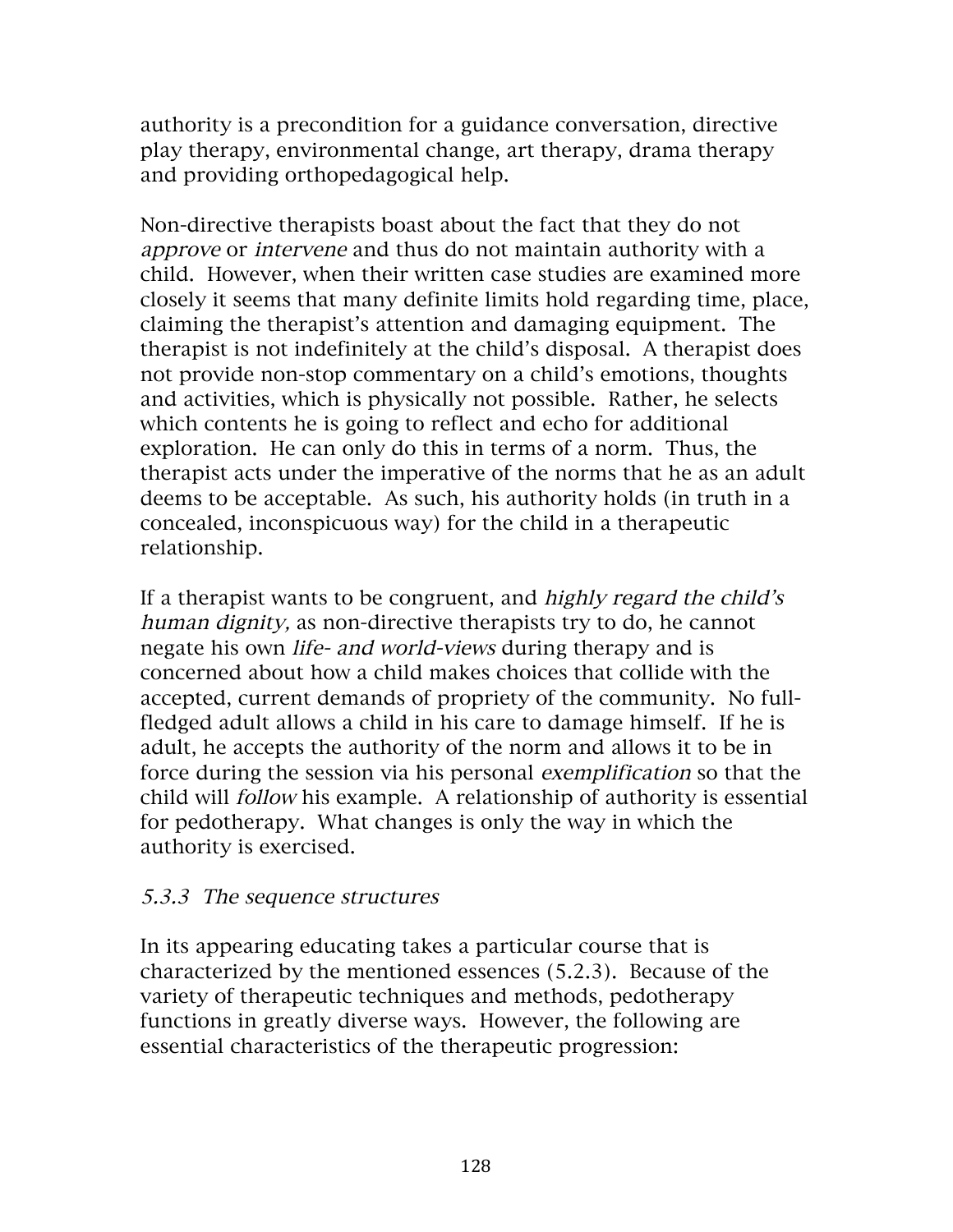To be able to accept a child in therapy it is necessary that an adult and a child be physically by each other. A therapist makes room for a formal time and place in which association can occur in order to establish a therapeutic relationship. The importance of this sequence phase of therapy cannot be overemphasized since it gives a twist to the further course of the therapy. Therapy in a consulting room is always an artificial and formally constituted event. Hence, the importance that the physical environment in which the association occurs be as non-threatening as possible.

From the first moment of associating a therapist takes responsibility for the course of the event and initiates establishing a relationship. Thus, therapy has already started.

Association creates the possibility for *encountering*. Before any important conversation can occur between therapist and child it is necessary that they not merely be *by* each other but authentically be with each other. In the psychological literature this essence is called rapport. It is during this sequence phase that a therapist assures the child of his acceptance and sympathy. Encountering a child-in-distress is only possible when a therapist is prepared to place himself, in trust and in genuineness as a person, at the disposal of a fellow person. It is one human being who, with all of his human potentialities as a person, encounters another (Ungersma, 1961). Landman characterizes this event as [expressive of] a similar disposition [unanimity].

From the phase of encounter it is possible for the therapeutic event to progress to that phase during which mutual responsibility for relationships is taken up. Mutual points to the fact that both therapist and child contribute [to the phase] and view themselves as responsible. This does not mean that the contributions of the therapist and the child are equivalent in nature, quality and quantity. Indeed, it means that the therapist declares himself prepared to be available, to take responsibility and to provide help while the child attempts to be present, to open himself to and accept help. This essence of the therapeutic sequence should be referred to as engagement. Landman refers to it as a commitment-to-beingavailable. This indeed can be compared with a contract that is agreed to between therapist and child. This sequence phase creates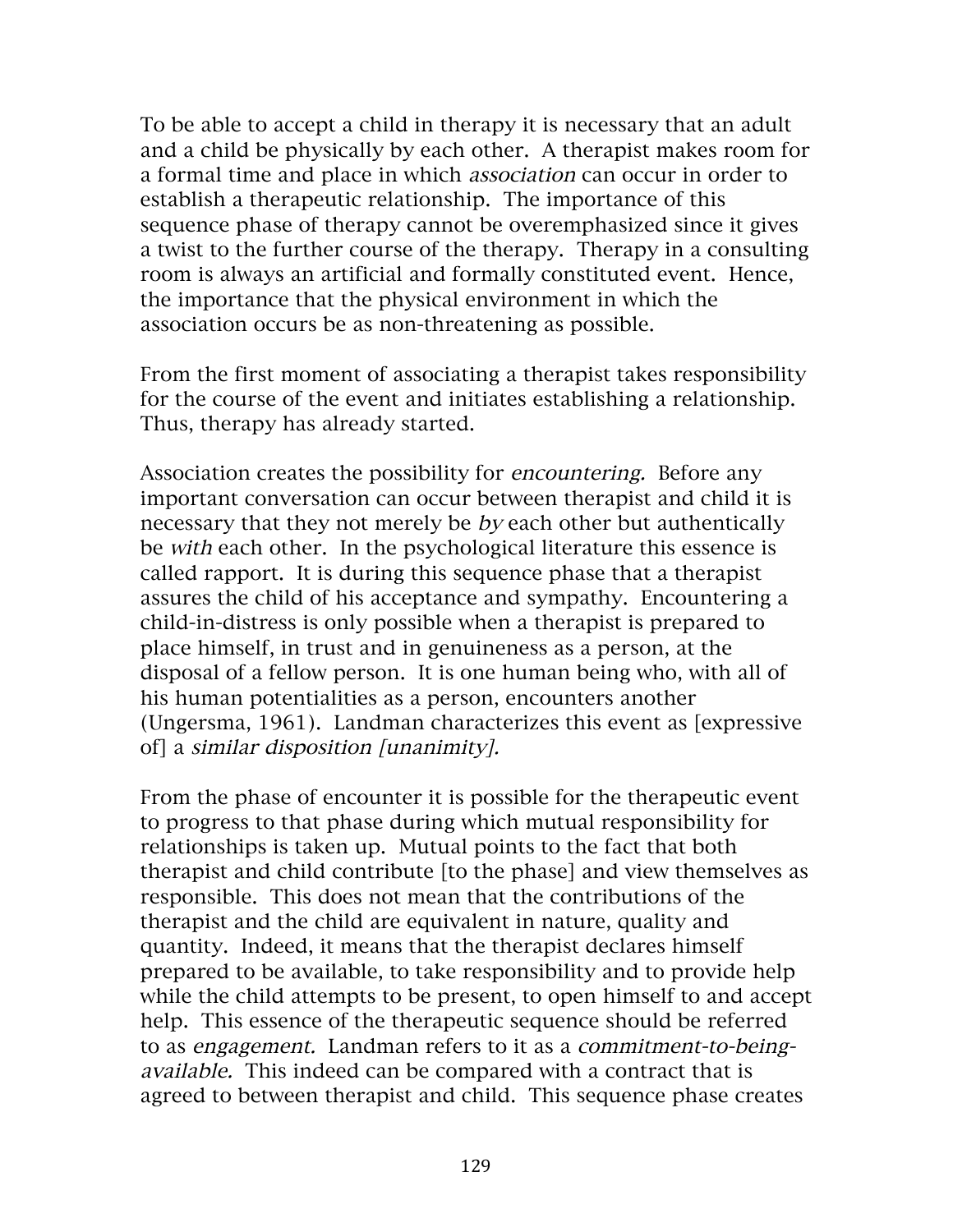the preformed field for realizing the therapeutic dynamic. From this event there now can be a progression to bring about changes in what is viewed as deviant.

The event that is realized subsequently and during which the therapist gives a twist and/or allows changes in the child's life to occur in pedagogical terminology is called interfering. Thanks to the purposeful, planned contribution of the adult from within a relationship that for premeditated reasons he has already established, the child's course of life undergoes a turn. This event is not realized haphazardly but occurs because of the therapist's conscious interfering.

Depending on the theorist's theoretical frame of reference he allows this interfering to progress in a directive, non-directive or even indirective way. Along the methodological way of his choice the therapist allows the child to accept what is approvable or desirable and discard what is objectionable or undesirable.

Where this involves pedotherapy, i.e., therapy with a child, the child is not yet morally independent and consequently is not yet adequately able to make choices and decisions following his own view of life and of being human. To be able to do this he must first reach adulthood. Thus, he is not yet able to make choices of right and wrong on his own responsibility. Also, naturally the child does not yet have at his disposal an adequate possessed experience that can serve as a frame of reference for making choices. In this respect he is in need of support. If a therapist is going to work in a directive way he will openly inform the child of his preferences. However, if he works indirectively, a therapist will indirectly lead a child to uncover what is desirable. In the case of non-directive therapy he will refrain from giving any direction and allow a child to arrive at insight elsewhere in the reality of life by trial-and-error. In his more recent publications Rogers (1964, 1969) expresses the view that ultimately a child will make the correct choice because he eagerly wants to be accepted by his fellow persons. Thus, a child chooses in compliance with the opinions of others (in this case, not the therapist's).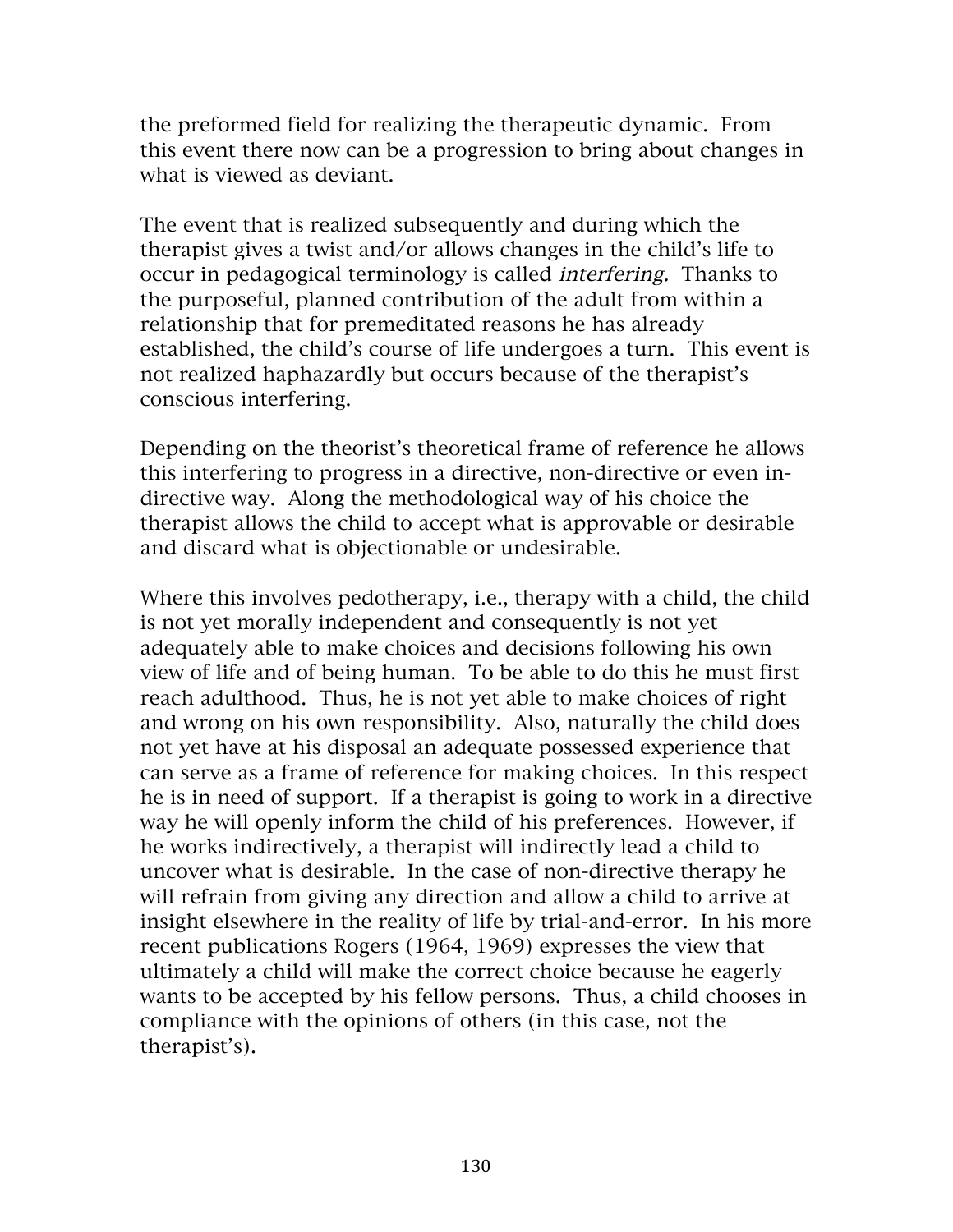The only way an adult can let a child see that he is changing in the right direction is by approving (accepting) what is correct and disapproving of (intervening with) the erroneous. In the literature this accepting is referred to as praise, reward, positive reinforcement, encouragement, etc., while intervening is called disapproval, punishment, restraint, aversive stimulation, extinction and more. In essence it is the same event that is realized in a pedagogical situation.

When a simple insight has broken through this does not necessarily mean that a change in the deviancy has occurred. Repeating, exercising, consolidating and assimilating necessarily must first progress. This sequence phase is essentially the same as what, in the pedagogical event, is referred to as a return to association. Landman (1977, p. 67) explicates this as follows: Now a child must have the opportunity to appropriate in the presence of the educator what has occurred in realizing the pedagogical sequence. From the security of the therapeutic relationship a child exercises what later, in the absence of the therapist, he is going to put into practice. A child is given the opportunity to consider for himself and to be right himself without direct interference. This phase serves as a prelude to concluding the therapeutic contact. The relationship becomes more distanced and progresses from being-with-[and for-] eachother to being-by-each-other so that the parting is not anticipated as a threat. During this phase a child experiences that the therapist has become superfluous. A child must again be delivered to his natural educators and it is the prerogative of the therapist to help the child overcome his fondness for him as provider of help.

The last distinguishable phase of the therapeutic sequence is the conclusion or parting that indeed is realized at the end of each session but more pertinently at the end of the therapeutic contact. There is a parting from the child in such a way that the confidence (trust) that the therapist placed in him to continue alone with his parents awakens his self-confidence. If therapeutic contact is severed and an emotional void is allowed, this shocks the child's confidence anew. He must have the assurance that if he should need help in the future, there indeed will be an adult (hopefully the parents) there to support him. In the therapeutic sequence, this phase is indicated as periodic breaking away. As in the therapeutic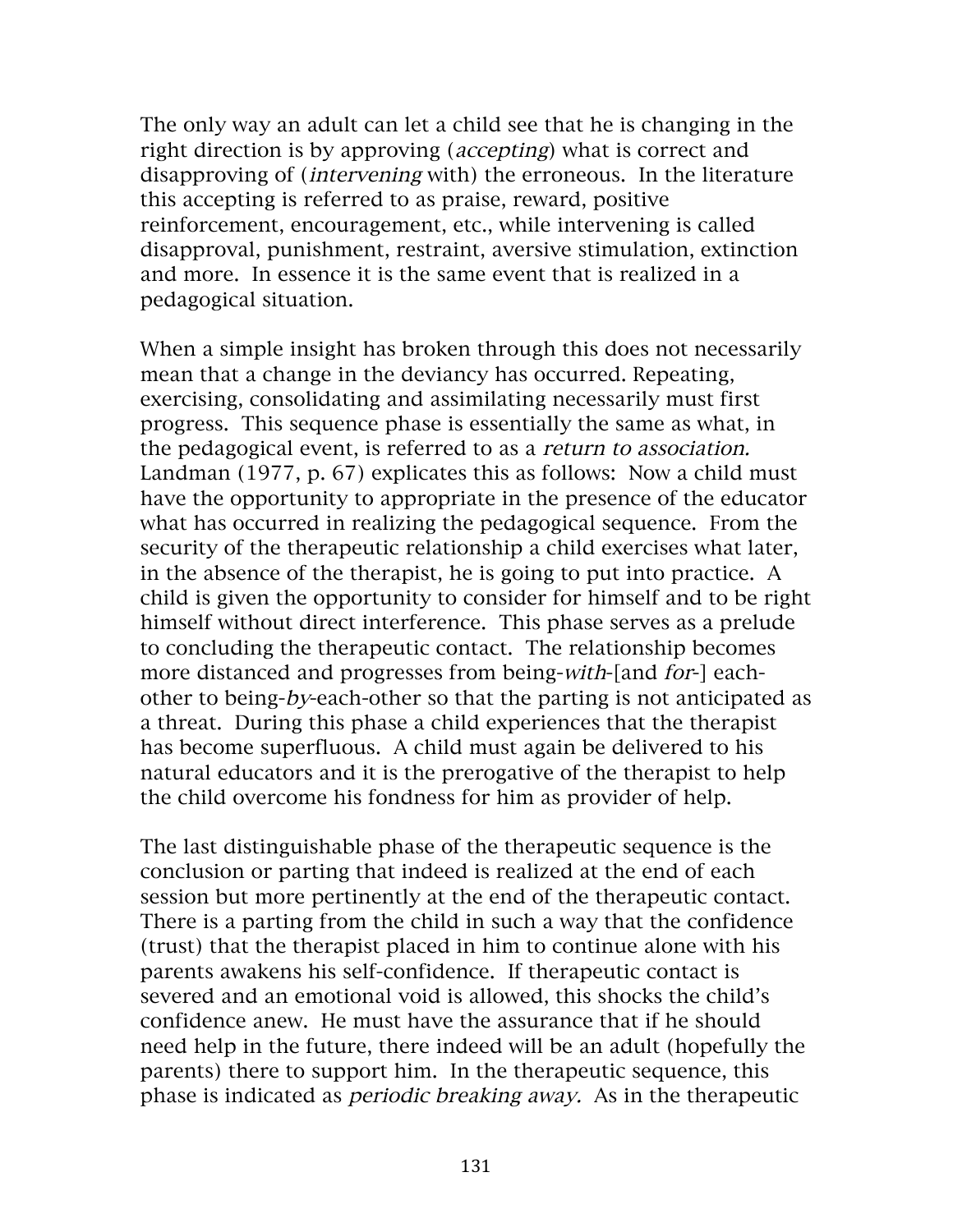event the fact that the child might leave the adults points for him to his own emancipation.

#### 5.3.4 The aim structures

With respect to the aim of a therapist when he accepts the child into therapy, in the contemporary subject matter literature there is a large divergence of opinions. Two main directions are distinguished:

- a) The therapeutic practice where a here-and-now policy is followed with the aim of eliminating those symptoms appearing at the time of the notification. When this difficult situation is alleviated the therapy has succeeded in its aim.
- b) A second approach is where improving or, if possible, removing the symptoms of deviance is at issue but that attention also must be focused on the child's future. The child as a totality must be helped to meet a meaningful future, if possible without the disturbing symptoms, thus without meanings of it that are qualified.

Those therapists who hold the second view take the child's historicity into account. The past is co-constitutive of the present. Future expectations are also co-determinative of the present. The temporary nature of a human being is important for delimiting the therapeutic aims.

From the study of the literature in which the theories underlying various therapeutic approaches are discussed (see Chapter II, 5.7) it appears that the essences of the pedagogical aim structures disclosed by Landman and Kilian (1972) also hold for the therapeutic event. The aim of all educating, whether in a primary (family) or a secondary (school, church, hostel etc.) context, is that a child will become adult. The relationship that an adult establishes with a child, the sequence of the event and the functional activities he carries out all have the aim that a child will gradually and progressively move in the direction of adulthood. This movement from one in need of support (being a child) to independence (being an adult) is an event of becoming.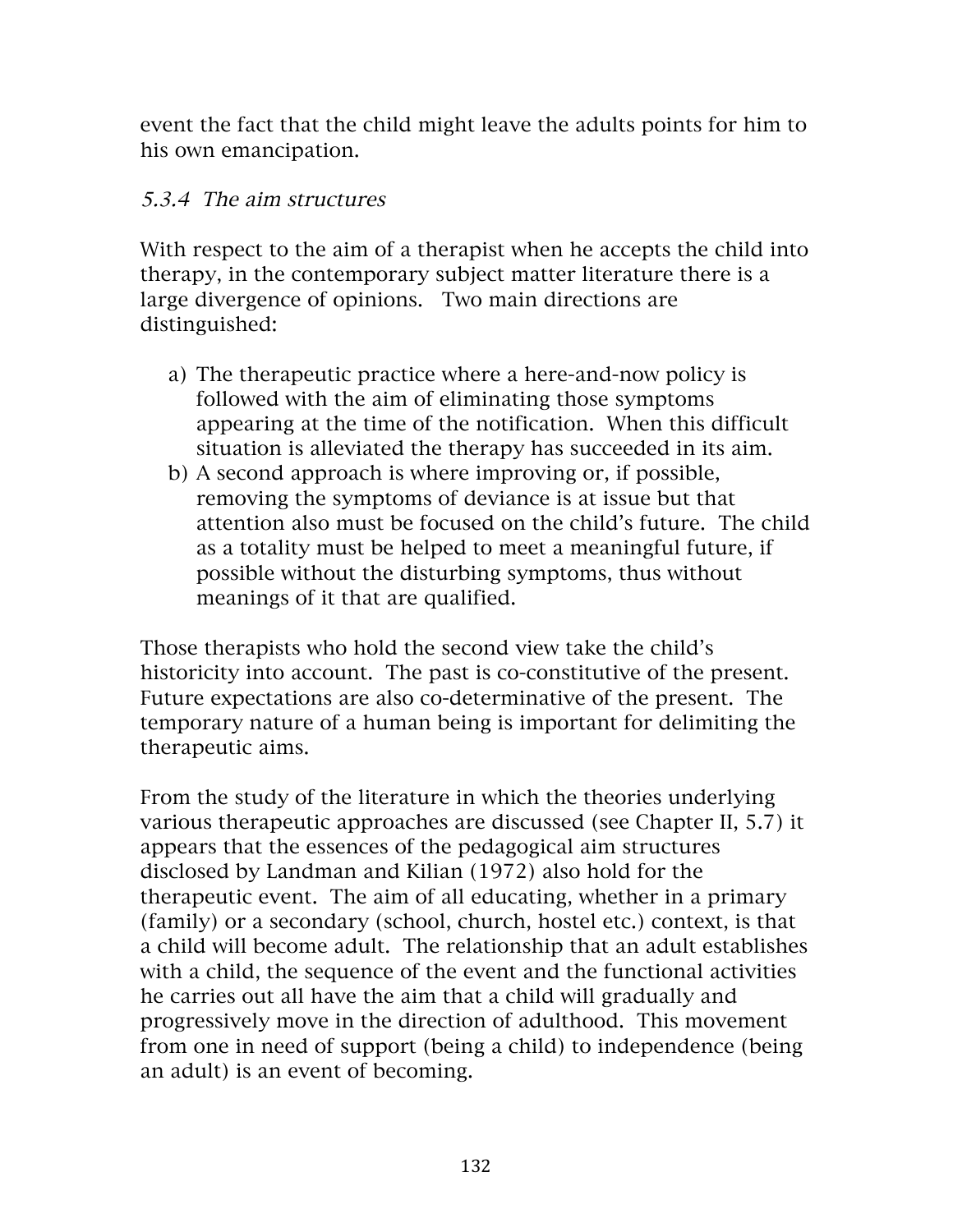All of the essentials of adulthood do not appear at the same time and also do not unfold uniformly. Some appear before others but in attaining full-fledged adulthood all figure in. Depending on the child's level of becoming, some of the essences will figure more prominently than others. For example, a degree of self-judgment and self-understanding can be expected of a juvenile, while morally independent choosing and acting are not yet realized. The same phenomenon makes its appearance in a therapeutic situation. Indeed, he remains a child-in-education in spite of the fact that he also is a child-in-distress.

As far as the therapeutic event is concerned, there is not one set of aims that can be striven for at all times and for all children. The specific nature of the child's problem, his unique potentialities and situatedness all co-define the therapeutic aim. It seems, however, that the essences of the educative aim appear with respect to the therapeutic aim. Some are immediately relevant to a specific therapeutic session and some figure over the long-term.

- a) Meaningfulness of existence as a pedagogical aim implies being aware of the demands of life. Viktor Frankl (1968, 1976) and the followers of the Third Viennese School of Psychotherapy pointed out the necessity for a meaningful way of living. Ungersma (1961, p. 26) says "… the primary concern of man is to invest as much meaning in life and realize as many values as possible". Also a pedotherapist aims for a child to arrive at a notion of his own being called upon, at realizing that he must account for his share in the use of his potentialities and circumstances. Disclosing the meaning of his own existence, even under less than favorable circumstances, is a therapeutic aim that holds to a greater or lesser degree for each child-in-distress.
- b) Self-judgment and self-understanding is an essence of adulthood that each child, and indeed a child-in-distress, must progressively realize. Kubic (1968) believes that selfknowledge is continuous and is never complete. It is a constituent of all learning. Without self-knowledge a person can never perceive objectively. In its absence, he uses reality as inkblots on a Rorschach plate. Self-investigation according to psychoanalytic theory means an exploration of the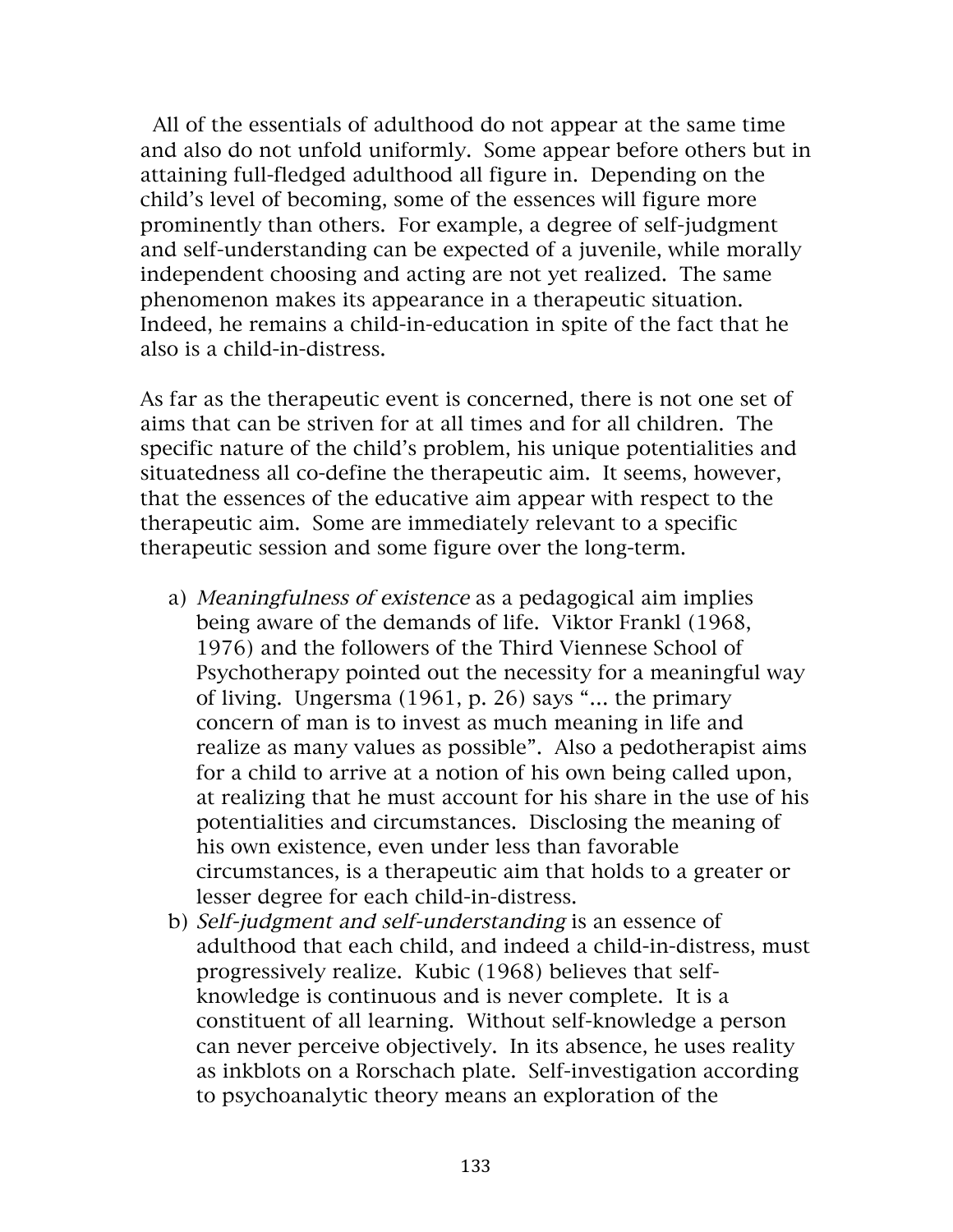unconscious and its effect on the perception of reality. The result is self-understanding. Skuy (1975) and Purkey (1970) attest to the importance of self-understanding for arriving at a healthy self-judgment and for setting realistic demands for oneself.

After a study of the literature and an empirical investigation Hattingh (1973) concludes that there is a positive correlation between the degree and depth of self-exploration and the successful results of therapy, however, self-exploration does not guarantee success. This points to the fact that there is a coherency between the essences of the aim structures. Actualizing only one essential characteristic does not call the total phenomenon into being.

c) A way of living worthy of being human as an essence of the pedagogical aim presumes an awareness of one's own human dignity and a regard for the dignity of others. Ellis (1971) proposes the realization of this essence as a precondition for therapeutic success. Indeed, he centers his entire therapeutic interference ("rational-emotive therapy") on the person attaining the insight that he undeniably has dignity irrespective of the value judgments of others. Awareness of one's dignity influences a person's behavior.

It is the task of a pedotherapist to support a child to accept the fact that people often have negative feelings and thoughts. Within the safety of self-respect he must be able to recognize the presence of such feelings. What is relevant is how he expresses them (Moustakas, 1959).

When at a previous time the therapist promptly makes himself present for the child, attentively and empathetically listens to his views, by word and deed shows confidence in the child's positive potentialities, he indeed is involved in regarding highly his own and the child's dignity.

d) Morally independent choosing and responsible acting is an essence of the pedagogical aim that only can be fully realized by achieving adulthood. While a child is still becoming adult,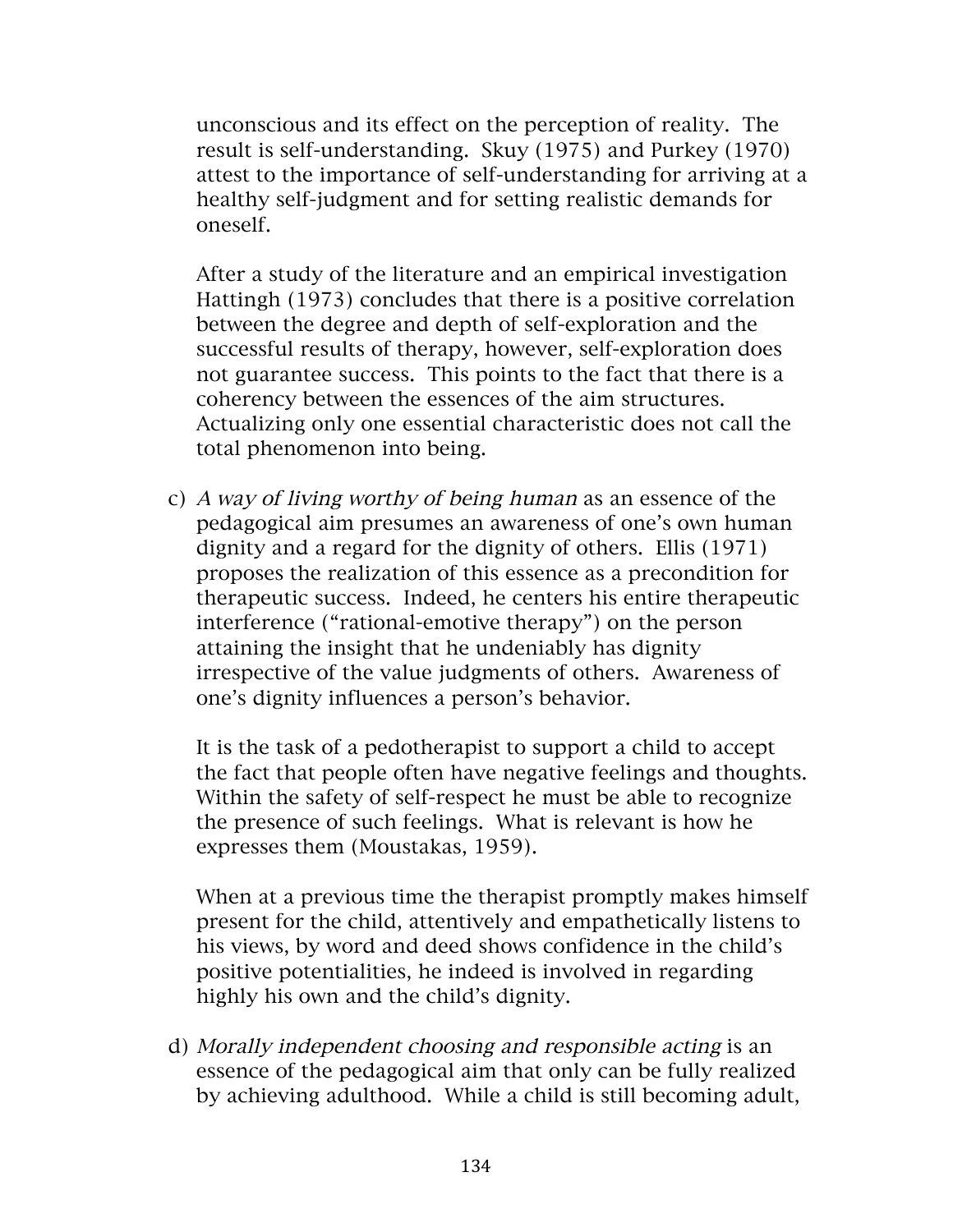the educator vouches for him while he gives him the opportunity to progressively move away from him and to overcome his dependence.

Non-directive therapists confront all children, irrespective of their level of becoming with the full responsibility for choosing and acting morally. Directive therapists largely carry the responsibility for making choices and try to influence the child to act accordingly. Indirective therapists take coresponsibility, with the parents, for the moral choosing and acting of the children in their care. A pedotherapist tries to support a child to norm identification, their acceptance and an unconditional obedience of the norms that are in force in his specific community. A pedotherapist presents himself with the aim of awakening a child to break away from a lack of exertion and to accept responsibility in accordance with his state of becoming.

The elimination of feelings of guilt is, according to psychoanalytic theory, an essence of the therapeutic aim, but "Logotherapy reminds us that guilt and responsibility keep company" (Ungersma, 1961, p. 153). The one is not to be reached without the observance of the other. In order to not let the child remain permanently bound to the therapist but is again allowed to continue with his everyday educators, if possible, and eventually to continue living on his own, it is of cardinal importance that, via periodic breaking away, he is given the opportunity under the auspice of the therapist to make morally independent choices and accept responsibility for them.

e) Identifying with norms in such a way that the person chooses to emulate them without external force is an essence of the aim of educating. Norm identification or knowledge of and insight into the norm-demands that speak from the reality of life is also an essential of the therapeutic aim. A pedotherapist cannot involve a child in a vacuum or situation that is foreign to life. Indeed, it is always one person with his own specific hierarchy of values from which he can never completely distance himself who comes forward to meet another person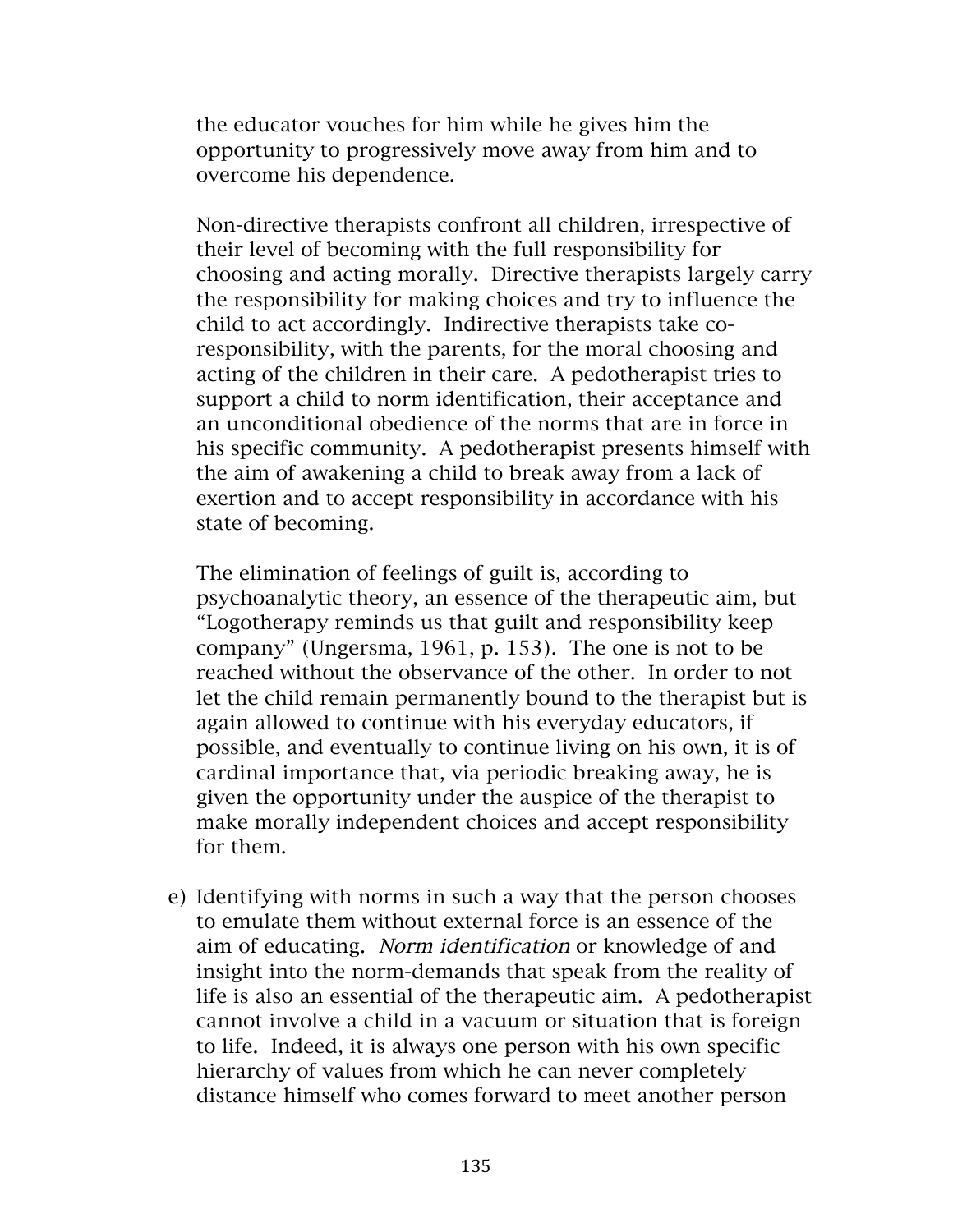with his own sense of propriety. Norms always figure in human conversation either prominently and openly or in a veiled and unconscious ways.

The aim of therapeutic intervention is that at the end of the therapy a child will go right into his specific community (where norms are in force). Thus a therapist dare not awaken misleading or false expectations in him about the demands that will be addressed to him outside of the therapeutic situation. Consequently, via norm identification a child develops his own philosophy of life. Having one's own philosophy of life and complying with its demands is an essential characteristic of an adult that simultaneously is an educative as well as a therapeutic aim.

#### 5.3.5 The activity structures

In his work Freedom to learn, Carl Rogers (1969, p. 253) makes an essence analysis of those activities ("elements of experience") in which a child must necessarily be involved so that he will learn authentically and act accordingly in either the formal school situation or in the therapeutic situation.

Landman has exclusively reduced the pedagogical event to essences and lists twelve activities in which a child is involved when he learns and becomes adult.

The remarkable correspondence between the findings of these two researchers confirms the truth of the existence of a universal validity regarding events of childlike learning and becoming, whether in the primary, original educative context [home] or in the secondary, formally established therapeutic [and school] context. Rogers' therapeutic essences are now listed, followed by the corresponding pedagogical essences in parentheses:

- Moving away from a resistant, defensive attitude (making effort, venturing).
- Discarding stereotypic roles. A child must understand the uniqueness of his own existence (gradually fulfilling his destination [adulthood].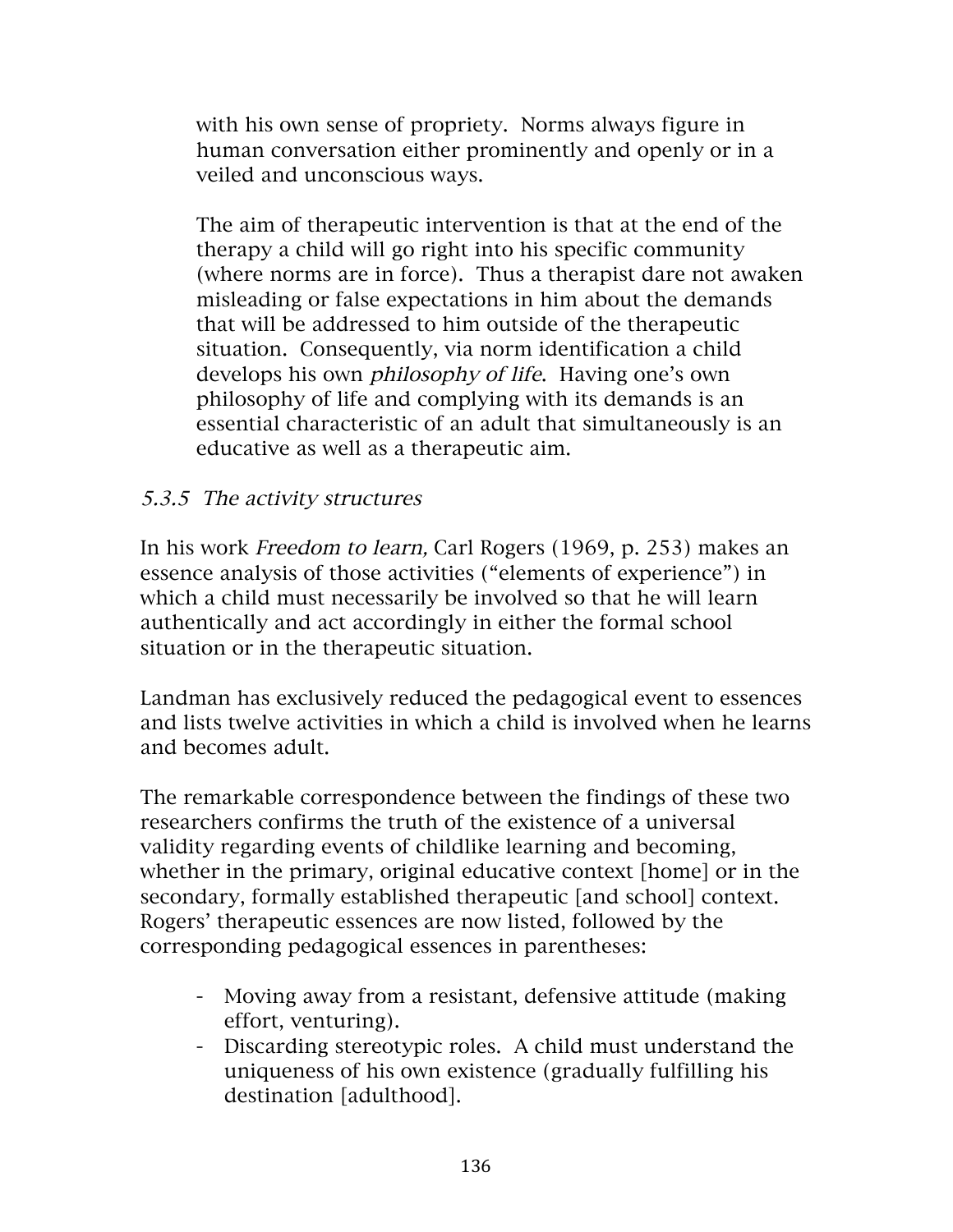- Moving away from the desire to always please and imitate others (exemplifying and emulating norms).
- Being true to one's self (self-understanding).
- Making one's own decisions (freedom, responsibility).
- Positive regard for one's own feelings (giving meaning).
- Striving for a still higher level instead of a static level (fulfilling destination, i.e., adulthood).
- Sensitivity and openness to the inner feelings of another as well as for the objectivity of the real world (respect for human dignity).
- Valuing and appreciating fellow persons (giving meaning, gratitude).
- A readiness to communicate (hope, venturing).

### 5.3.6 Conclusions

With reference to a penetration into the essences of the therapeutic event it is concluded that with respect to the relationship, sequence, aim and activities that hold during pedotherapy, all of the fundamental pedagogical essences appear. Thus, in its essential nature therapy is educating.

From this it follows that the pedagogical categories and criteria that are disclosed and formulated by the various part-disciplines irrefutably have relevance for pedotherapy. In the following, psychopedagogical and then didactic-pedagogical findings will be considered with the aim of further exploring and illuminating the pedotherapeutic event.

#### 5.4 The appearance of educative essences from a psychopedagogical perspective

The area of study of psychopedagogics as a part perspective of pedagogics is the psychic life of a child-in-education (Sonnekus, 1973, pp. 11-12). It is concerned with the proper realization of a child's life potentialities until he has become a full-fledged adult. It is only to be reached from an educative situatedness (Sonnekus and Ferreira, 1979, Chapter II). Hence, it seems clear that successful becoming is dependent on a child's own contribution by way of realizing his own given personal potentialities under the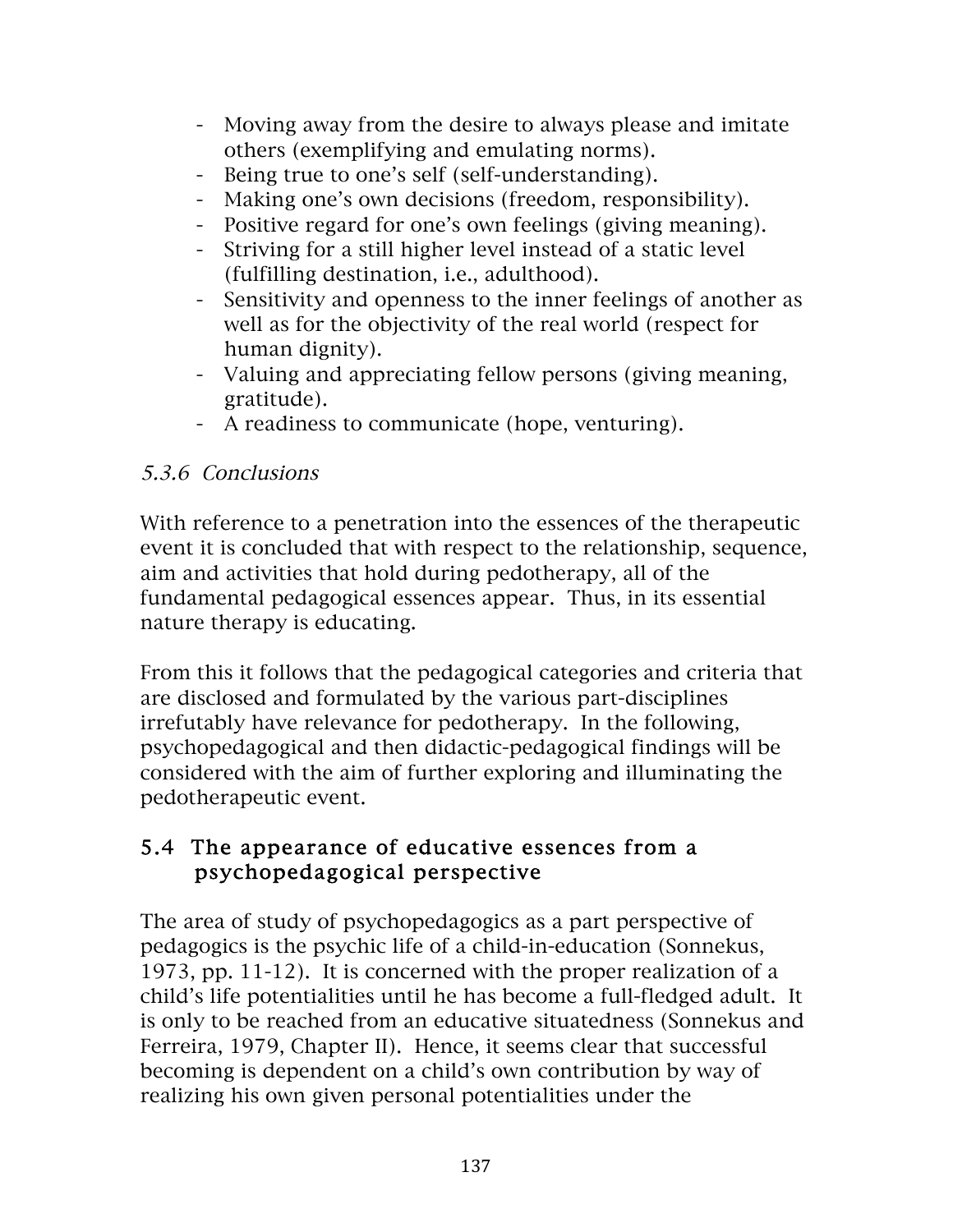accompaniment, support and direction-giving (i.e., educating) of an adult.

The personal psychic potentialities of a child have a three-fold nature, i.e., affective, cognitive and normative. This includes a particular task for an adult's input. In order to create the possibility that a child will become adult the adult must affectively educate him to an affective actualization, cognitively educate him to a cognitive actualization and normatively educate him to a normative actualization (Sonnekus, 1975).

In addition to the fact that the psychic life of a child-in-education is realized in the ways mentioned, two equi-primordial structures also appear, namely, learning and becoming. The essences of these structures of childlike psychic life have been disclosed by Sonnekus and his co-workers (1973). Becoming is realized in the following forms:

- a) exploring a child's initiative to go out to the world;
- b) emancipating the initiative to be and to become more independent;
- c) distancing taking an independent position toward the surrounding life reality;
- d) differentiating applying a variety of potentialities in his establishing relationships with the surrounding reality;
- e) objectifying the possibility of determining the essentials of a matter.

The mentioned forms of actualizing becoming are realized by means of experiencing, willing, lived experiencing, knowing and behaving. It seems that with each of these ways there is an elevation in level from a sensopathic via a pathic to an affective level, from a sensognostic via a gnostic to a cognitive level and with respect to the normative there is an increase in [the level of] giving meaning.

The childlike event of learning that is realized simultaneously with becoming, while at the same time is a precondition for it, shows the following essential characteristics (Sonnekus, 1968): [sensing} attending, perceiving, imagining, fantasizing, thinking, remembering and observing. There is not only a close coherency between the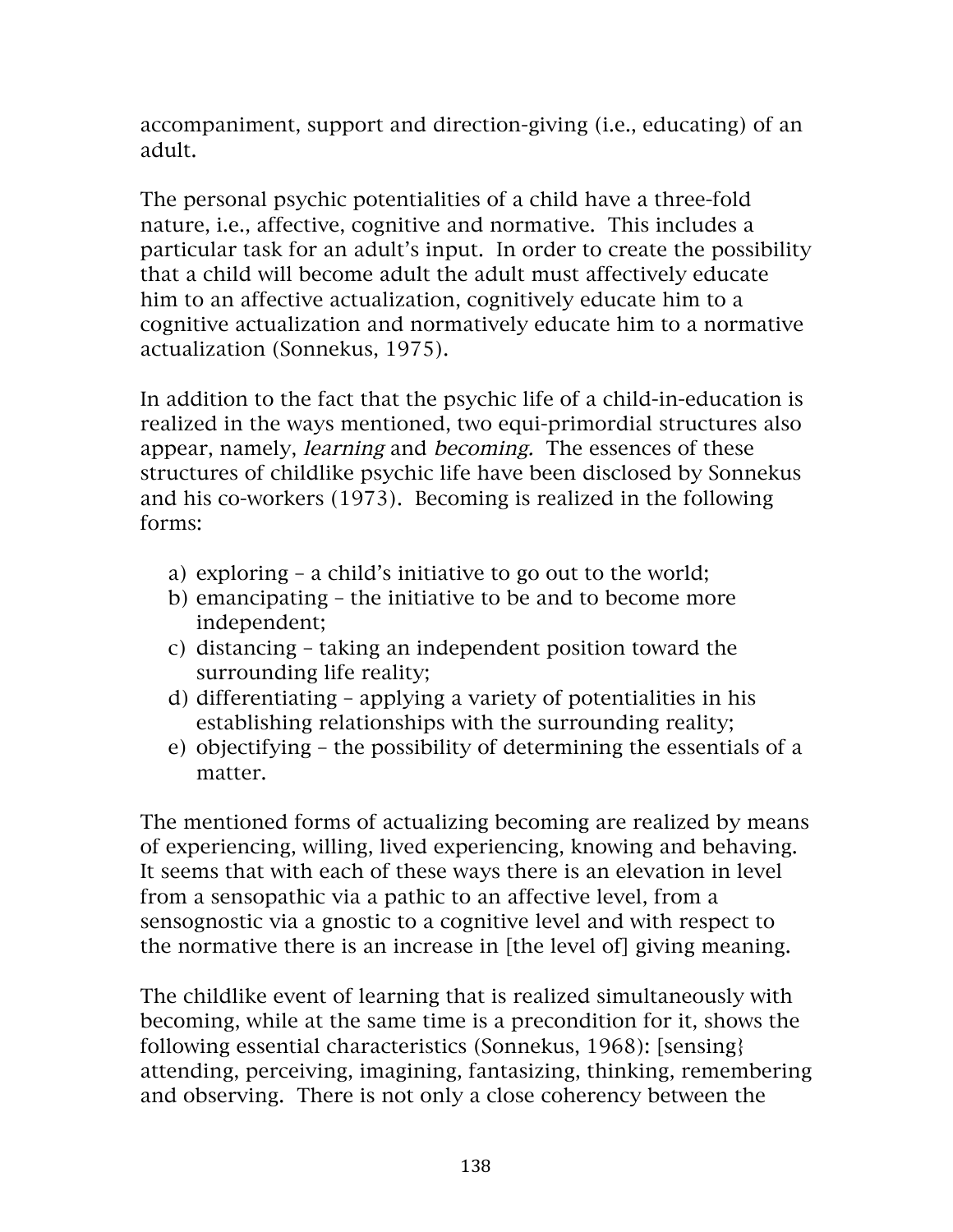structures of learning and becoming but also reciprocal relationships among the essences distinguished. Van Niekerk (1976, p. 113) presents a schematic model of the actualization of childlike psychic life. This falls outside of the scope of the present study to discuss it any deeper.

However, it deserves to be mentioned that Sonnekus and Ferreira (1979) have carried out a longitudinal analysis of the actualization of childlike psychic life with an indication of possible achievable levels for each phase of life. The longitudinal classification thus offers refined criteria for evaluating the attained level of the psychic life. These criteria are particularly relevant to the pedotherapeutical event:

- a) with respect to delimiting aims, and
- b) with respect to evaluating.

Where in pedotherapy there is going to be an elimination in a gap in becoming such that the achieved level of becoming is brought into correspondence with the possible level achievable, both of the criteria mentioned provide the pedotherapist with an available yardstick. Criteria such as the satisfaction of the referring person, the child himself or his parents (see section 5.6.4 in Chapter II) are rejected as unaccountable. A pedotherapist can now determine with a greater degree of accuracy where a child falls short and where he ought to be after the therapeutic intervention. With this the successfulness of the actualization of the childlike psychic life can also be evaluated.

#### 5.5 The appearance of psychopedagogical categories in the pedotherapeutic event

### 5.5.1 Introduction

As shown in section 5.3 of this chapter, in its essence pedotherapy is pedagogical in nature since all of the fundamental pedagogical essences figure in it. It follows then that those psychopedagogical categories mentioned in section 5.4 of this chapter will figure in the pedotherapeutic event. In the following is a discussion of what is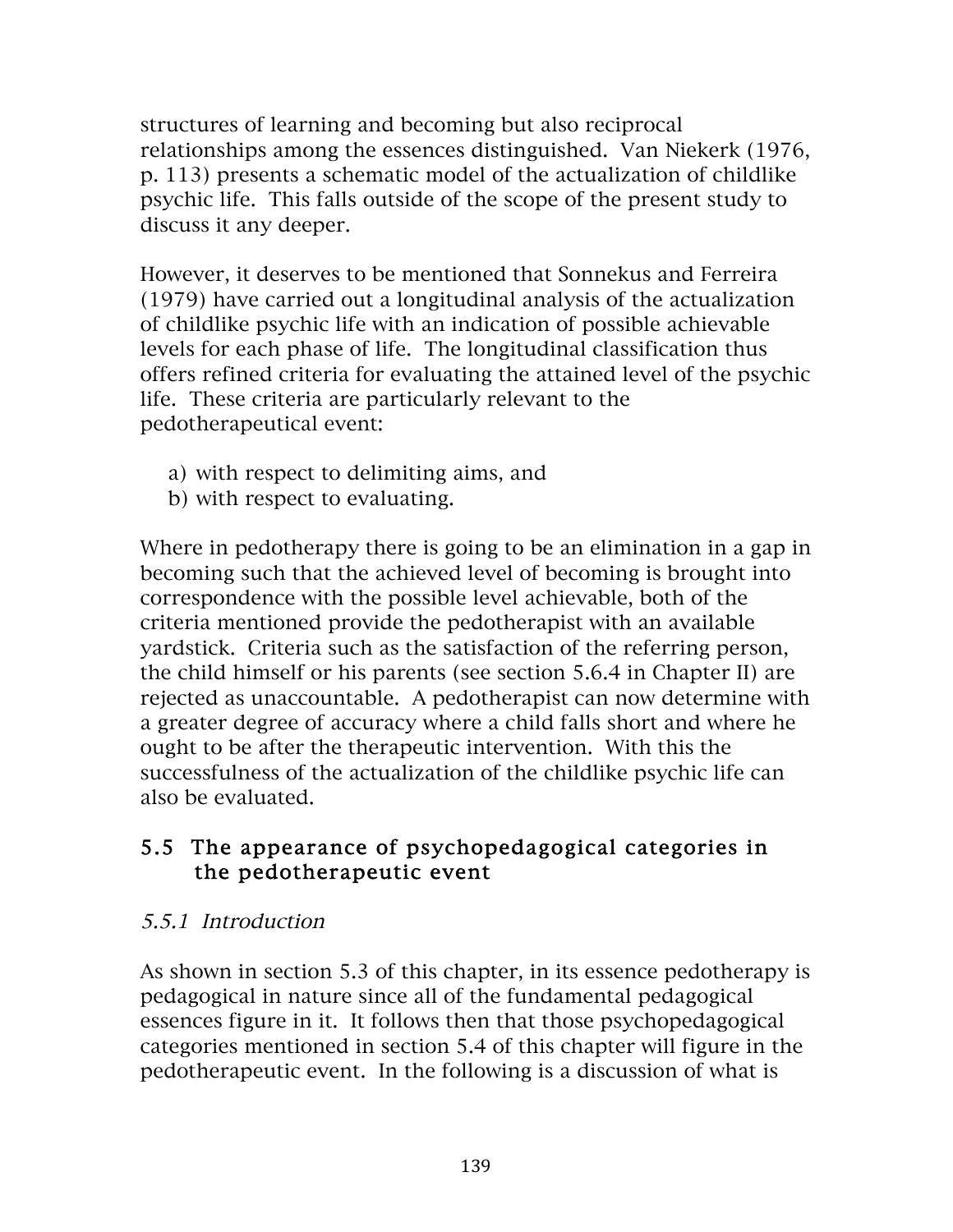essential for the educative event as disclosed by psychopedagogics with the aim of determining how they appear in pedotherapy.

#### 5.5.2 Affective accompaniment to affective actualization

Affective or emotional stabilization of a child is one of the highest priorities of a pedotherapist. Investigators such as Dumont (1969), Lubbers (1971), Van Gelder (1962), Vliegenthart (1970), Van Niekerk (1976), Sonnekus (1971), Faure (1966), Van Wyk (1974), Ellis (1971) and Janov (1973) all emphasize the affective distress of a child who has run aground. Stabilizing his emotional life on a favorable level is always of the greatest importance. From the first moment of association between pedotherapist and child emotional weight is of decisive importance. The first look, greeting, facial expression, gesture and tone of voice of the therapist along with the atmosphere expressed by the office or room are decisive for a child's sensing. Sensing is an intuitive, precognitive emotional matter and, as such, it initiates the learning event. However, it does not end with the start of a more cognitive attitude; on the contrary, it is realized continuously. Van Niekerk rightly calls sensing an accompanying mode of learning (Sonnekus, et. al., 1973, pp. 76-80).

Whether a child experiences the therapeutic event as *stabilized on* an affective level, and thus on a normative level as meaningful-forhim, will depend largely on the therapist's behaviors. As in the case of children, adults cannot make their emotional life public in another way than their behaviors. A child reads off of the therapist's behaviors what his emotional meanings towards him are. Children who have run aground are especially sensitive to any indication of emotional acceptance or rejection. A therapist's own emotional expressions serve as affective accompaniment for a child to be able to realize his emotional life on a favorable level (affective actualizing).

Not only does this emotional moment of entry initiate the therapeutic event, it largely determines the further course of providing help. Affective accompaniment to affective actualization is important during each of the subsequent sequence phases although there might be shifting emphases.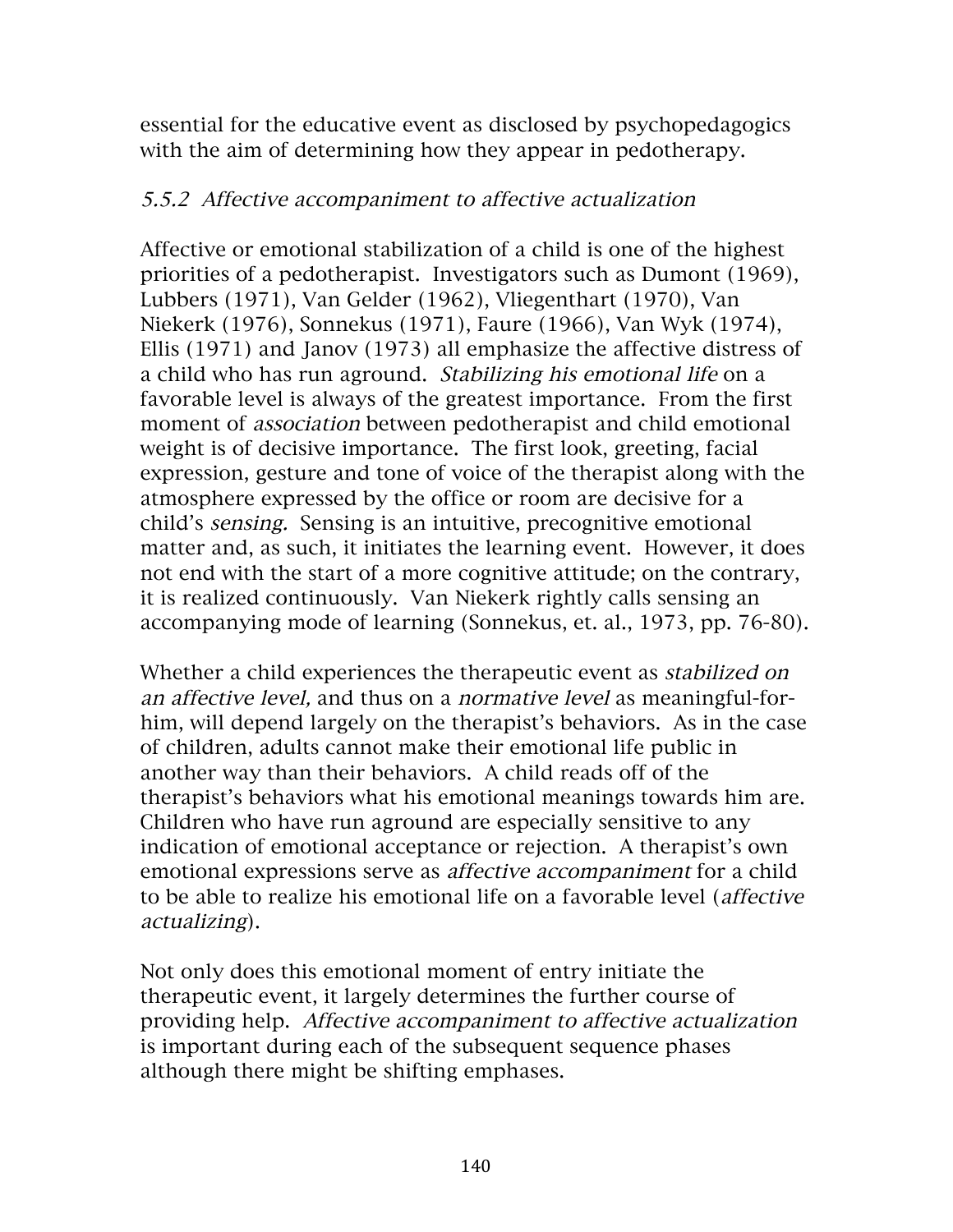During an appeal to explore the self and the problem situation, affective accompaniment figures in a fluctuating way according to circumstances. During that therapeutic phase where changes in meaning occur, insight breaks through and cognitive order comes to the fore. The emotions certainly still remain relevant but are no longer at the center of the therapeutic event. There is now an interaction between emotional and intellectual meanings. To the extent that he proceeds cognitively to a more ordered, distanced and systematic attitude, his emotional life is further stabilized on a favorable level. Affective *lived experiencing* initiates and makes possible a cognitive attitude, but cognitive lived experiencing in its turn strengthens or consolidates affective lived experiencing.

During this delicate event usually a therapist must be by (associate) with sensitivity and empathy. The fine balance between the emotional and intellectual brought about and confirmed during the transfer and adoption phases are determinative of the child's normative, meaning-giving lived experiences.

A child can only experience the event as meaningful-for-him and as proper or desired if he has a cognitive grasp of it and gives him a positive voice.

Only when the therapeutic event is invested with meaning on a normative level does the emotional lived experiencing congeal and become anchored or embedded in possessed experience. In the literature this event is often referred to as "assimilation".

Because a therapist usually takes care that his empathy does not become sympathy, he shows by his own example of controlled feeling, by personal identification [with him] the child is able to identify with the norm he exemplifies.

Affective support to affective actualization initiates and accompanies the pedotherapeutic event.

#### 5.5.3 Cognitive accompaniment to cognitive actualization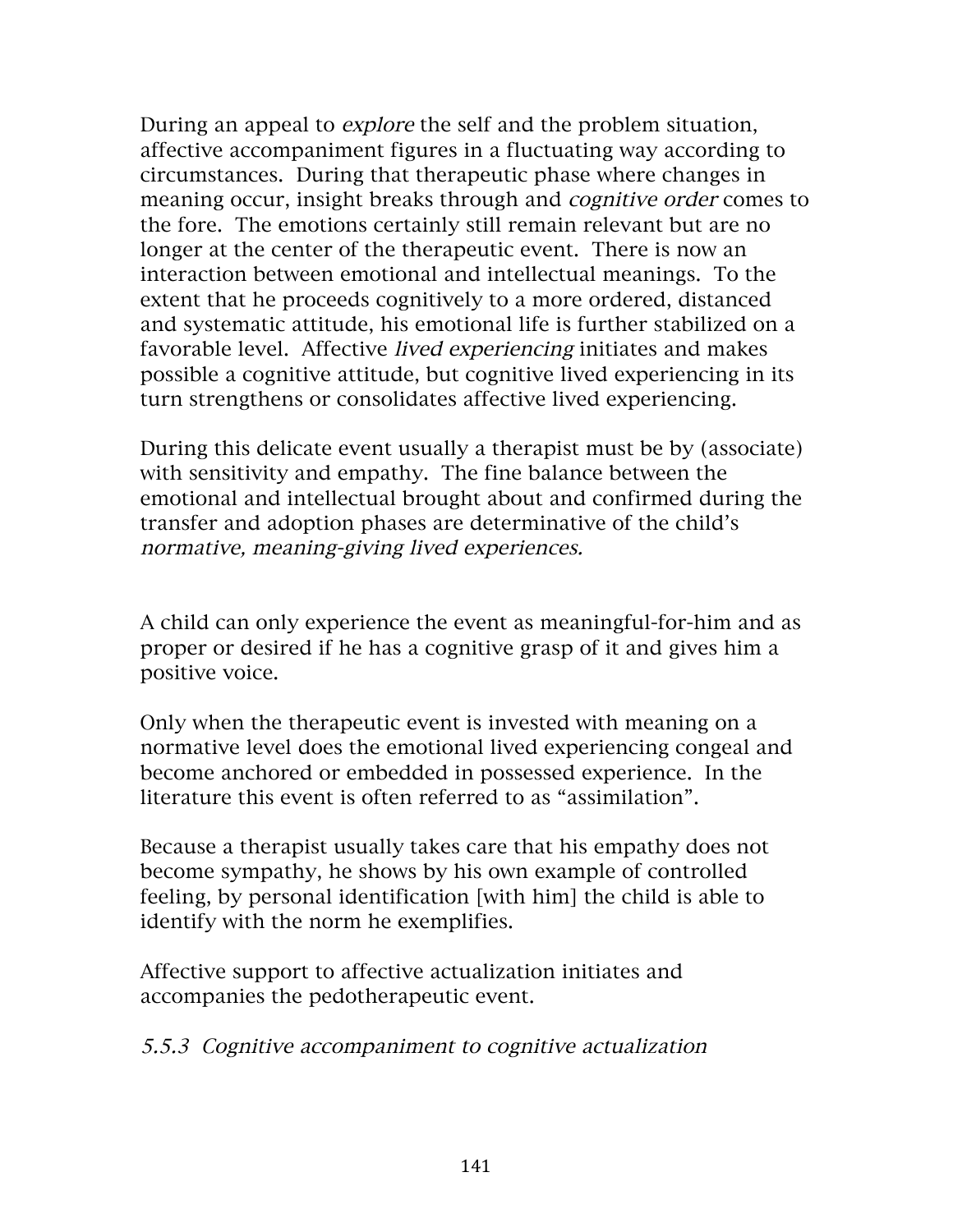The particular coherency between emotional and intellectual lived experiencing is long known in therapy. A number of approaches have been designed around this phenomenon, e.g., GAI ("Guided Affective Images") of Carl Leuner, RET ("Rational-Emotive Therapy") of Ellis, Logotherapy of Frankl and the "Reve Eveille" (guided daydream) of Desoile, to mention but a few. Also with respect to the pedotherapeutic event, the cognitive accompaniment of the therapist is of decisive importance for the scope and quality of the cognitive actualization to which the child under his care arrives.

On a cognitive level a therapist gives himself the aim of supporting a child to explore himself and the problem situation. Analyzing and ordering appeal to the child's possibility to distance, objectify and differentiate by actualizing attending and the cognitive modes of learning of perceiving, observing, thinking and remembering. When insight into and understanding of the coherencies among the various constituents of the problem have broken through, this results in stabilizing the emotional life. The deficiencies and defects can then be penetrated further in order to recognize alternatives while preserving and *respecting* the [child's] personal *dignity*. This is possible only from a genuine *relationship of trust* during which the child experiences that the therapist is a fellow traveler. Never must a therapist, whether he works directively or indirectively, decide in the name of the child or try to force choices on him. To arrive at such a choice of change in meaning it is necessary that the child recognize and understand the implications of his attitude. It is a cognitive attitude that makes an appeals to think, imagine, fantasize, attend and indeed to actualize all of his intellectual potentialities. A child can only venture with self-confidence to assume a changed attitude (because of giving changed meanings) with the knowledge that the adult, with his greater insight and experiences, will explore the matter with him and sponsor him in the further course [of exploration].

A therapist who is going to work directively explores the alternatives on a cognitive level because of his greater possessed experiences and leads the child to accept his choices. A therapist who is going to work non-directively allows the child to explore on a cognitive level in an unaccompanied way and refrains from making value judgments regarding the child's choice. A therapist who is going to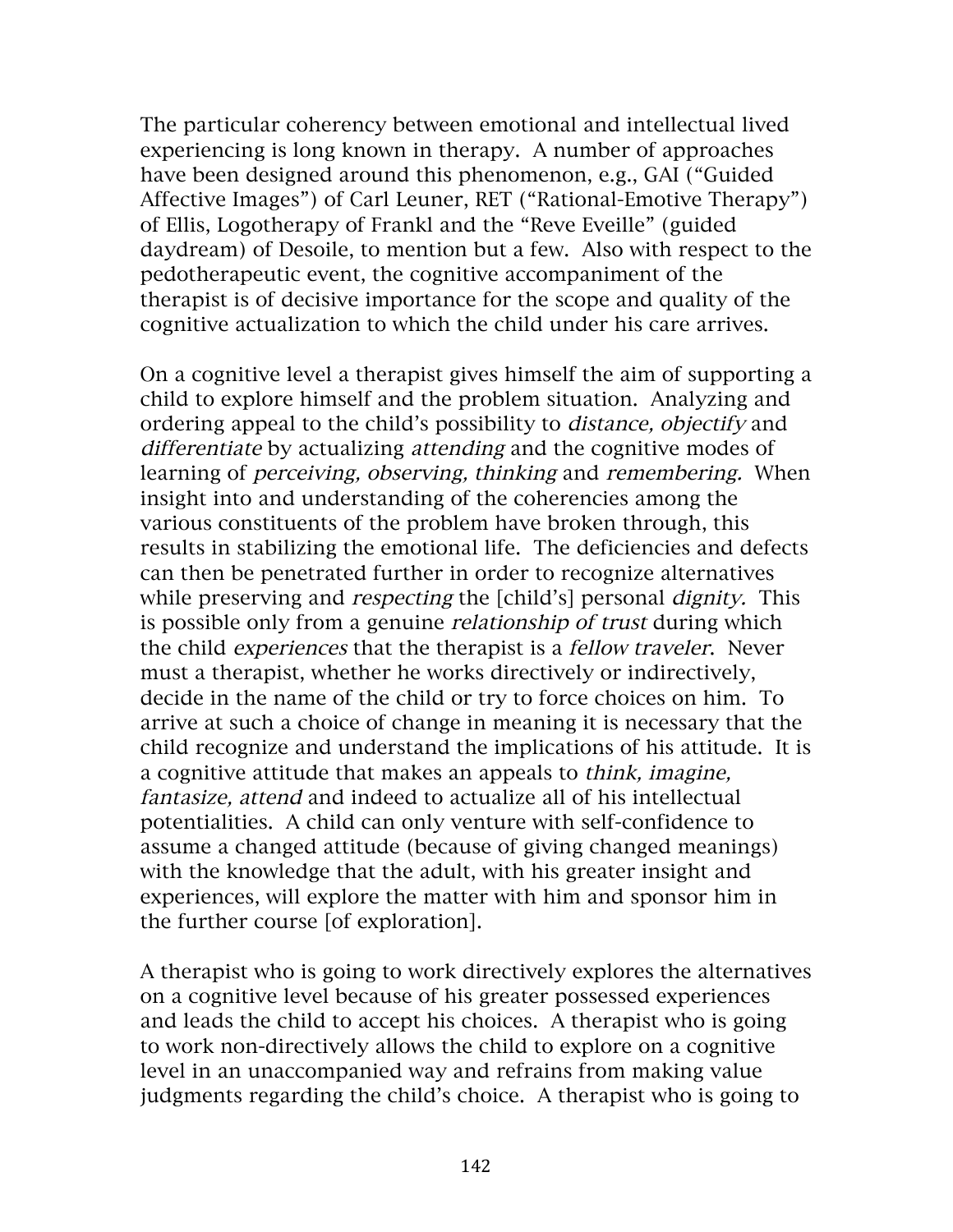work indirectively explores alternatives with the child, indicates consequences and lets the child himself decide in light of the accepted norm. (See the next section on normative accompaniment). An indirective therapist asserts that at least it is possible for the child to take up the desired attitude, to himself find a solution and to more adequately give meaning.

Although the cognitive accompaniment to cognitive actualization has its beginning from the first moment of association, it gains momentum during the orientation phase and the subsequent appeal to explore but it is especially during the phase of changing meaning where exposing and actualizing the new appear that these potentialities of the psychic life come to a head. During the sequence phase where functionalizing or transferring from the therapeutic situation to life reality arises, once again cognitive actualization is strongly in the foreground, but since periodic breaking away is relevant, the therapist's accompaniment ends and the child's own initiative to actualize cognitively emerges.

#### 5.5.4 Normative accompaniment to normative actualization

A human being lives normatively. Human life without norms is unthinkable. When an adult involves himself in formal action of providing help to a child run aground he can only do this via usual ways of being human. It indeed remains one person who comes to the help of another. Thus, all essential attributes of human being are in play as well as a normative life.

An adult enters a therapeutic event from his own historicity, his own situatedness in which his own hierarchy of values functions as embodied in particular norms. As a human being, he always is a normative giver of meaning in the world and it is his task to unlock for a child the meaning of life in such a way that the not-yet-adult who is seeking meaning in the world, progressively will give normative meaning until upon reaching adulthood he will hold a view-of-life-and-persons that he will find to correlate with the generally accepted norms of the community. This educative event, i.e., normative accompaniment to normative actualization holds equally for the therapeutic event (Ungersma, 1961; Frankl, 1976; Moustakas, 1959; Rogers, 1964). The way in which this matter is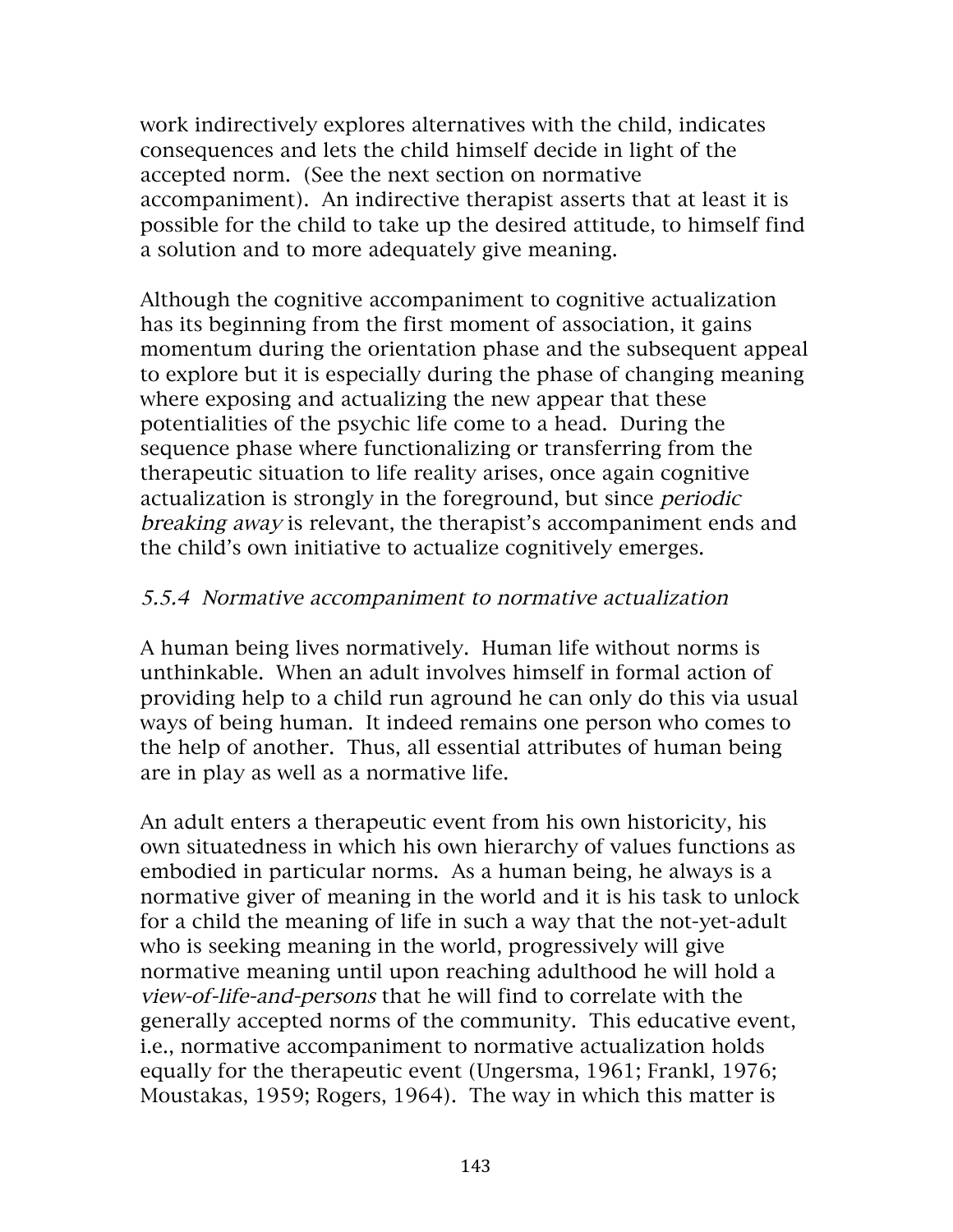going to function in the primary educative event (home), however, differs from the secondary, therapeutic event.

Before examining more closely the matter of the normative act of giving meaning in a therapeutic event, first clarity must be acquired about the difference between norms and values. According to the Afrikaans Dictionary of Terblanche and Odendaal (1966) the word "norm" is derived from the Latin "norma" that means rule. A norm is a standard, rule or guiding principle. Schoonees and his coworkers (1965) add that a norm is also a prescription. Terblanche and Odendaal describe "value" as a significance through quality or a means to an end. Schoonees et al. describe value as a quality that makes something desirable or useful.

Thus it seems that a norm is a standard or plumb line by which something is measured. This "something" is the value. A value refers to something that is true, i.e., universally valid irrespective of time or cultural context. It holds for all people (Rogers, 1964 and 1969). However, the norm by which the value is gauged (realized) is not universally valid. It differs from culture to culture, from time to time, from person to person and even with respect to a specific person from time to time. For example, obedience to parents is a value regarded highly over the centuries. The norm by which such obedience is gauged shows many differences. In this regard, compare an Afrikaans child during the time of the Anglo-Boer War with a modern urbanized Afrikaner child or a [South African] Indian child with a Zulu child residing in the same area [e.g., Durban]. Responsibility is also a value that parents in all cultures through the years want to inculcate in their children and it is universally valid. The norm by which responsibility is gauged in a three, thirteen and thirty year old differs and thus is not universally valid.

Although values are universally valid, ordering them in a particular hierarchical sequence is a particular matter that changes from person to person. Also, an individual's hierarchy is not static but continually is subject to reconsideration, redefinition and thus to change.

Value-identification and norm-preservation are a particularly problematic matter in pedotherapy and confront each pedotherapist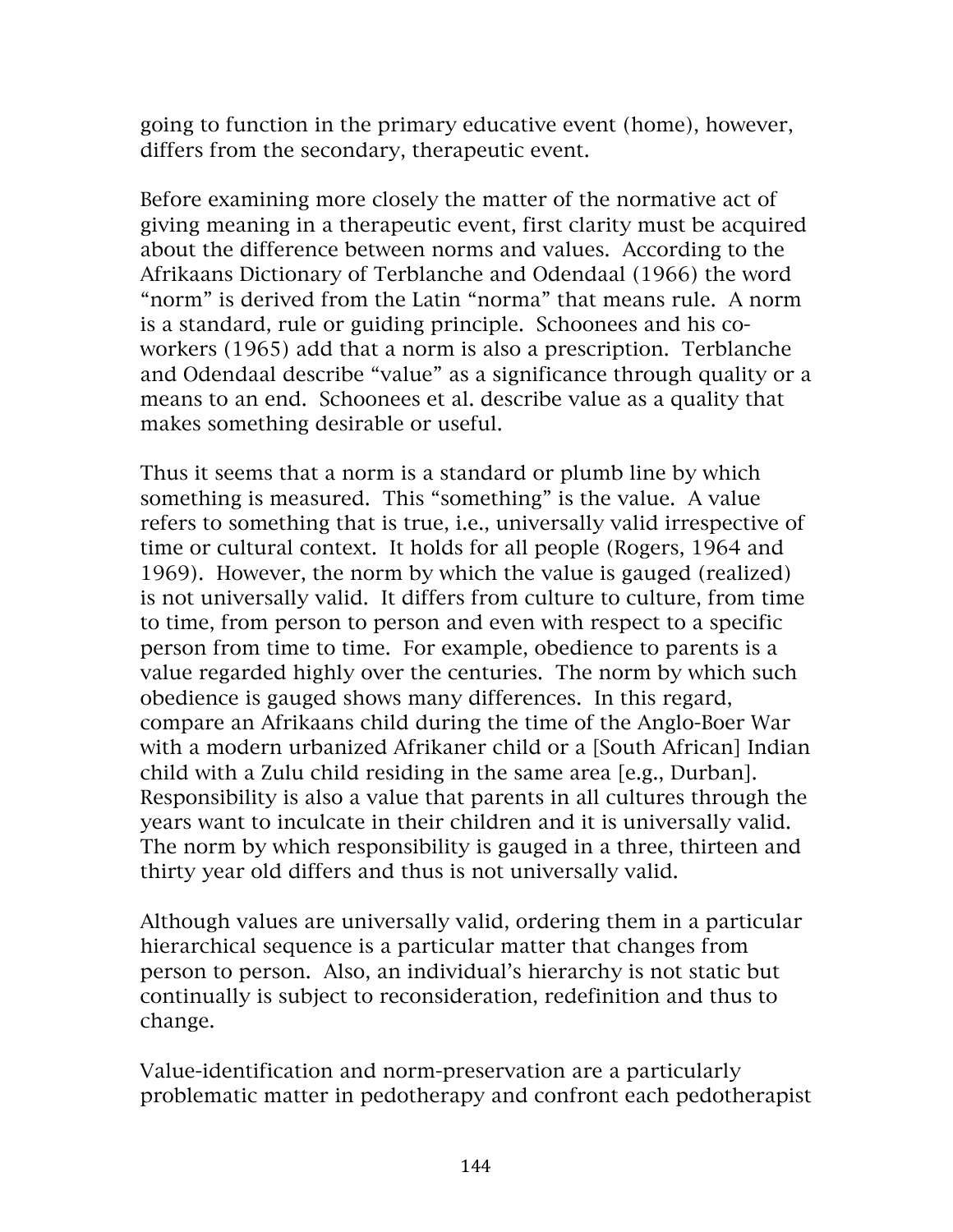with a difficult question regarding his standpoint toward the particular child in question. Even so, he cannot dodge or avoid this predicament if he wants to provide authentic help.

The distressful situation of a child who has been derailed from his becoming adult has originated in the reality of everyday life while he was involved in an educative relationship with his natural educators (the primary pedagogical situation) and also possibly in an educative relationship with his teachers (second-order pedagogical situation). The pedotherapeutic situation (as an orthopedagogical situation) is formally established in order to be of help to the child such that:

- a) the moments restraining becoming can be eliminated.
- b) the child's becoming is accelerated.
- c) the gap in becoming, as retarded becoming, can be eliminated, and
- d) acceptable educating again can take its course.

Thus the pedotherapeutic event is connected with the reality of everyday life and flows into it again when ended. Hence, it is the task of the pedotherapist via his therapy to prepare the child to link up with the everyday reality of life in a more adequate way than before.

In this light, a pedotherapist dare not mislead a child by allowing other norms to be in force during therapy than what are accepted as valid. By glossing over particular norms that are highly regarded for a child by the community the therapist creates confusion on a cognitive level and fluctuation [lability] in a child's emotional life. Therapy is not feasible without values and norms figuring in it. This holds for directive, indirective and even non-directive therapy. C. B. Truax, as cited by Bergin and Strupp (1972), indicates that a nondirective therapist always has a choice about which contents he is going to illuminate and allow to be explored further via his reflection. He exercises this choice in accordance with his own particular hierarchy of values as this is embodied in his implementation of norms. Bergin and Strupp indicate that the more directive the therapist is going to work, the greater the danger is of a mere manipulation and the more this restrains a child's wanting-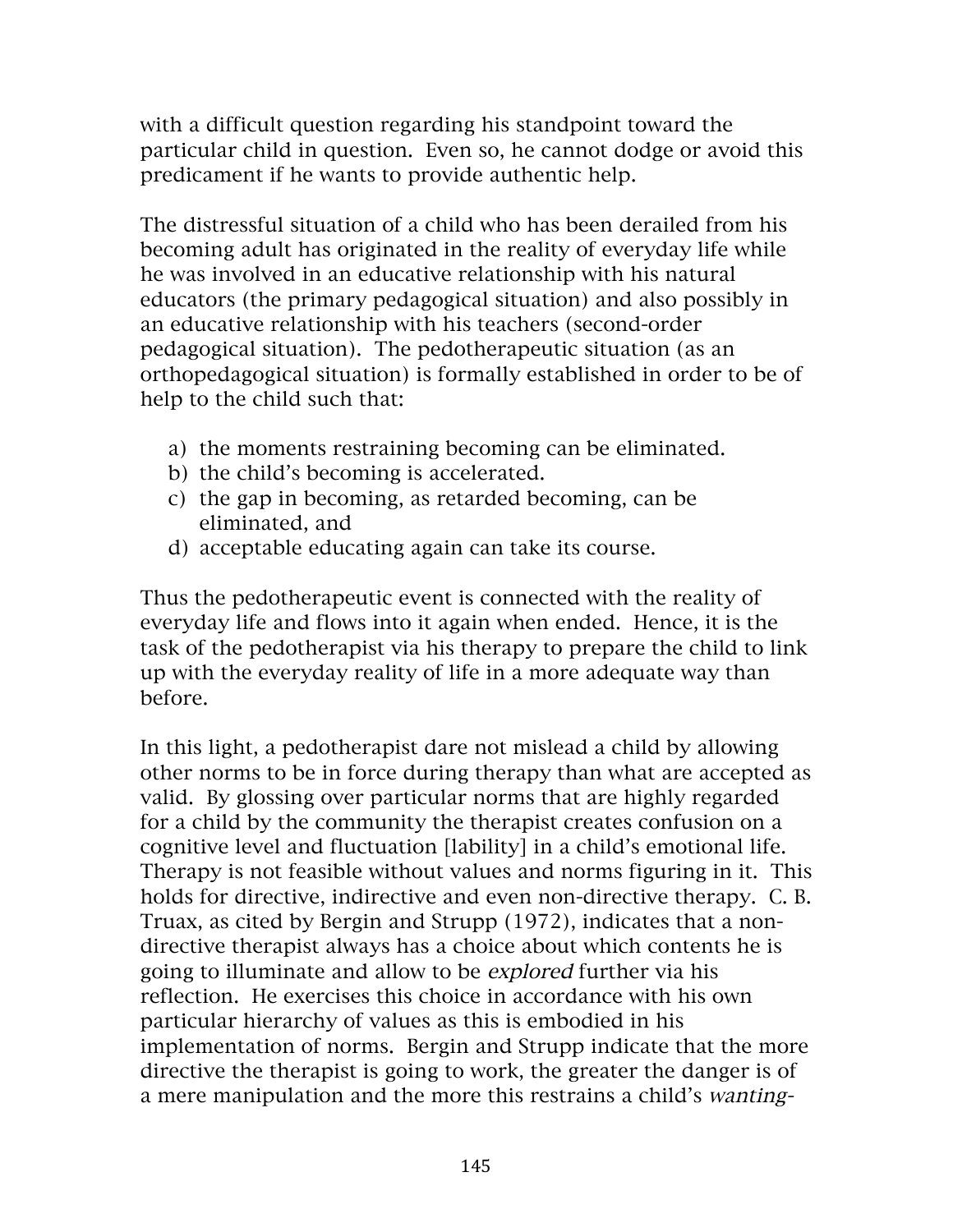to-be-someone-himself as well as experiencing his own emancipation (Moustakas, 1959). His becoming is thus delayed. An indirective therapist is continually mindful that the child must lived experience that he progressively distances himself to a degree of objectivity regarding the problematic event. In doing so he acquires insight into his own response to the problem as gauged by the prevailing norm. Rogers (1939) says, "Once the child understands his own emotional and behavioral history, as it were, he is to that degree more capable of coping with it." (Self-understanding is an essence of the pedagogical aim). This insight can only be acquired in terms of a norm.

A pedotherapeutic event is continually directed to a child, via learning, arriving at knowledge of a value so that he can make a responsible choice with respect to the norm. Such an attitude based on cognitive insight and affective stability awakens his willing to behave in accordance with the norm of his choice. Frankl (1969 p. xix) emphasizes that a human being is not merely a product of his heredity or environment but that he always has the possibility of choice. "Man ultimately decides for himself! And in the end, education must be education towards the ability to decide."

The actualization of the child's personal normative potentialities in a therapeutic event must thus be of such a nature, scope and quality that it is in agreement with and employable in the everyday life situation. The therapeutic content (in this case normative content) must have possibilities of being transferred. If a child invests (lived experiences) the content with positive meaning and finds that it is in agreement with what he experienced during periodic breaking away from the therapist, he can arrive at an attribution of changed meaning that will be knowable by his changed behaving, now as a more adequate behaving on a higher level. "Orthopedagogics, as an agogic science, makes meaningful activity central" (Ter Horst, 1972, p. 5).

The nature of a child's normative actualization during therapy is in essence the same as during the ordinary event of educating. Indeed, there are differences in quality and frequency. During therapy choice and attitude often figure more prominently in light of the norms as well as more pointedly than in the primary event of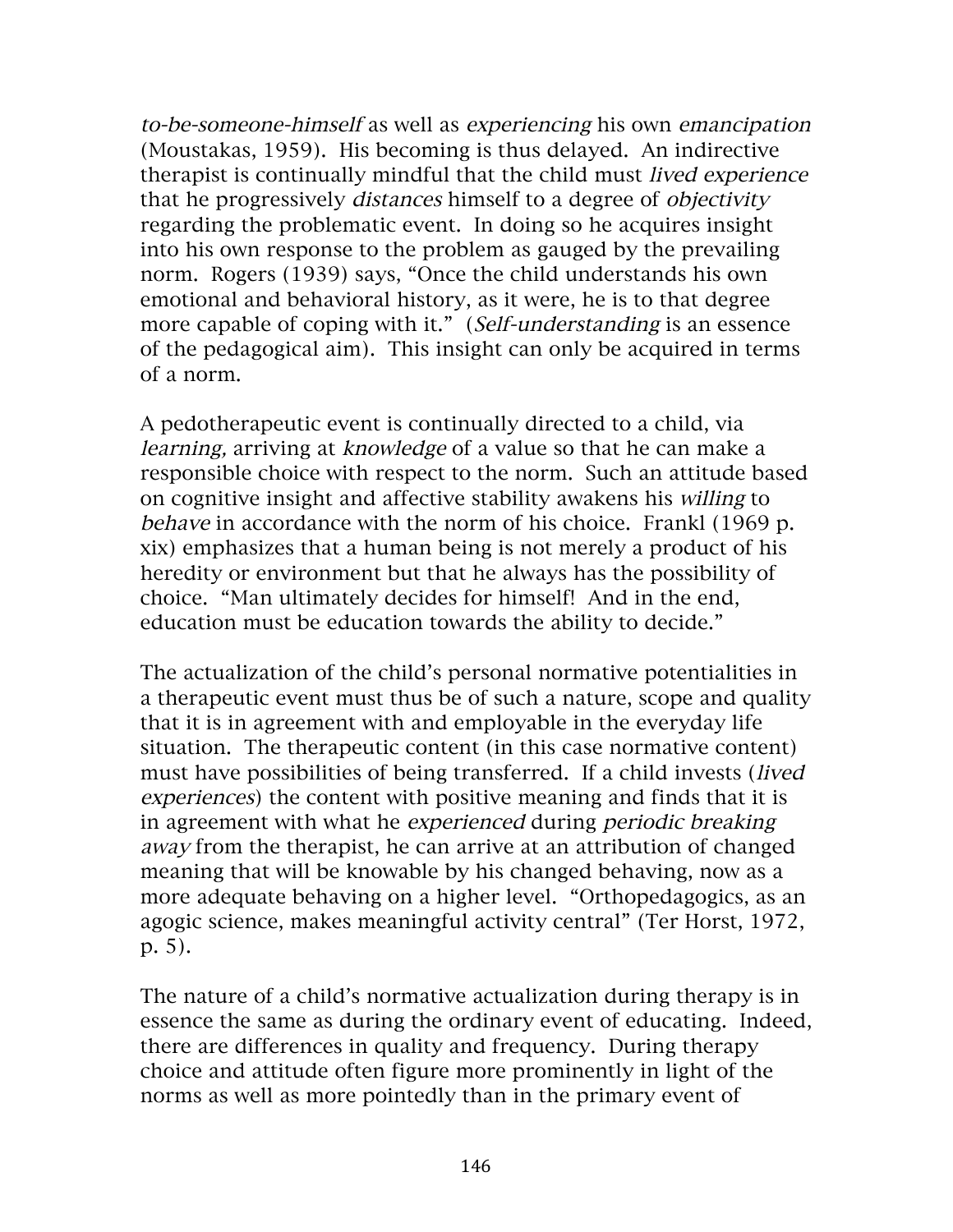educating. This is because during therapy the entire event of becoming is accelerated and concentrated in order to eliminate the retarded becoming in the shortest possible time. Secondly, a child is accepted into therapy because he falls short of the norm that the community maintains for him. He is not [yet] as he ought to be. Thus, he is not [yet] "norm—al".

Regarding the contribution of the therapist, norms figure in a twofold way:

- a) He must accompany the child normatively to actualize his own personal normative potentialities.
- b) He must also bring into consideration the norms that the community holds for children.

In order to achieve this two-fold task it is usually necessary that a pedotherapist converse with the parents to insure that after the therapy has ended the child and parents are in agreement [about these norms] so that their usual, natural educating again can take its course.

With this the difficult question arises of whether a therapist of one race and cultural context can provide help to a child from another. If the theoretical foundation of pedotherapy rests on authentic essences of being human, they are universally valid and ought to be applicable to people of all races and cultures. That is why it is necessary that the pedotherapy be thoroughly accountable with respect to the [philosophical] anthropology and theory from which it stems. He who takes his point of departure from the reality where the child is and does not allow himself to be misled by hypotheses or other thought-constructions will disclose what is real about a human being as a meaning giving and meaning seeking being. This entails illuminating the particular values that are essential for all human beings. For example, the possibility of establishing human relationships, accepting authority or gratitude are such values. With respect to this matter, a therapist should be able to help any child from any culture, at least to some extent.

However, the norm by which the actualization of such values is gauged differs from culture to culture and from time to time. It is a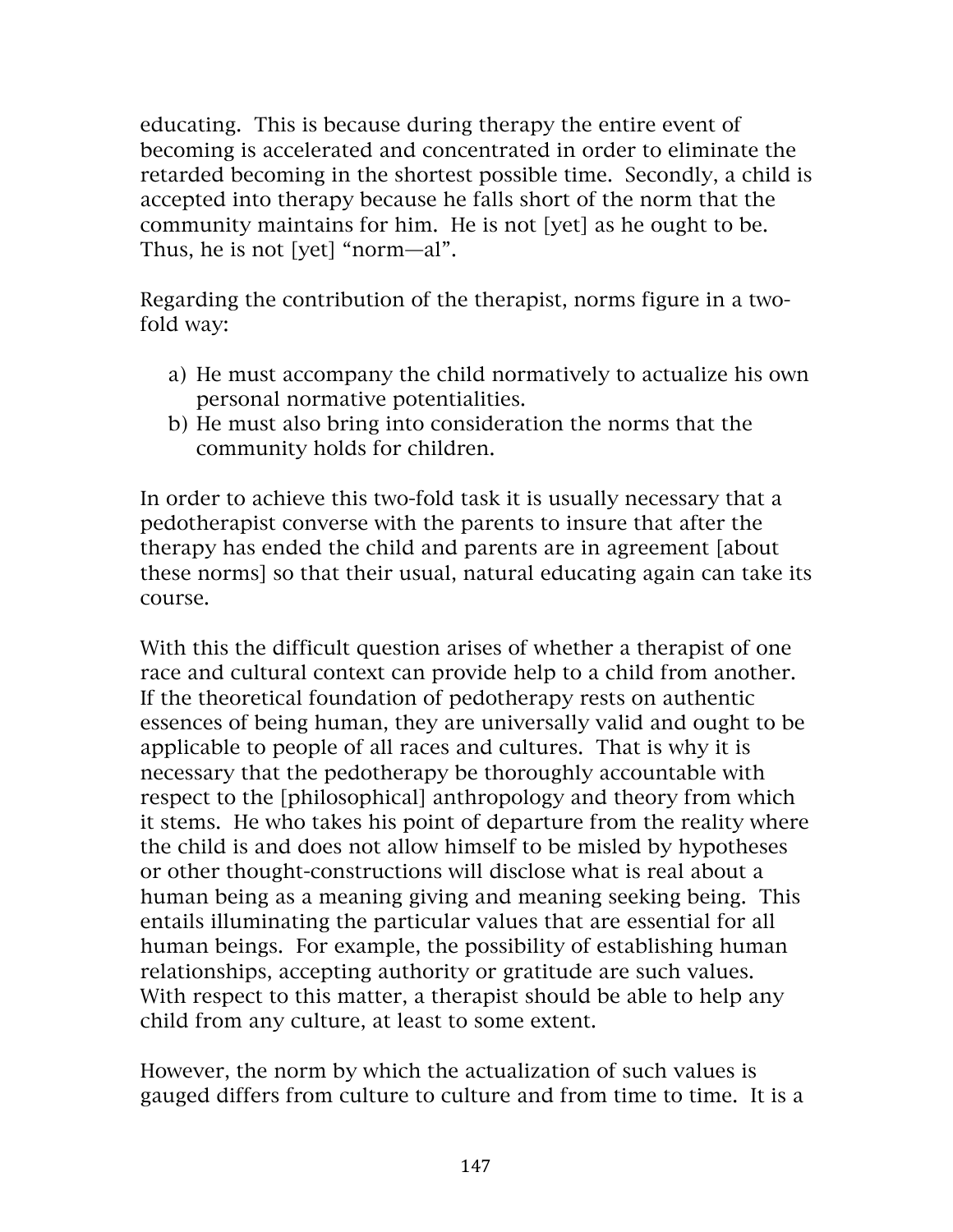particular matter. In order to support a child to identify and accept the norm, he must lived experience it as meaningful-for-him. A therapist can only unlock its meaningfulness for a child if it is not in conflict with his own attribution of meaning [to the norm]. No fullfledged adult with his own view of life and of being human can act in a therapeutic situation in ways that are in conflict with his own convictions and even less so can be of help to a child-as-a-person from a normative vacuum without harming his dignity. Carkhuff (1967) has done penetrating clinical research on this matter, In his article "Differential effects of therapist race and social class upon patient depth of self-exploration in the initial clinical interview" he expresses the view that racial differences affect the therapeutic event negatively. The greater the difference in social class, the lesser the quality of the therapy. This, indeed, is evidence of the central role played in therapy by normative accompaniment to normative self-actualization.

When a parent educates his child regarding the normative he acts intuitively with the confidence that his own normative giving of meaning is adequate and that he also is able to unlock this meaning for his child. In a therapeutic situation the event progresses differently. The parents and child and the state of their hierarchy of values is unknown at first. To make these deficits up to allow the therapy to proceed purposefully and without wasting unnecessary time, the therapist conducts an exploratory historicity conversation with the parents. (If necessary the data are supplemented and/or verified by a home investigation by a sociopedagogue). This exploratory conversation with the parents is also supplemented by a thorough exploration of the child's state of becoming (Van Niekerk, 1978) in order to determine the nature and scope of his restrained becoming. Normative actualization is determined by the level on which the child gives meaning.

Psychopedagogics has already advanced far with a longitudinal study of a child's giving affective and cognitive meaning. Even so, the normative still deserves to be examined further. However, it appears that there are particular mutual connections among giving meaning on affective, cognitive and normative levels. The adequate realization of affective potentialities makes possible the adequate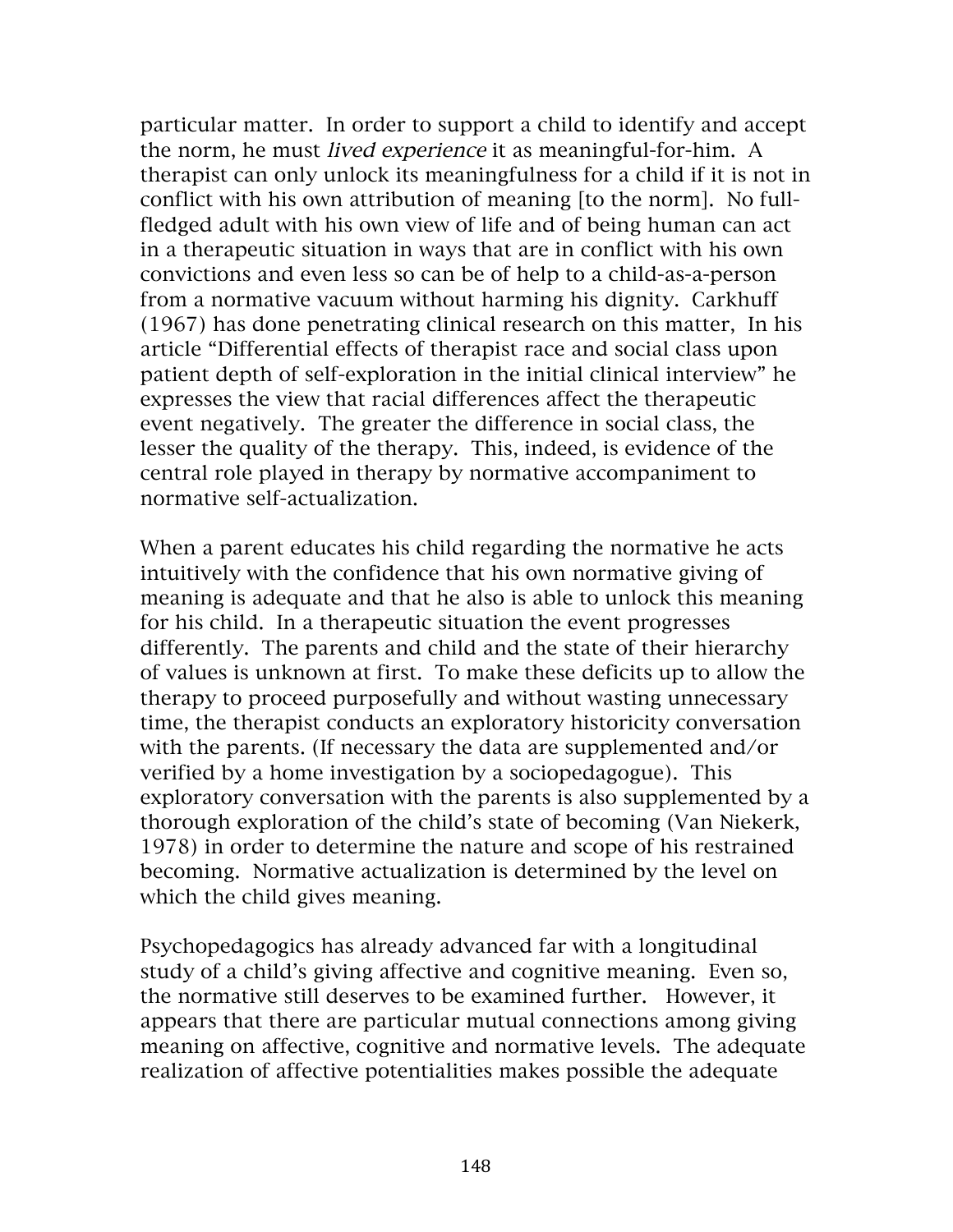actualization of the cognitive. Jointly, the affective and cognitive are preconditions for realizing personal normative potentialities. As in the case of giving affective and cognitive meaning, there is a hierarchical order to realizing the normative:

- a) The lowest level of normative lived experiencing is diffuse. It has a particular connection with bodiliness and a still unconsolidated, meager and recent possessed experiencing. A child lived experiences the relevant content on a senso-pathic, senso-gnostic level and also of relevance, he signifies it as meaningful-for-him via experiencing, willing, lived experiencing, knowing and behaving if it appears to him as ordered and stable. As a consequence of what a child has learned on this level it is possible for him to become to the following level.
- b) Identification of the norm: Thanks to a greater possessed experience and a greater degree of differentiation of personal potentialities, it is possible for a child to distance himself from a mere bodily-bound lived experiencing and he now can arrive via objectifying to a gnostic and pathic signifying of reality. The learning event now results in a stable emotional life with order and regularity and the level of becoming is elevated to the following level.
- c) Identification with the norm: On this level a child signifies certain life contents as meaningful-for-him. Thus, his attribution of meaning is highly particular and is influenced by his individual possessed experience. He still forms the only center of his own life and has not yet arrived at insight into the general acceptability or not of a norm. However, by this time becoming has proceeded to such a level that he can emancipate to his own independent attitude. On this level his emotional signifying progresses on an affective level and his intellectual signifying on a cognitive level. If the quality of his possessed experience is balanced and firm he can become to the highest level of normative actualization, namely:
- d) The unconditional obedience of the norm as an embodiment of those values that are embedded in the spiritual goods of his community.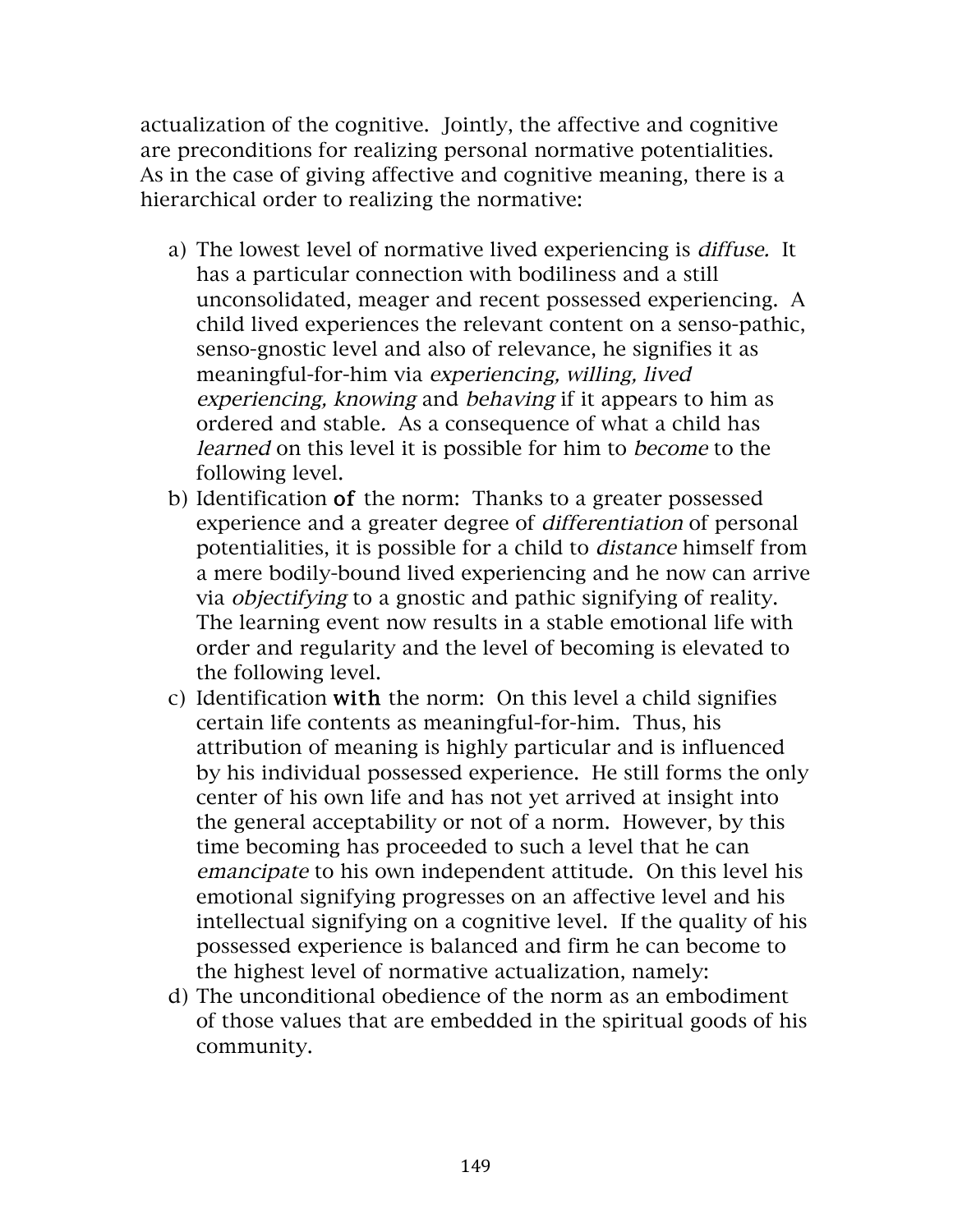Since the actualization of the childlike psychic life on a normative level falls within the area of study of psychopedgogics, the above attempt at a hierarchical ordering is only introductory and requires more penetrating study.

### 5.5.5 Final viewing

All of the essences of educating disclosed from a psychopedagogical perspective have particular relevance for pedotherapy in the sense that they provide criteria for evaluating the attained as well as the attainable level of becoming, but also criteria for evaluating the actualization of the psychic life during the course of therapy.

### 5.6 The appearance of essences of educating from a didactic-pedagogical perspective

Educating is never realized outside of teaching, thus neither can appear as separate entities in describing the phenomenon of educating (Van der Stoep, (1972). Where an adult is involved in unlocking content for a child in order for him to be able to arrive at an adequate grasp of reality, this is a teaching, i.e., educating event. Didactic pedagogics is the part perspective of pedagogics that studies the phenomenon of teaching as it is realized between adult and child.

Of the various pedagogical part disciplines didactic pedagogics is certainly one of the oldest. At present it is possible to penetrate the phenomenon of teaching with a reasonable degree of clarity. Thanks to the contributions of contemporary researchers who have organized the work of their predecessors, illuminated new coherencies and placed them in new contexts, the essences of the event of teaching can be disclosed. And, it can be said with certainty that teaching between adult and child is essential.

It deserves to be pointed out that teaching ("didaskein") also occurs between adults. Then it is a didactic-andragogical situation and as such it falls beyond the scope of this study. What is relevant here is only that teaching between adult and child that is attuned to the child becoming adult.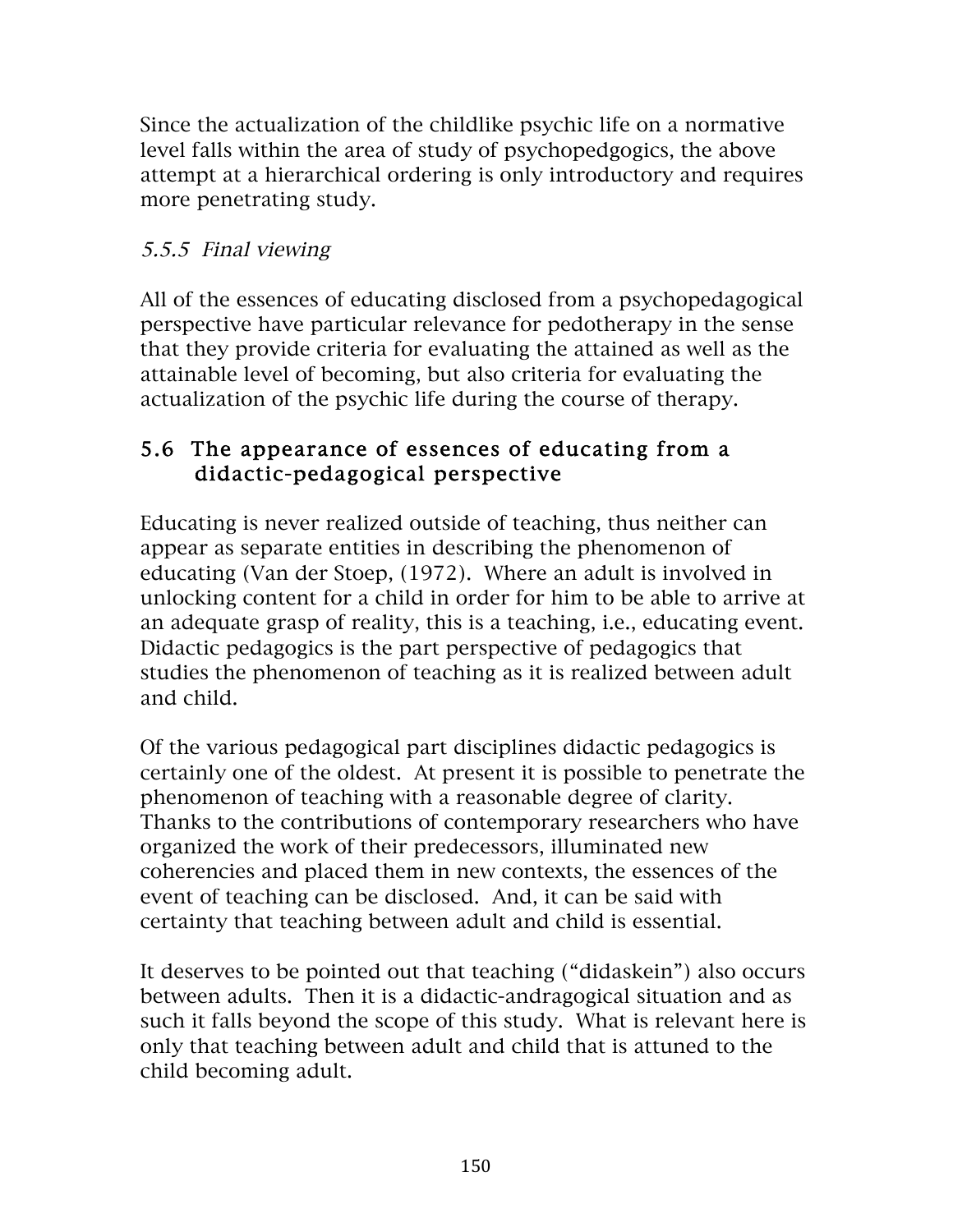Van der Stoep (1968, 1969, 1972) has indicated that the event of teaching that is realized in the school between teacher and child in its essence is the same as the teaching that occurs at home between parent and child. School teaching functions in a distinguishably different way because it is more bound to localities and times than is the primary (home) educative event. There also are denotable differences in contents and in the manner in which the child is confronted with them. Thus there is a different accent in evaluating teaching effects but essentially, in their fundamental nature, they are the same event.

The event of teaching shows the following essences (Van der Stoep and Louw, 1978):

- unlocking (presenting) reality
- learning
- forming
- orienting
- accompanying (guiding)
- objectifying or distancing
- imperativity (demanding)
- anticipating
- formalizing
- socializing
- delimiting (demarcating)
- reducing
- achieving
- progressing.

From a didactic-pedagogical perspective there also are a number of criteria that have been designed for evaluating the teaching event, namely:

- perspective
- constituting
- relationality
- self-discovery
- emancipation
- expectation
- rationality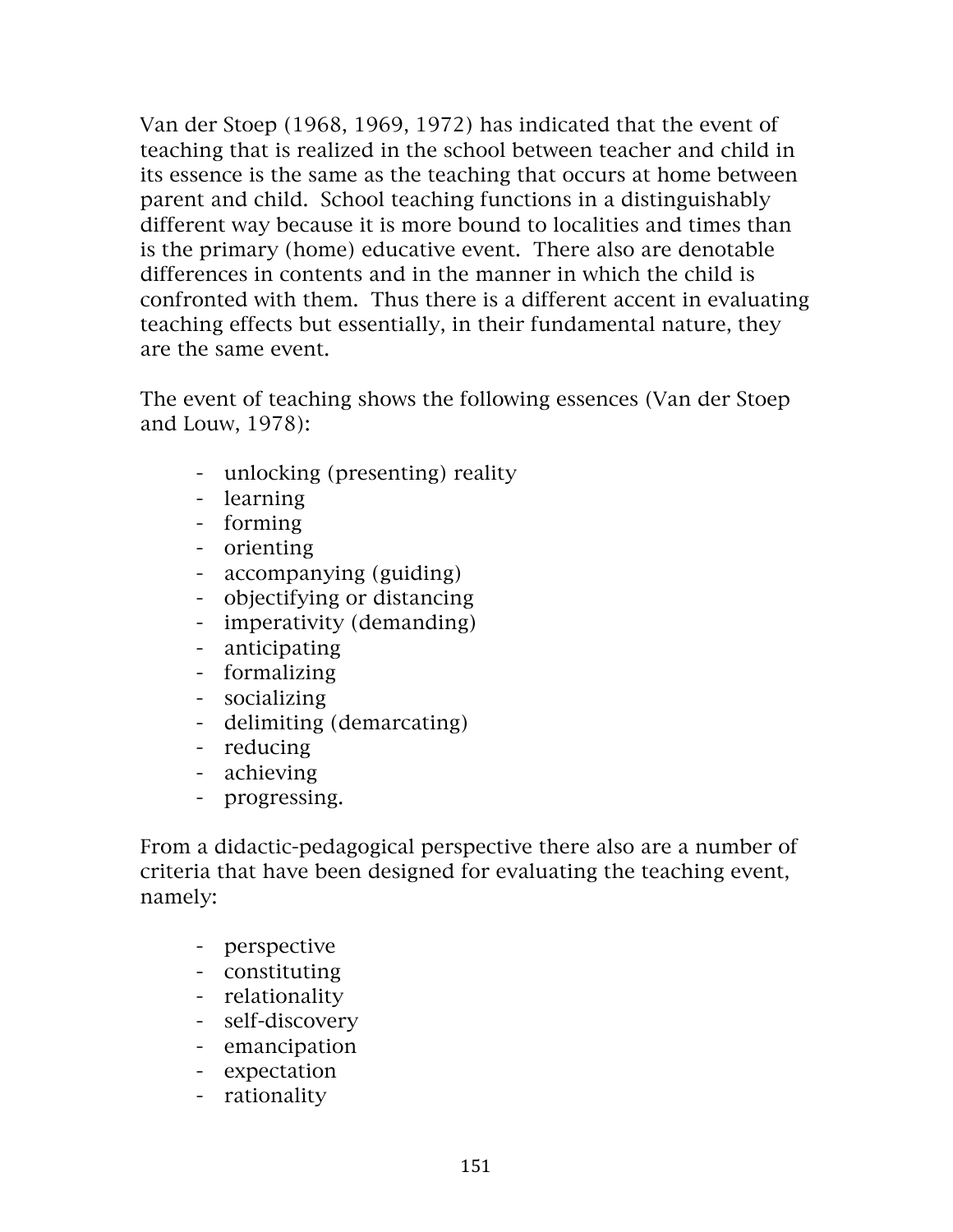- security
- transcending.

The matter of content is of particular importance in teaching, whether in the primary (home) or secondary (school) context. As a pre-adult a child does not yet command a large quantity of life contents; his possessed experience is attenuated and superficial. Therefore, he does not have at his disposal an adequate frame of reference in terms of which he can enter a new situation and make decisions about behaving responsibly. Consequently, he has a need for the adult to give him direction in order to enter reality with security. According to Van der Stoep (1976, p. 109) this content appears in the reality of educating as life content that has its origin in the reality of life and a philosophy of life. Content ranges from the simplest everyday concrete matters to feelings, valuing, insight into and understanding of complex, abstract matters. It is the task of the educator to establish a balance between the child's level of becoming and the nature and scope of the content so that he can open himself to this content that an adult unlocks for him and in doing so he comes to behave adequately in the life situation.

The educator tries to bring about the formation of particular habits in a child because of their usefulness but also because they embody particular norms that refer to values. Examples are self-control, cleanliness, regard for one's own dignity and that of others. "The demands of propriety and the authority of norms (content) therefore are important considerations that assert themselves in the situation of educating" (Van der Stoep, 1978, p. 111).

This requires the educator to make selections of content such that the necessary elementals are readily at hand. It is then possible for the child to embed this insight into to the essences of the content into his lifestyle and apply them as fundamentals (Kruger, 1975). From the nature of the matter, the parent selects content on an informal, daily basis as the opportunity presents itself. In truth, he has roughly twenty years in which he can accompany his child from birth to adulthood. On the other hand, a teacher (and therapist) has to deal with time limits that necessitate that, in a more planned and formal way, he selects and orders content with a specific aim in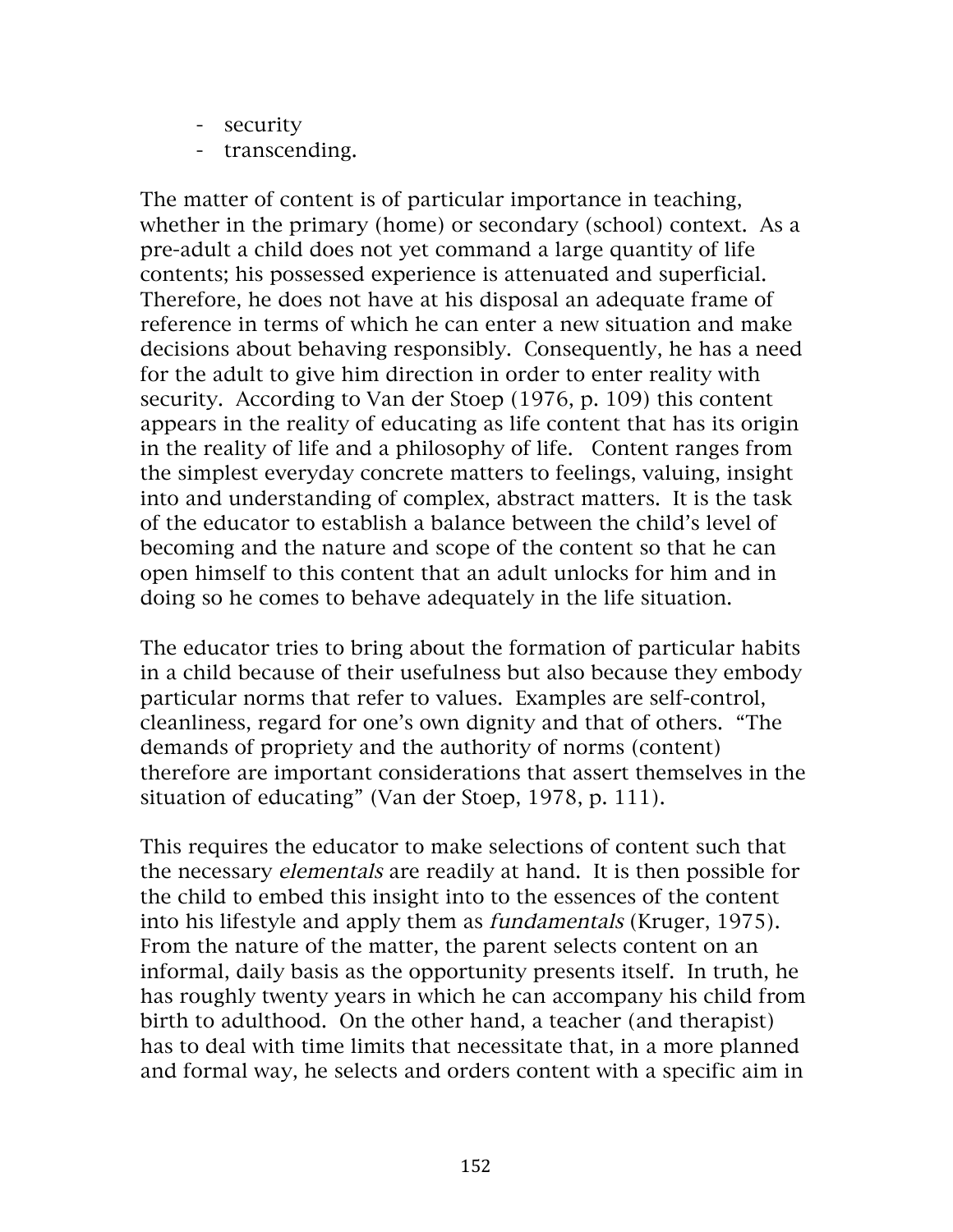view. In didactic subject terminology this is called curriculum planning (Hill, 1975).

The adult (whether parent, teacher or therapist) presents himself with the aim that a child will learn a "lesson" that will be for his good on his way to adulthood. The didactic-pedagogical activity or contribution of the adult functions in the form of a lesson. This lesson shows a great variety of forms of appearance depending on the time, place, nature of content, level of the child's becoming and the personal preferences and skills of the adult. For all of that, the lesson shows a particular structure that embodies what is essential for teaching (Van der Stoep et al., 1973). For each event of teaching that results in learning there is mention of:

aim delimitation

- actualizing foreknowledge
- stating the problem
- exposing the new content
- actualizing the new content
- functionalizing
- evaluating.

These essences can appear in a variety of lesson forms. The methods and techniques that the adult applies in order to unlock the content for the child are multiple. Because teaching ultimately is a genuine human phenomenon, the adult can do nothing other than make use of those forms of living that appear in everyday human existence, namely:

- play
- conversation
- assignment
- example.

These forms of living lay the foundation for all variants of techniques and methods the adult uses in his didactic-pedagogical interference with the child.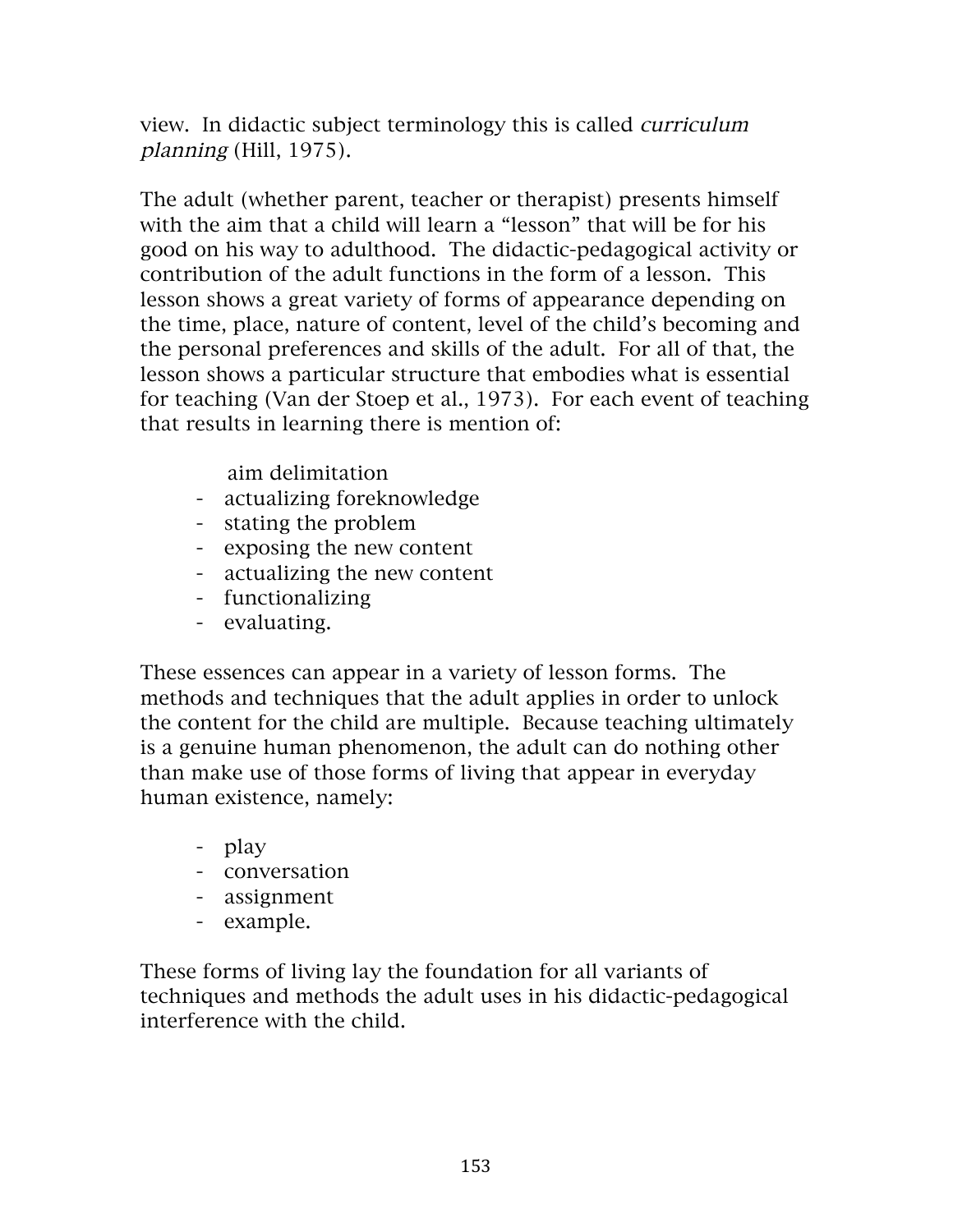As in the case of fundamental pedagogics and psychopedagogics, didactic pedagogics throws light on the phenomenon of educating from its own particular perspective.

### 5.7 The appearance of didactic-pedagogical categories in the pedotherapeutic event

### 5.7.1 Introduction

Teaching occurs when an adult and a child are involved together with the aim that the child will learn something that results in his living in an adequate way.

When a child's becoming adult has gone wrong, his attained level of becoming does not correspond with what is expected for him. His retarded becoming is knowable in the way he behaves. How he gives sense and meaning to his world is read off of his behaviors. A child whose becoming is retarded gives inadequate meaning, when viewed in the light of his level of becoming. These meanings can be either (i) attenuated (i.e., correct but on a low level) or (ii) erroneous (i.e., incorrect or improper, viewed in light of the accepted norm).

This erroneous or attenuated meaning can be affective, cognitive or normative in nature. By realizing his personal potentialities a child gives meaning in these three ways to:

- himself
- the other
- things
- God.

If a child gives inadequate meaning to any of the above [four] matters of reality on any of the three ways of personal actualization, he is referred to restorative educational help, no longer ordinary pedagogical help but indeed orthopedagogical help.

In earlier works (Sonnekus et al., 1971; Pretorius, 1972) this event is referred to as "re-educating" as though the unsuccessful educating must be repeated with an eye to educating more adequately.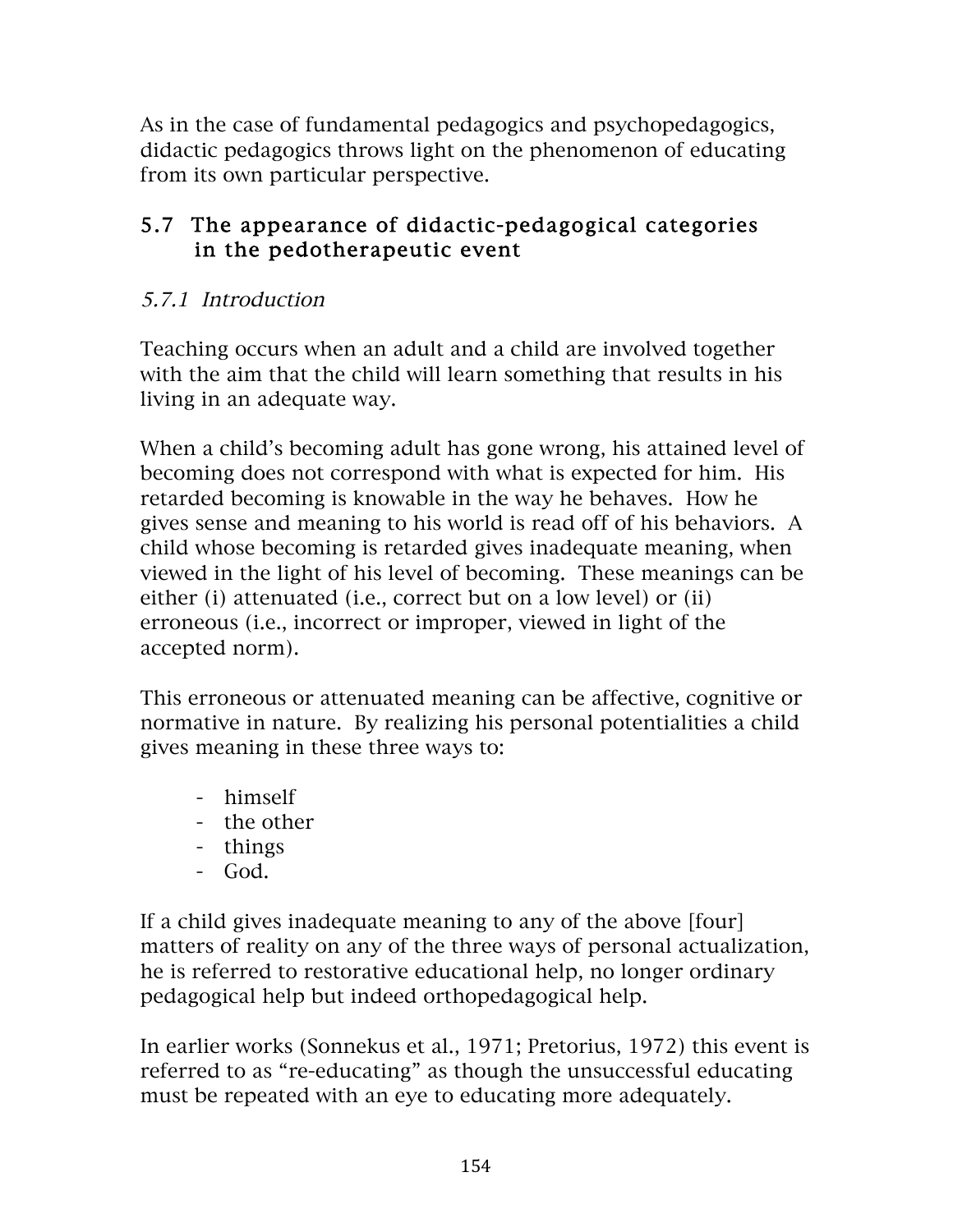However, in practice it is impossible to repeat a deficient educative event. The educative effect indeed is already embedded in the child's possessed experience. He has been touched by this as a result of the accompaniment by his specific parents and his own actualization of his psychic life at a given time and under specific circumstances. The event has run its course and is unrepeatable.

A child's giving meaning can be changed or supplemented and indeed by a re-confrontation with the specific content, but now in a different way. This is specialized educating to a different or supplemented signifying of the same content. All that is repeatable is the content. Orthopedagogical help is a supplementation and enrichment of the original educating.

This resubmission of that slice of reality to which a child gives inadequate meaning entails that a pedotherapist make this reality accessible to a child in such a way that if he answers its appeal and opens himself for reality, it is possible for him to arrive at adequate meaning. Indeed, this is what pedotherapy implies. In didactic terminology this is called categorical forming. In its essence a pedotherapeutic event is a teaching event that is focused on childlike learning so that his becoming will accelerate. Where educating results in childlike becoming, pedotherapy results in accelerated becoming. Hence, the qualification that orthopedagogical help (pedotherapy plus parental accompaniment) is education supplementing and enriching.

That a therapeutic event is a learning event (and thereby a teaching event) today is widely accepted. Researchers from a variety of schools of thought view a therapeutic event in its essential nature as a teaching event (Rogers, 1969; Ellis, 1971; Porter, 1968; Fine, 1971; Glasser, 1965).

It follows that the didactic-pedagogical theory that explicates, orders and illuminates the phenomenon of teaching between adult and child has relevance for pedotherapy.

#### 5.7.2 Implementing didactic categories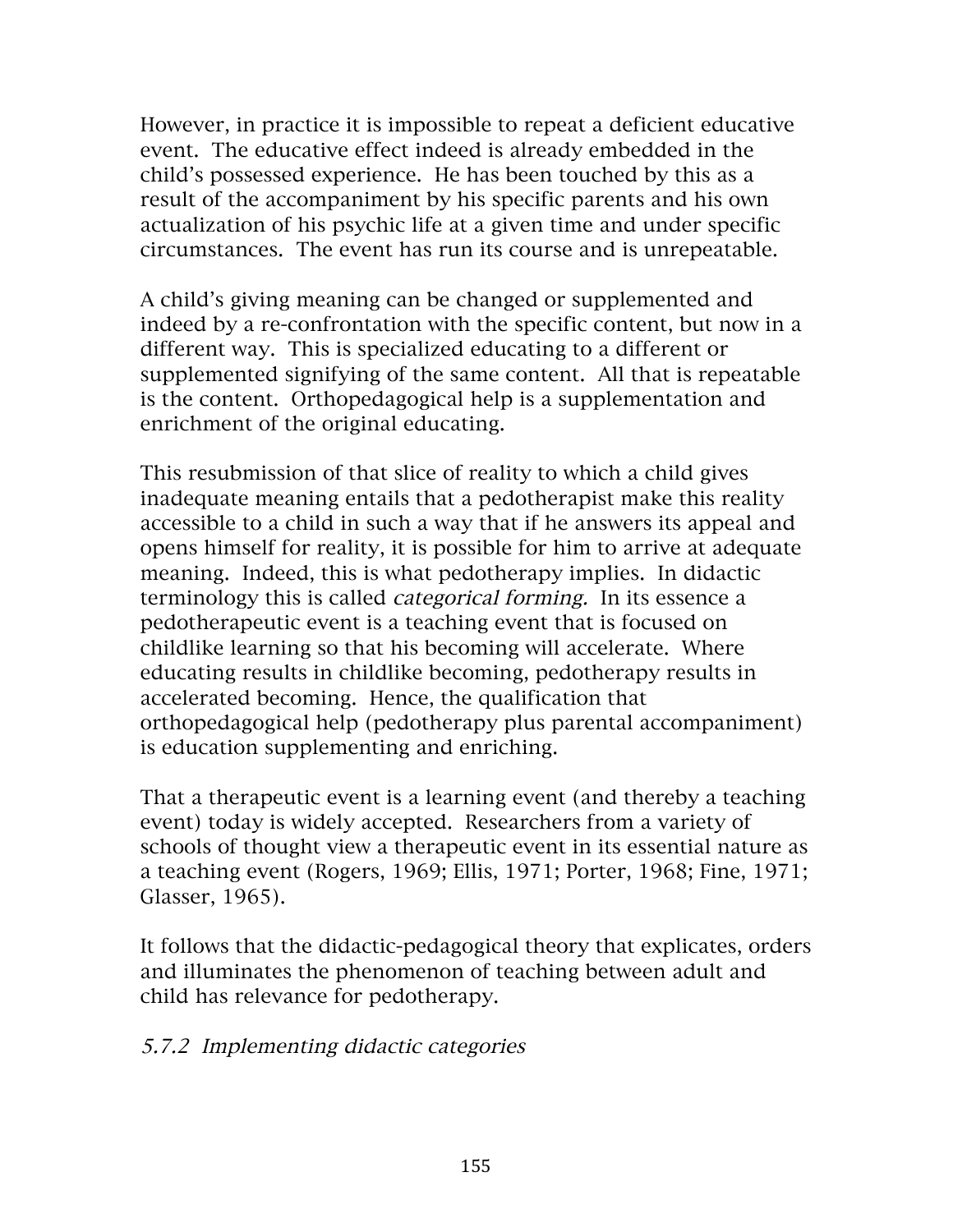By applying the didactic categories the teaching event can be penetrated in such a way that it can be described and put into words. This verbalizing or naming might differ from investigator to investigator. "Different names do not mean the didactic categories amount to nothing" according to Van der Stoep and Louw, 1976, p. 42). In the following the didactic categories are considered individually in order to penetrate the particular ways the teaching event appears during pedotherapy.

## 5.7.2.1 Unlocking reality

"Unlocking reality is an essential characteristic of the original relationship between adults and children" (Van der Stoep and Louw, 1976, p. 42). It then is also the task of the adult as therapist to make accessible to the child that slice of reality that is problematic for him. This does not necessarily mean that the therapist confront the child with the answer to his problem in a directive way but rather that during the therapeutic situation the event unfolds such that it is possible for the child himself to acquire a grasp of and insight into the reality. Rogers (1969) also refers to the role of the adult as "a facilitator of learning". It is precisely because a child inadequately signifies reality that he is dependent on therapy. This leads the therapist, finally, to make it possible and likely that the child will acquire the desired insight. This is only possible when he, as a responsible adult, exemplifies the content [reality] to the child in such a way that he can enter it with security.

# 5.7.2.2 Learning

The meaning of an adult's unlocking reality is that a child learns. What he cannot yet do, doesn't yet know and understand he becomes able to do, know and understand (Fine, 1971).

The "something" the child learns is the therapeutic content. In school an adult chooses the content that is broached in a specific learning event. In the parental home the adult has a big say although many contents are brought up in an informal and incidental way on the child's initiative. Thus there are fewer time divisions and limits than in the school.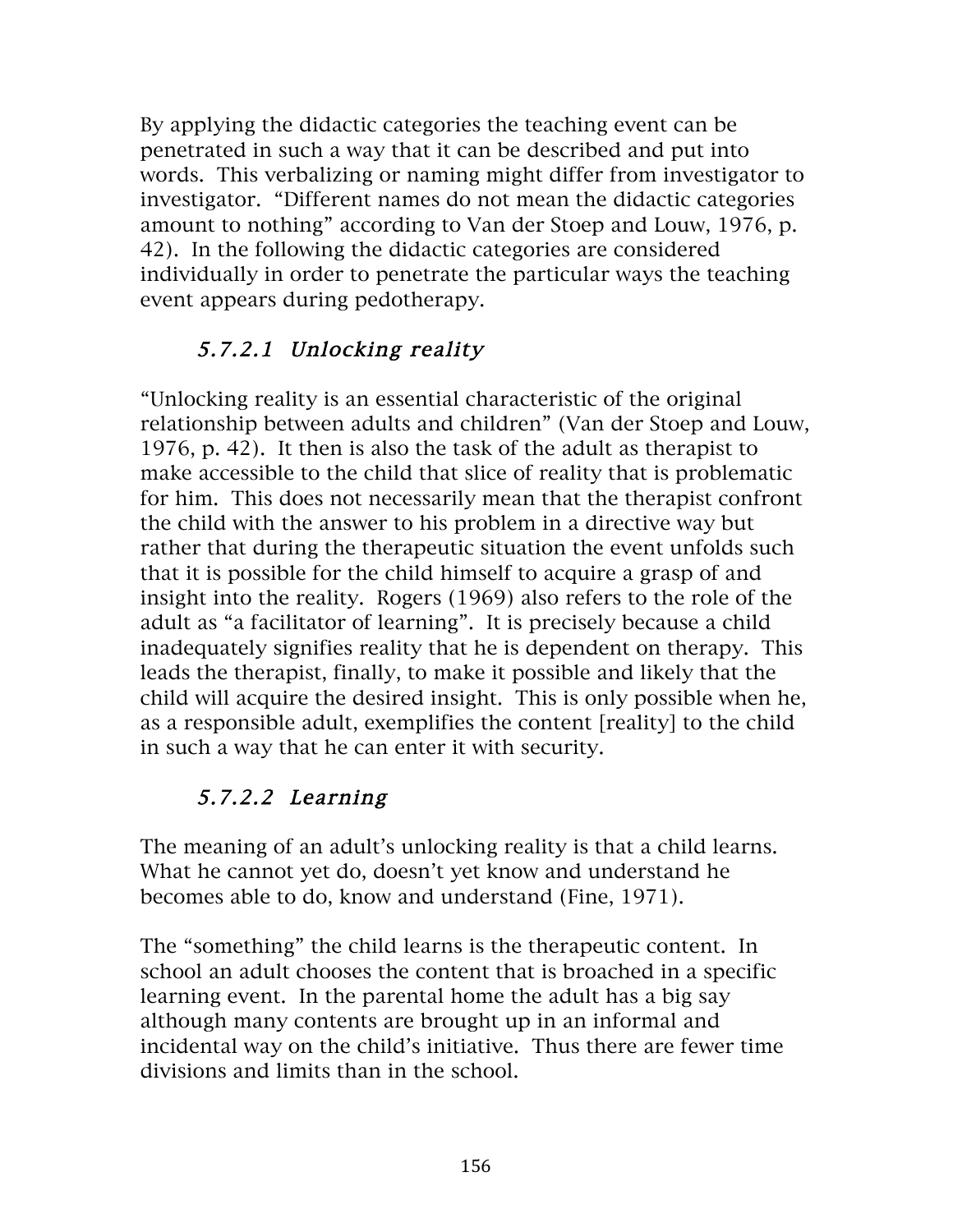In a therapeutic situation time divisions and limits are also more formal than at home but as far as choice of content is concerned, there is a diversity of opinion. Psychoanalytic therapy puts the onus for the choice of content on the child. "From the beginning of therapy throughout, the patient is expected to produce material" (Fine, 1971, p. 170). The same holds for non-directive Rogerian therapists. That also explains why these two therapeutic approaches are so time consuming. In the course of time relevant content does appear and learning occurs but the passage of time plays an important role since the child literally has unlimited choice of therapeutic content.

Where an information discussion with the children is followed as a therapeutic approach, the therapist and child jointly choose which content is going to be discussed. Indirective pedotherapists also allow a child some room for choice but direct the choices in a veiled, indirect way.

On the other hand, directive therapists choose the therapeutic content themselves and present it to the child. In all cases a therapist supports a child in his search for insight. The aim that a child will learn continually remains.

# 5.7.2.3 Forming

This category expresses the concept that a child emancipates in such a way that he can create his own position in reality. Researchers such as Axline (1977), Rogers (1951), Janov (1973), Glasser (1965), Carkhuff (1969), Perls, Hefferline and Goodman (1976) agree that therapy is aimed at the child being formed such that he can help himself. Pedotherapists who take into account the educative situatedness of a child qualify this statement as "under the accompaniment of his educators he can himself go forward". It is only when a child has become adult that he can pursue his way of life in an independent, unsponsored, non-accompanied way. One of the aims of all therapy is that a child will arrive at a level of being formed where once again he can proceed adequately with his natural educators. With successful pedotherapy the therapist becomes superfluous.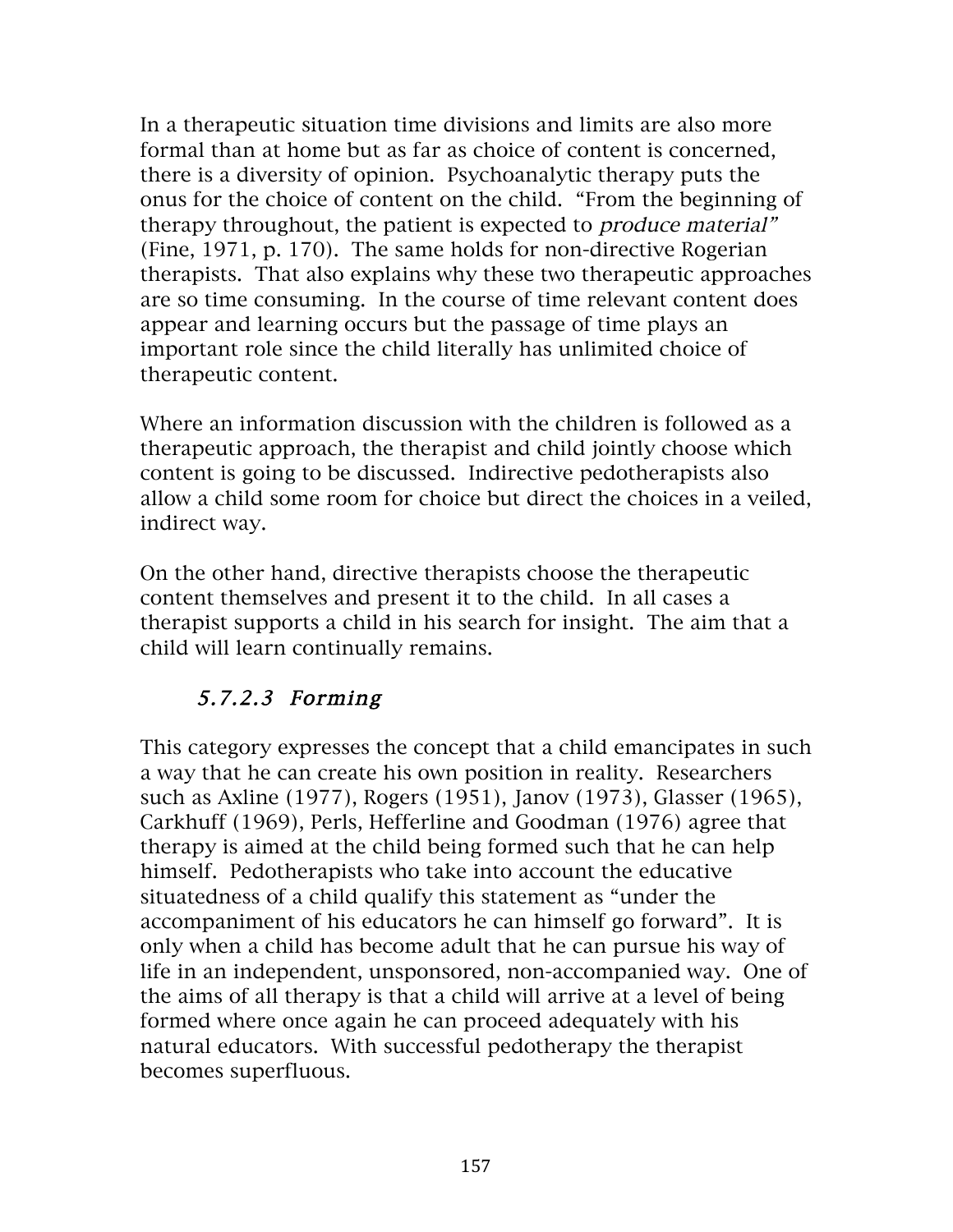Psychopedgogics has already shown the coherence between learning and becoming. Where there is a therapeutic event there is a learning event implying that a child will continually become different as he learns. The becoming that is realized involves gradually coming nearer to the ideal of a formed adult, i.e., someone who realizes his personal potentialities in differentiated ways and who has an adequate grip on reality. The fact of formedness [the state of being formed] is an indication that learning and becoming have occurred. This amounts to the child giving different, more adequate meanings.

The meanings a child attributes to the world are read off of his behavior. This is the only observable manifestation that the psychic life has been actualized. In this context, human behavior is described as the observable manifestation of the actualization of the psychic life.

Viewed in this light, the aim of all therapy with children is to change or modify their behavior. This is not merely the exclusive domain of behaviorist oriented ("behavior modification") therapists. The advocates of the psychodynamic, biophysical, sociological, ecological, anti-theoretical and pedagogical directions of thought ultimately direct their endeavors so that at the end of therapy a child will be so formed that he will behave differently. The theoretical explanation of the underlying dynamic that brings about the change in behavior differs, but the ultimate therapeutic aim is the same: changed behavior as a result of forming.

# 5.7.2.4 Orienting

The didactic significance of orienting is that a child can determine his own position in terms of known and fixed points that serve as beacons. In his unlocking reality an adult offers a child particular aspects of it that, on the basis of his level of becoming, he can apply in order to determine his own position. This orienting makes it possible for a child to elevate his mobility regarding the relevant reality (content).

In the pedotherapeutic context this means a therapist supports a child to a situation analysis. Before a child can arrive at that level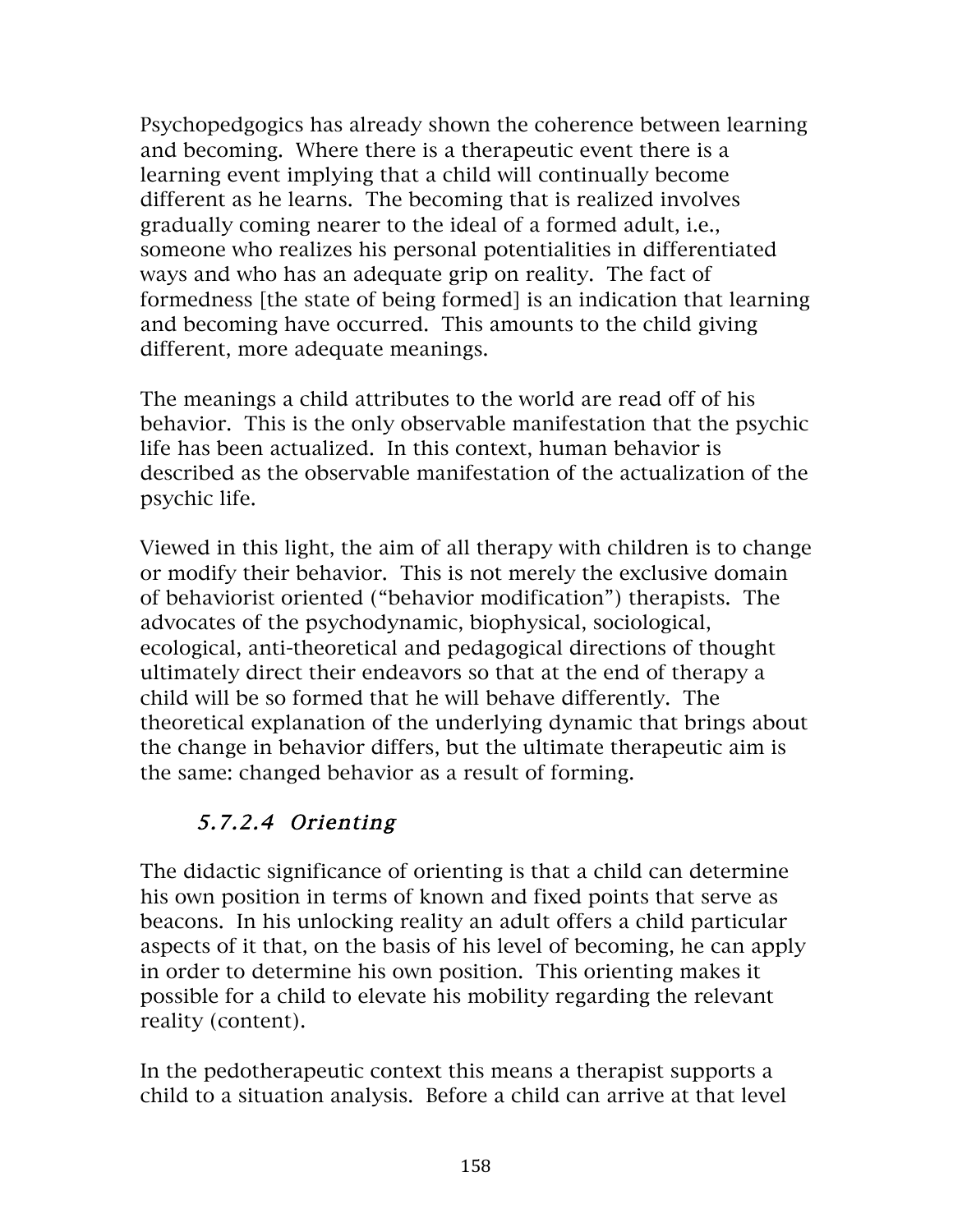of readiness where he is prepared to explore alternatives and himself venture into the unknown, he must first have a clear experiential [lived experienced] image of his current situation.

Since lived experiencing is realized in three ways it is necessary that a therapist affectively support a child to an affective exploration and orientation regarding his situation. On a cognitive level a child must arrive at an intellectual signifying of the situation by which he can analyze and understand the coherencies among its constituents. However, it also is necessary for a child on a level of normative signifying to arrive at a proprietary and valuative signifying of his situation.

Before such orientation on an affective, cognitive and normative level has broken through, the learning intention remains concealed and the child has little desire to change. Defective orienting awakens affective lability, cognitive disorder and a normative signifying of the event as meaningless-for-me. The child does not have a grip on reality and for him the unknown reality is a threat.

Thus, orienting is a prerequisite or a predisposition to the therapeutic event that is directed at change. However, it doesn't progress only at the beginning of the therapeutic event but occurs throughout. As the therapy progresses a child arrives at a greater grasp and clarity of the course of life, the state of matters and his own role and place in it. Then he can emancipate to a more adequate response to his situation.

Learning as a therapeutic event only occurs when a child experiences and signifies the content as relevant. He is only able to determine its relevance if he is oriented.

A child's orientation regarding the content also must lead him to experiencing an authentic problem or dissatisfaction in order to awaken the learning intention (Rogers, 1969). If the matter or theme remains absent as a problem from the pupil's experiential world, a teacher must anticipate that effective learning will be delayed. This insight is brought home by Van der Stoep and Louw (1976, p. 184) regarding the school situation. Thus where an adult's aim is that a child will learn, whether at home, at school or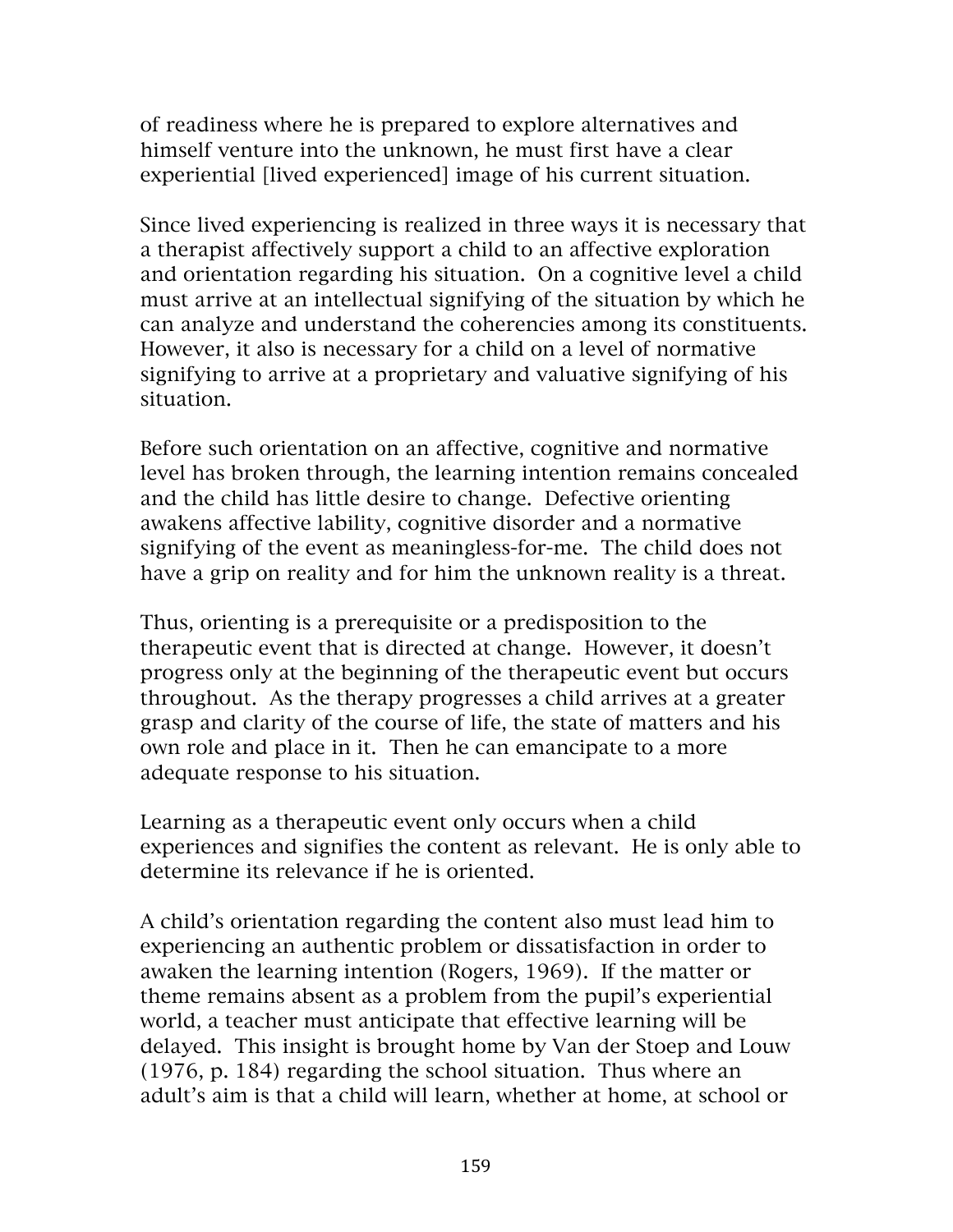in therapy, he must take care that the child is oriented such that he will understand "what's in it for me".

# 5.7.2.5 Accompanying (guiding)

This didactic category implies that an adult does not leave a child to his own devices but accompanies, supports and gives direction to his path of becoming. This clearly holds for pedotherapy. Were a child able to help himself, therapy would not be needed. It is precisely his need for help, accompaniment that calls a therapeutic event into being.

Irrespective of the method or approach a therapist chooses to accompany a child it always involves one person coming forward to a fellow person in distress with all of his human potentialities with the aim of providing help. Accompaniment in an orthopedagogical context means help in eliminating the distress.

The accompaniment of a child by a therapist means a therapist brings all of his differentiated personal potentialities to his acts of providing help. Not only does he answer the affective, cognitive and normative appeal a child directs to him but he enters into an authentic communication with him. Communication is realized in various ways but language remains the single most important way. The matter of language usage in a therapeutic event has not yet been thoroughly investigated and deserves closer attention, especially in light of the fact that the role of language in the pedagogical event has been thoroughly studied (Snyman, 1979).

The relationship at the basis of accompaniment has been discussed in section 5.3.2 of this chapter. The matter of the personal qualities of a therapist as accompanier of a child in distress is an important contributing factor to outcome of therapy.

Irrespective of the fact that the accompanier must be a full-fledged adult (see the essences of adulthood as disclosed by Landman, 1972), he must also show specific personal qualities. Rogers (1969) concludes that childlike learning is realized best under the accompaniment of an adult who shows genuineness in his subjectsubject relationship with a child. He wears no mask or shows no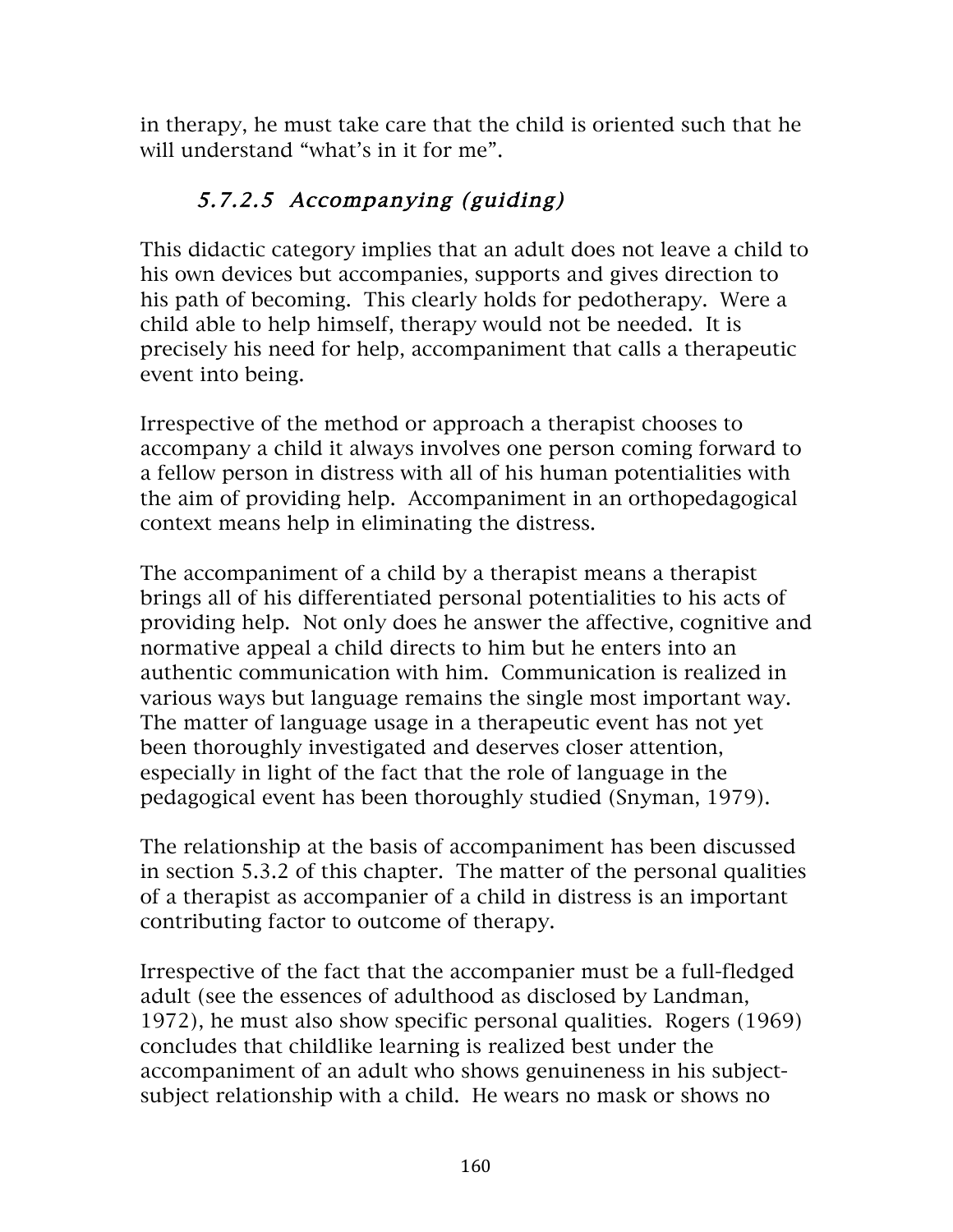pretense but makes himself knowable as what/who he is. He is a person with human potentialities and limitations and not a "thing" or apparatus by which knowledge is canalized. The therapist dares to express with responsibility his opinions, his likes and dislikes, his feelings and thoughts if appropriate. Thus, he takes note of his own hierarchy of values and historicity and brings this to bear in his associating with a child. A therapist who leaves out of consideration his own view of humans and of life during his accompanying a child and tries to dehumanize himself misleads the child and distorts the reality of life.

The possibility of "non-possessive caring" as well as respecting the dignity of the child are personal qualities that Rogers views as indispensible in therapy. Any adult who wants to act as an accompanier of learning in or out of a therapeutic situation must also possess empathy. A therapist must never become involved in the child's problem situation such that there is a turn from empathy to sympathy. This would result in him becoming so emotionally flooded that he could not adequately distance himself to that cognitive attitude necessary for purposefully accompanying the child to a secure involvement with the problematic content.

In spite of all of the profound scientific work of both researchers mentioned, there seems to be one indispensible personal quality that remains unexpressed, i.e., unselfish love. It is much more than a concern and compassion for or acceptance of the child. If an adult will be of any help at all to a child run aground, it is a requirement that he lovingly cherish children. This love is not coupled with a specific child or only conditionally arises under specific circumstances. A pedotherapist has love for children, all children, even that stuck child, simply because he is a child. In his accompaniment, a pedotherapist must be prepared to explore life with him, including what is less pleasant. To accompany a child in therapy means to walk together on a small part of life's path and then to separate or part. A therapeutic event is also a learning event for an adult. It is only because of love that he is in a position and ready for this [accompaniment].

## 5.7.2.6 Objectifying or distancing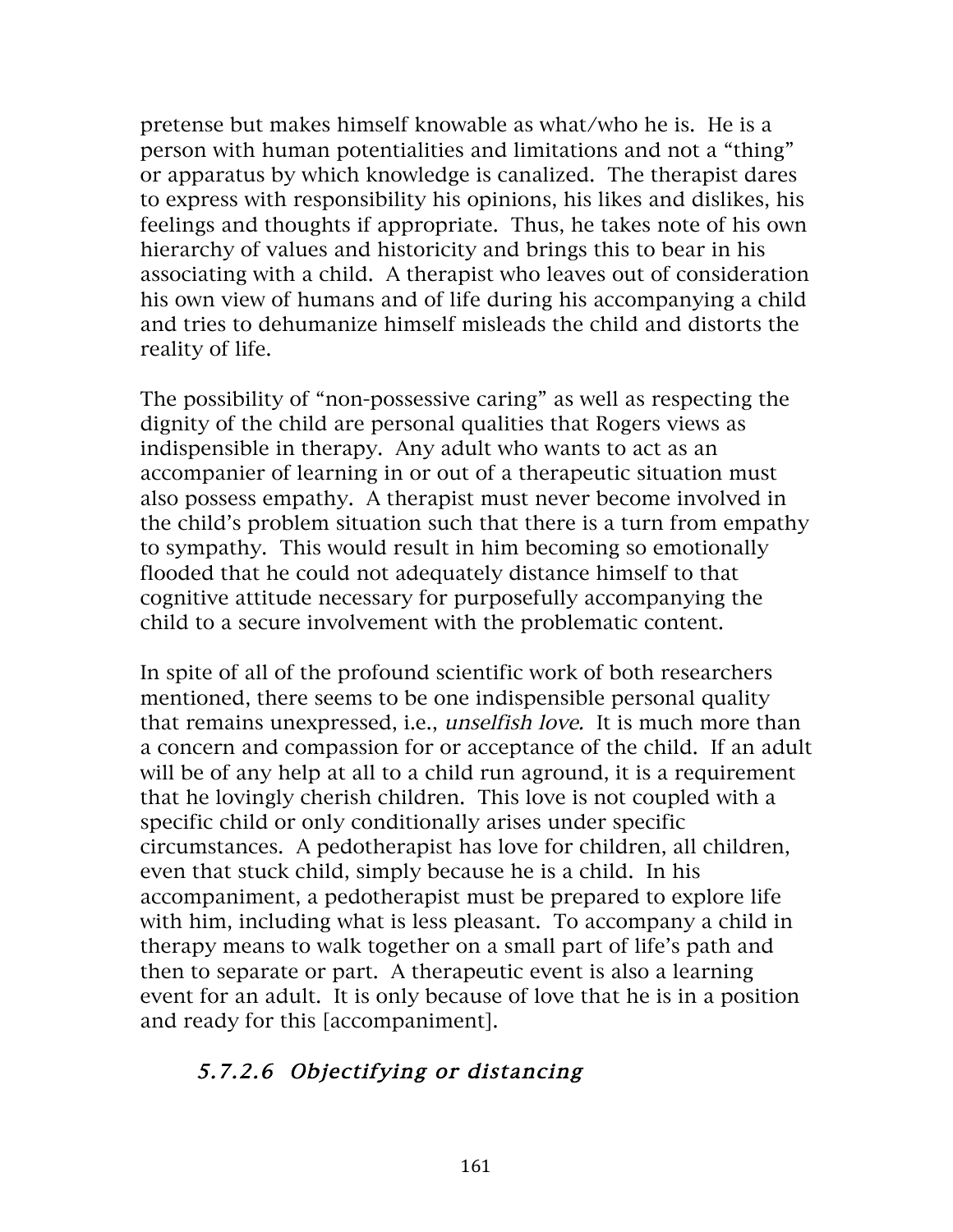According to Van der Stoep and Louw (1976, p. 45) this didactic category means that a child has already distanced himself from reality such that he can talk about it objectively. The fact that he can talk about reality means that he is not stuck affectively in it.

This matter figures more prominently and is brought to a head more explicitly in a therapeutic event than in the parental or school teaching event. According to orthopedagogical researchers such as Lubbers (1971), Pretorius (1976), van Niekerk (1976) and Koster (1972) educational distress is primarily affective distress.

When a child is affectively distressed, this restrains his intellectual potentialities. It is not possible for him, via cognitive lived experiencing, to arrive at an ordering, systematizing, analyzing or synthesizing of reality. This confused cognitive lived experiencing along with the underlying labile emotional life influence childlike language. Children in educational distress show an attenuated and impoverished image of language. In its turn, this contributes to disturbed communication.

Affective stabilization is a precondition for pedotherapy so that a child becomes able to give cognitive and normative meaning (Crous, 1979). Irrespective of which therapeutic technique is applied for affective stabilization and to restore communication, the aim always remains that a child finally improves, i.e., language will be a way of carrying on a dialogue. In order to verbalize his situation, i.e., to name what initially was warded off and invested with negative meaning requires distancing and objectifying.

# 5.7.2.7 Imperativity

Characteristic of a teaching situation is that demands are always placed on a child. This is not to say that he necessarily must always meet these demands. However there is the unavoidable expectation that a child will continually progress to a higher level.

The meaning of a therapeutic event is that the expectation is entertained that a child will change for the good. This expectation takes the form of an unavoidable demand on all involved. This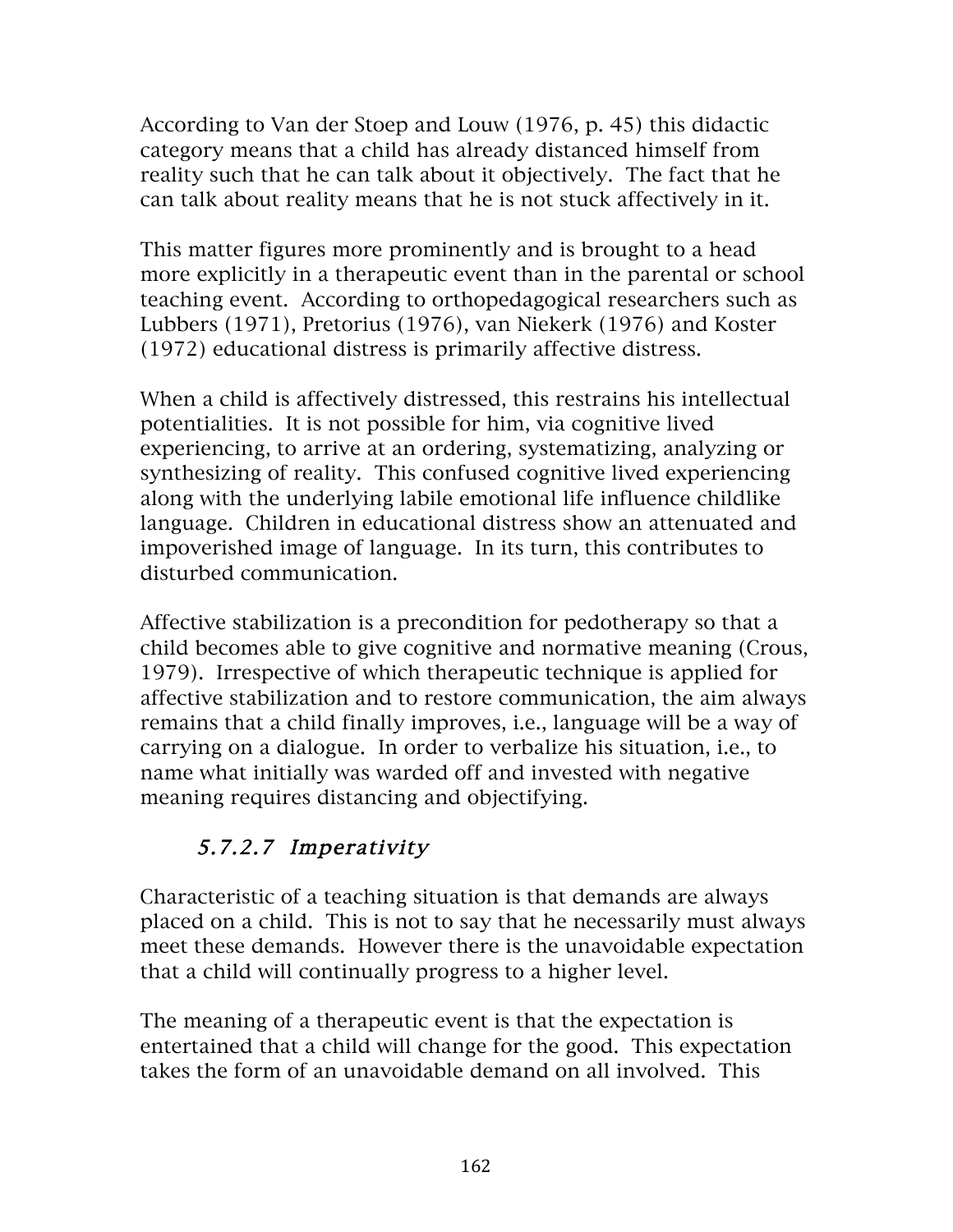demand is not only asked of a child but also of parents and therapist.

Imperativity as a didactic category figures in a therapeutic event when there is an attempt to bring the attained level of becoming into agreement with the level attainable. It is imperative that the retarded becoming is eliminated.

# 5.7.2.8 Anticipation

The didactic activity is always directed to realizing the future. Characteristic of a child run aground is an "obscure perspective" on the future (Ter Horst, 1972). When a child is in educational distress his becoming deteriorates, stagnates of degenerates. For parent and child the future lacks perspective and is even a threat. Their communication is at an impasse. Via giving orthopedagogical help (pedotherapy plus parental accompaniment) the course of becoming again is brought into motion and, if possible accelerated and the ordinary primary (home) course of educating is re-established so that once again the child can advance toward his future adulthood.

# 5.7.2.9 Formalizing

This refers to purposefully constituting the learning situation. In order to strip the therapeutic event of irrelevant casualness it is necessary that a pedotherapist have knowledge of what predisposes childlike learning in order to be able to accountably constitute such a situation. This does not mean that the pedotherapeutic sessions are formalistic or tied to recipes; on the contrary, each child, each pair of parents, each problem situation and each pedotherapist is unique and unrepeatable. Consequently, no specific therapeutic program can respond to the needs of more than one child at a time. Pedotherapy does not allow itself to be reduced to a stereotypic or stock program of action.

"Formalizing enables a teacher to once again present a child with contents previously exposed in a didactic situation" according to Van der Stoep and Louw (1976, p. 47). Presenting content again indeed is a pedotherapeutic matter. That is, more adequate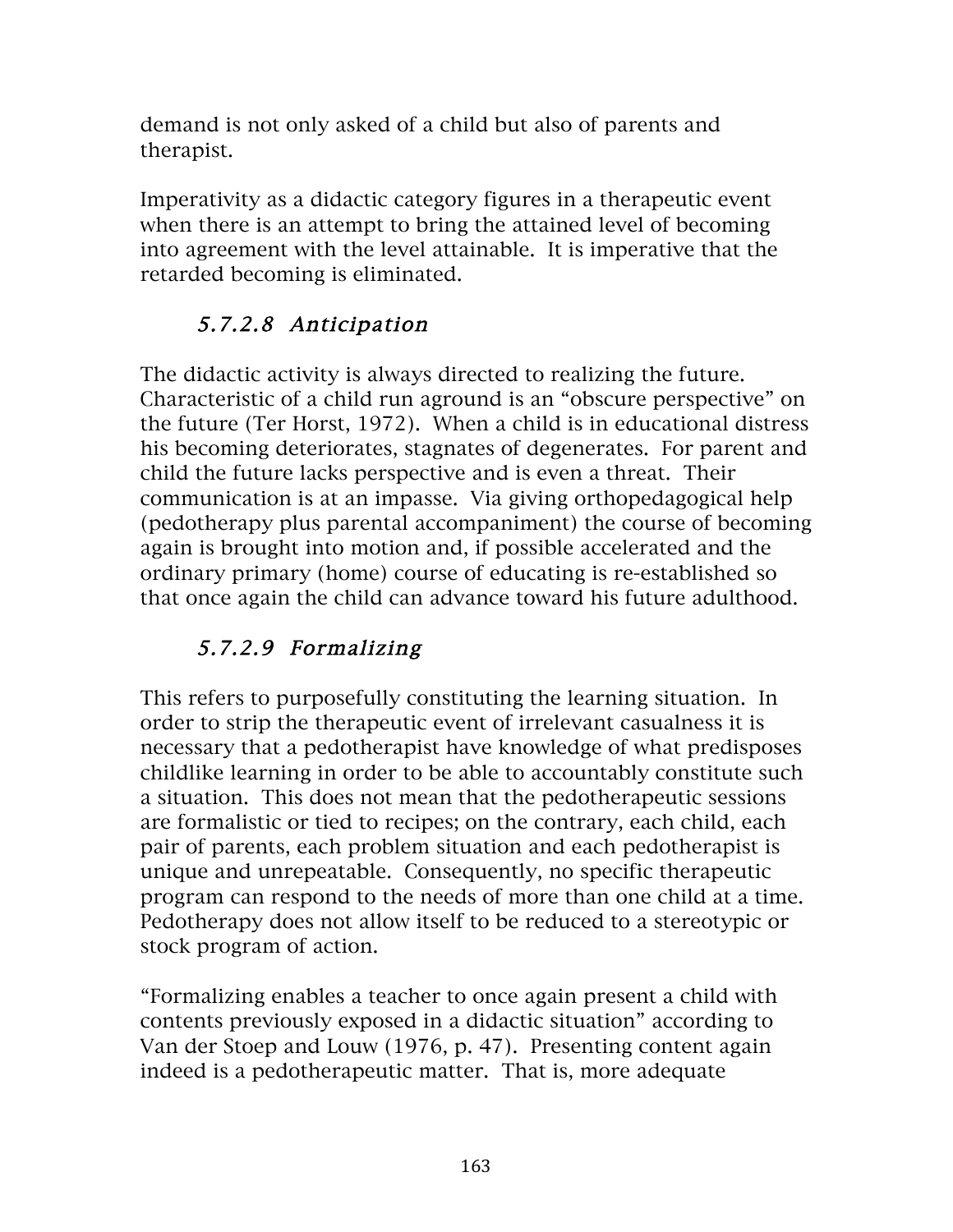meaning is given to already known content as well as to new relevant content.

## 5.7.2.10 Socializing

A didactic situation indeed is a co-existential situation, whether in the spontaneous family context or in the more formal school context. Pedotherapy is also an event realized among persons. Where parental and school teaching (pedagogical situations) are bipolar, i.e., at least one adult and a child, an orthopedagogical situation is tri-polar, i.e., parent(s), child and therapist. Thus, there are at least two adults and a child involved.

A child is always situated with other persons. This co-existential involvement always figures, at least in part, in the therapeutic content. Each child (by definition) is still in an educative situation and any provision of help must necessarily take this co-existential involvement into consideration. This holds equally for children who have run aground with respect to things (e.g., specific school subject content, objects or events), a child who is bogged down with respect to giving meaning to God (catechetical content) or to himself (negative or defective self-image). Pedotherapy is unthinkable in a dehumanized situation.

# 5.7.2.11 Delimiting

Delimiting is has to do with setting limits of time and place. In a primary or home educative situation this matter is implemented informally. Although time and place are flexible, a parent indeed sets limits. For example, a child does not have unlimited time to reach a formed level of school readiness, and he cannot experiment at any time and place with the prevailing norm of refined eating habits.

In a school situation time and place are strongly delimited and there is little opportunity to exercise personal likes or dislikes.

In a therapeutic event delimiting is more rigid than at home but more flexible than at school.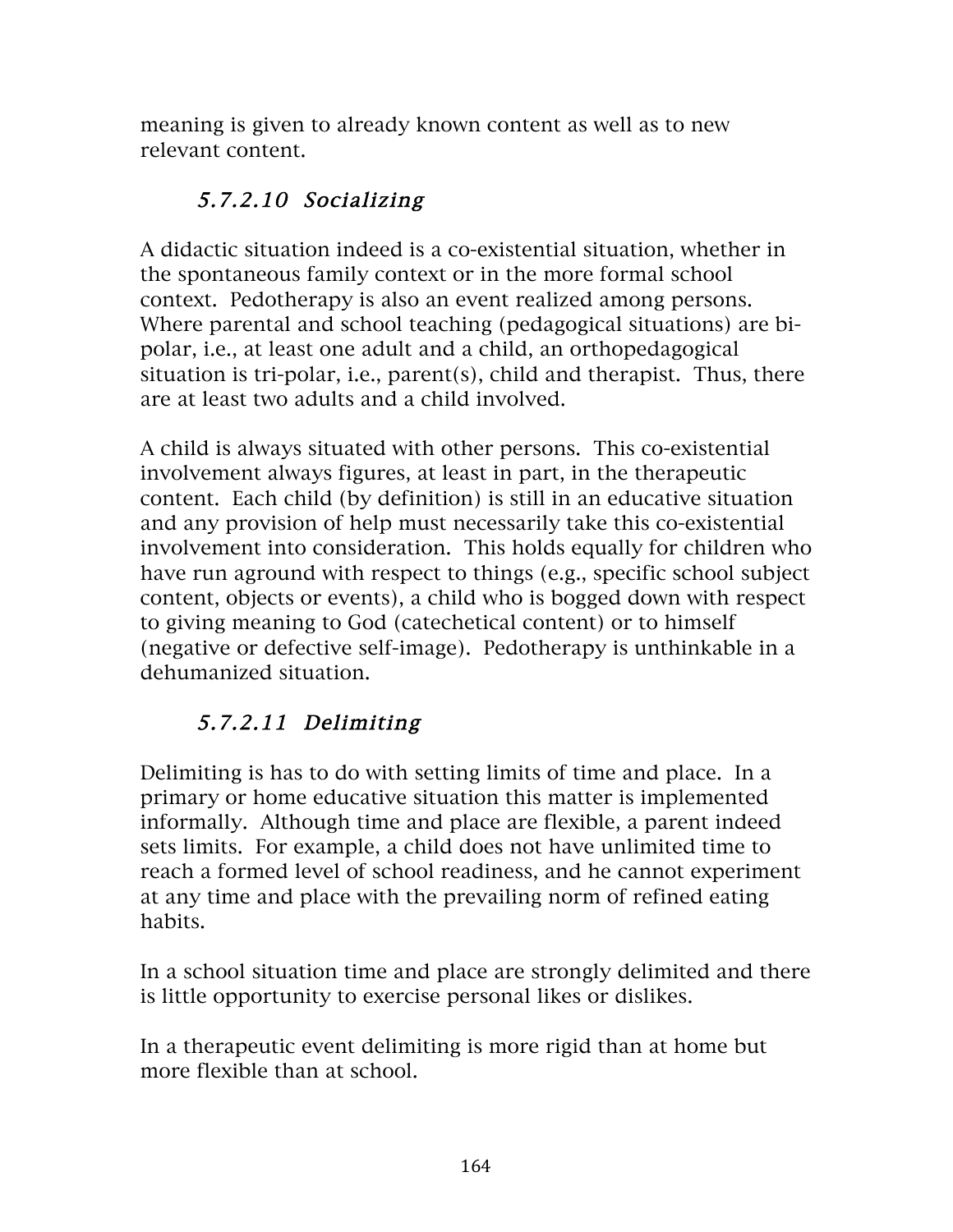A therapist is not at the unlimited disposal of parent or child. Particular appointments or arrangements are negotiated re starting time, duration and location of the therapy. The likes and dislikes of all involved are considered and possibly changed or altered if necessary but are never treated as a haphazard matter.

The stake of both adult and child is more concentrated, refined, purposeful and focused during an orthopedagogical situation than during an ordinary pedagogical situation. The aim is to always accelerate the child's becoming. However, during pedotherapy the interference is more spaced than during ordinary educating. Periodic breaking away is more regular and of longer periods between pedotherapist and child than between teacher (and also parent) and child.

As far as location is concerned, a therapeutic event is not as limited as a school situation but indeed more limited than the event at home. In practice it often occurs that therapist and child are by each other in a specific room, but pedotherapy is also realized during excursions or visits.

Delimiting time and place can never become casual and are brought into consideration in planning the therapeutic event.

# 5.7.2.12 Achieving

In each teaching event there is hope that a child will show an elevation in level, that he will attain a particular achievement. Thus there also is mention of evaluating. Controlling (verifying) and evaluating are orienting in nature.

Hannah (1977) indicates that there is a distinction between normreferenced and criterion-referenced evaluating. With respect to a therapeutic event where only a single child's achievement is relevant, criterion-referenced evaluating occurs. This means that a minimum requirement is presented regarding a child's achievement (behavior) in light of his potentiality to become. Thus, a pedagogically achievable level is anticipated for a particular child and his pedagogically attained achievement is weighed against the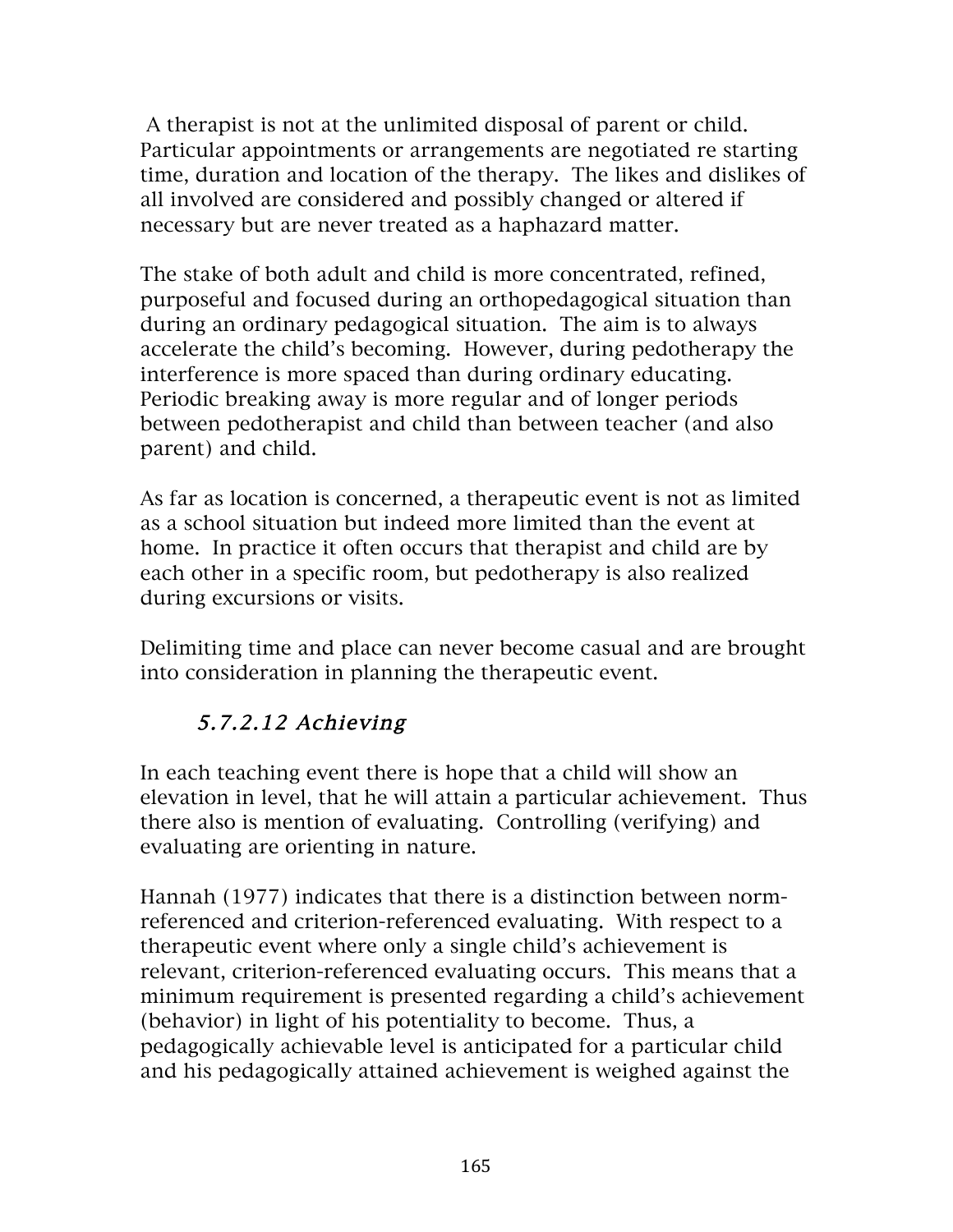former. This type of evaluating usually occurs during each session and from session to session and covers the total course of therapy.

Where during the diagnostic phase use is made of standardized tests, there is a quantifying of the achievement and the child is evaluated with reference to a norm. His quantified achievement is compared statistically with that of other children under comparable circumstances. At the end of therapy the same media, e.g., scholastic subject matter tests, are presented to evaluate the therapeutic effect. Consequently, norm-referenced evaluating usually occurs at the beginning and the end of pedotherapy. This is a sporadic, momentary way of evaluating and, as such, is less useful for pedotherapy.

# 5.7.2.13 Progressing

There is an ascending line to indicate the teaching situation. The achievement expected of a child is continually higher and the complexity of the content continually increases.

The becoming of a run aground child in distress must again be set in motion via pedotherapy so that he can emancipate to a continually higher level of becoming formed. Pedotherapy is indeed focused on a child continually living more closely the image of adulthood.

With respect to delimiting the aim, a pedotherapist presents a hierarchy of aims from the lowest, most likely attainable to the highest aim anticipated.

Progression also appears in the choice of pedotherapeutic content and in the form in which it is presented to a child.

A pedotherapist next designs a situation where once again a child is exposed to this content, but now in such a way that it is possible for him to signify it as emotionally stabilizing, cognitively ordering and normatively as valuable.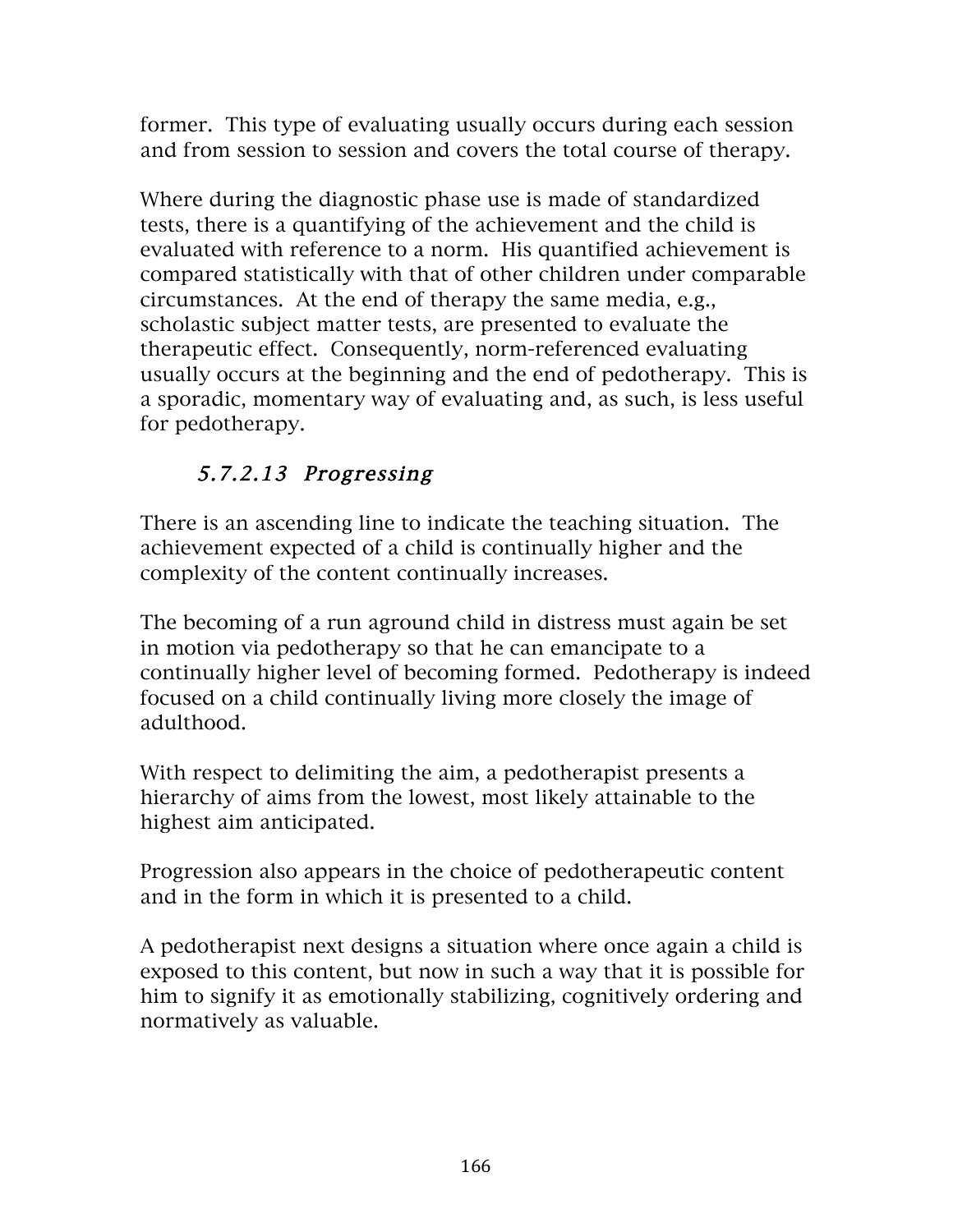This re-submission of the content, whether in its original coherencies, in new contexts or via symbolic application, requires particular ingenuity, skill and mobility of a therapist.

If specific content is so threatening to a child that it shocks him emotionally, intellectually and normatively, it will be of little benefit to present the same content to a child before he has reached a level of becoming where it is meaningful for him to venture again with it. Then a therapist selects alternative content in which the same elemental figures, i.e., another exemplar (Greyling, 1972) and offers it as therapeutic content.

This selection of content with a particular aim in view, its ordering and evaluation are in didactic terminology known as curriculum planning (Hill, 1975). A therapist plans curriculum in behalf of a particular child in pedotherapy in contrast to the school event where an adult plans curriculum for the benefit of large numbers of children together in groups.

In terms of the specially selected, ordered and evaluated content a child masters the elemental in a secure, non-threatening situation. The knowledge that is then precipitated as experiential residue results in stabilizing his existing possessed experience. When subsequently a child is confronted with the original exemplar of the content, he has a changed frame of reference that directs his lived experiencing. It then is possible for him to arrive at a change in or broadening of meaning.

Without a reduction to an elemental it would be impossible for a therapist to determine which essences he must present as learning content or to accountable choose an exemplar.

# 5.7.2.14 Reducing

This has to do with reducing the content to what is essential. An adult recognizes a child's inclination to become entangled in irrelevant details. Thus he strips the content of everything that is not germane. In his reduction of content, the adult also takes into account the child's level of becoming as well as the state of his possessed experience. A parent (or teacher) offers only those core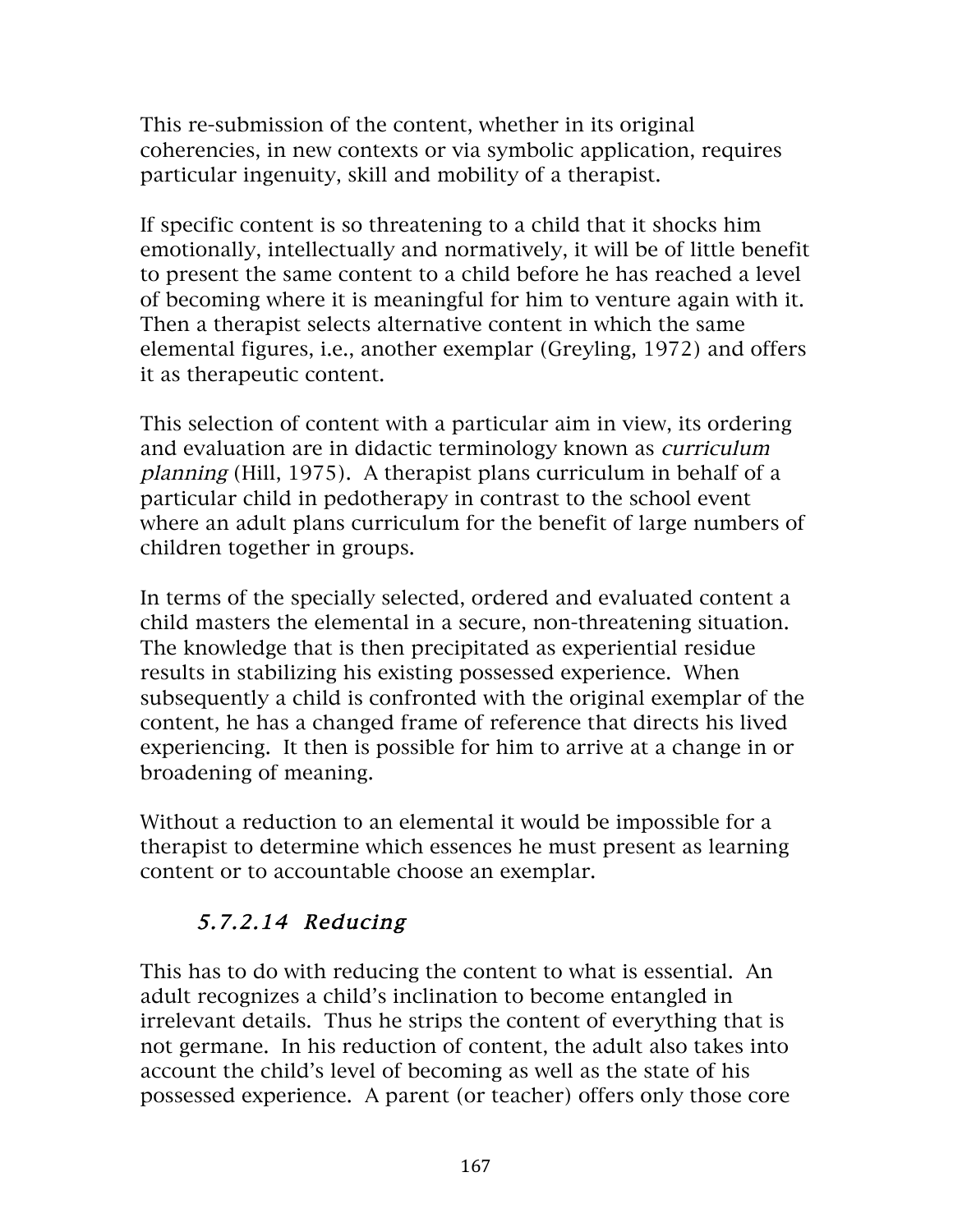facts that can serve as beacons for the child in terms of which he can orient himself and further explore the whole with confidence. In didactic terminology, these beacons are called elementals. "Elementals are those basic, primary insights of a particular aspect of reality that give the pupil access to it and that enable him to understand related aspects of reality" (Van der Stoep and Louw, 1976, p. 28).

In his exploration of reality a child applies these elementals as fundamentals and by means of elemental mastery, he himself can attribute meaning to the reality presented through the content. Thus he can emancipate to a higher level of becoming where he has a stronger grasp of reality and his life horizons expand.

The matter of reducing content and disclosing elementals are of particular importance in a pedotherapeutical situation.

Before a therapist can accept a child into pedotherapy, he must first have a clear image of the child's giving meaning. The therapist must determine which contents the child gives incorrect or attenuated means to (Van Niekerk, 1978). Then the therapist reduces the inadequately signified content to its elementals in order to finally determine which relevant elementals the child does not make into proper fundamentals. For example, if the child is afraid of his father, the therapist must reduce the content "father" in the child's unique situation in order to determine what it is regarding this slice of reality that the child must know, realize, understand, value or accept in order to no longer be afraid of his father. These essences are elementals.

A non-directive therapist allows a child to avoid the problem situation as long as it suits him. A directive therapist confronts him with the problem, while an indirective pedotherapist makes it possible for the child to deal with the problem in a non-distressing, non-threatening way.

#### 5.7.3 Concluding comment

It is apparent that all of the didactic-pedagogical categories appear in a pedotherapeutic situation. Pedotherapy is a teaching event that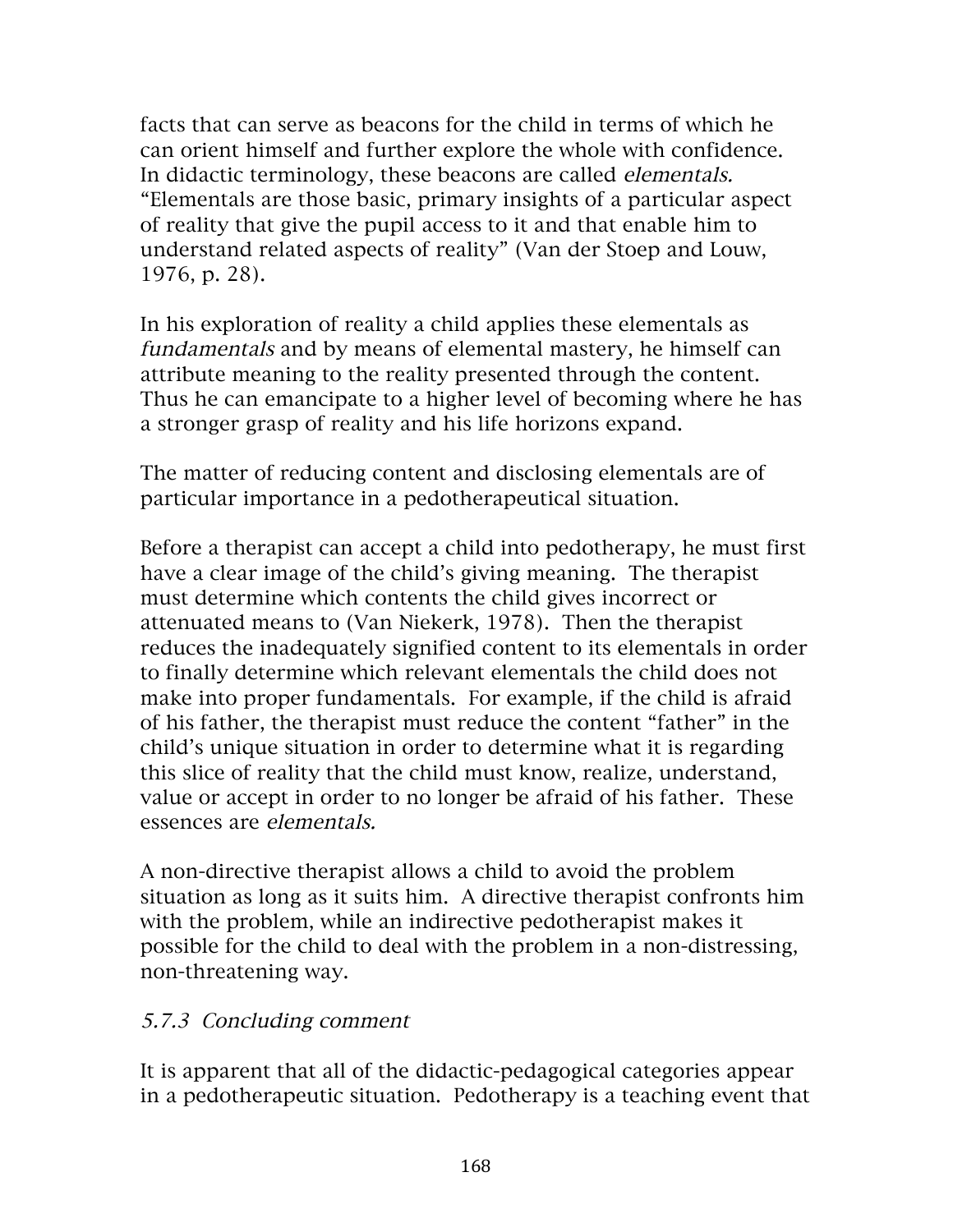is actualized between a pedotherapist and a child-in-distress who has run aground and who cannot progress on the usual pedagogical path to his becoming adult.

# 6. THE RELATIONSHIP PEDAGOGY : ORTHOPEDAGOGY

Pedotherapy as giving orthopedagogical help is pedagogical in nature. All of the essences of educating appear in the therapeutic event. Thus, in its essence, pedotherapy can be nothing other than pedagogical help. The ways the categories appear or take form are different in educating and in pedotherapy as has been shown in the previous parts of this chapter.

Orthopedagogical help consists in pedotherapy plus parental guidance and is described as helping the parent's to educate [their child] and educative help for the child. However, pedotherapy is not ordinary educating and is to be distinguished from the pedagogical events realized in the home and in school.

Educating is realized between two persons, an adult a child. In the primary, natural, first-order educative situation those involved are at least one parent and a child. With respect to second-order, school, formally established, supplementary educative event, it also is a bi-polar situation, i.e., between at least one adult as teacher and the child. The child in need of help directs an appeal to the adult to which he responds by accompanying him. Under the accompaniment of an adult a child now can actualize his personal potentialities in such a way that he becomes adult. This requires a contribution from adult and child. Thus, an educative event is bipolar.

When educating falls short, irrespective of whether it is because of a deficient contribution of the adult, the child or both, there is educative distress. This restrains the child's becoming. When the gap in becoming is of such a nature that it cannot be eliminated via everyday educating, it is an orthopedagogical situation. Special help is required to again bring the child's becoming into motion. Now there is mention of the tri-polar contribution of the child, the parent and the orthopedagogue. The orthopedagogue's contribution is two-fold: first he provides help to a child in the form